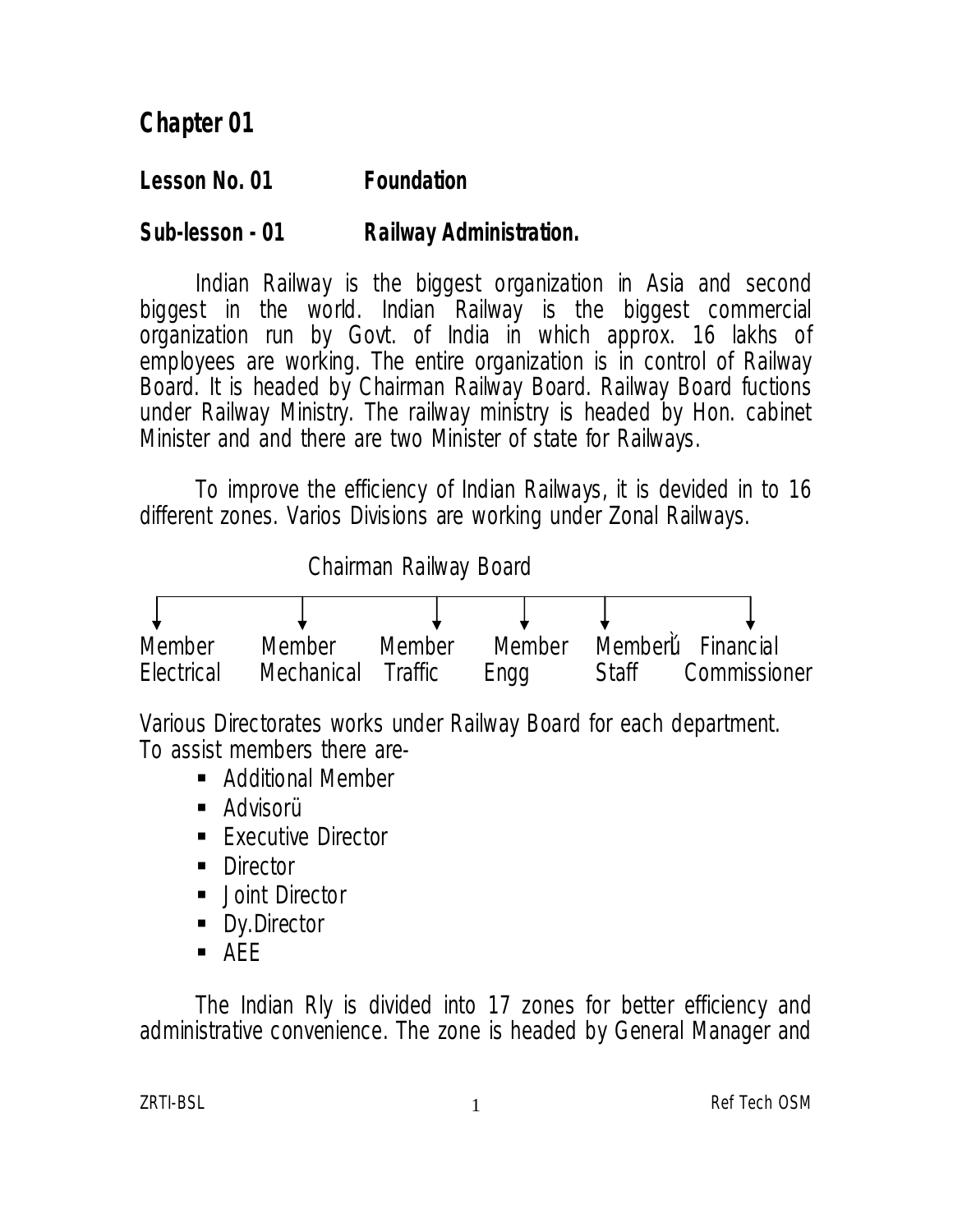assisted by AGM and SDGM. For every department there is a Principal HOD. e.g. There is Principal CEE for electrical department.

In addition to these zones there are 7 production units and Metro Rail headed by GM also works under Railway Board.

# **16 Zonal Railways-**

- 1. Eastern Railway Kolkata
- 
- 3. Northern Railway **New Del**<br>4. Southern Railway **New Chennai**
- 
- 5. Central Railway
- 6. East-central Railway Hajipur
- 7. East-central costal Railway Bhuvaneshwar<br>8. West-central Railway Jabalpur
- 8. West-central Railway Jabalpur<br>9. North-eastern Railway Gorakhpur
- 9. North-eastern Railway Gorakl<br>10. North-western Railway Jaipur
- 10.North-western Railway
- 11. North-central Railway **Allahabad**
- 
- 13. South-eastern Railway
- 14.South-western Railway Hubali
- 
- 15.South-central Railway Secunde<br>16.South-eastern coastal Railway Bilaspur 16.South-eastern coastal Railway Bilaspur
- 17. Metro Rail

#### **Zone Head Quarterú**

Churchgate, Mumbai<br>New Delhi 4. Southern Railway **Chennai**<br>
5. Central Railway **CST**, Mumbai 12.North-eastern Frontier Railway Maligaon<br>13.South-eastern Railway Marden Reach, Kolkata

ú Every zone is further divided in to the divisions. The head of the Division is DRM. For General services Sr.DEE(G) is the branch officer assisted by DEE(G) and or ADEE(G).

For production units/factory GM is the head. Head of the workshop unden zonal railway is CWM.

#### **Production units-**

- 
- 
- 2. Rail coach factory<br>3. Chittaranian Locomotive works Chittaranian, W. Bengal 3. Chittaranjan Locomotive works -<br>4. Rail wheel plant
- 
- 
- 5. Diesel Locomotive Works Varanasi, Uttar I<br>6. Diesel Modernisation workshop Patiala, Punjab. 6. Diesel Modernisation workshop - Patiala, Punjab.<br>7. Rail Spring Work shop - Sitholi, Madhya Pradesh.
- 7. Rail Spring Work shop
- 1. Integral coach factory Perambur, Tamilnadu.<br>2. Rail coach factory - Kapurthala, Punjab.
	-
	-
	- - Bangluru, Karnataka.<br>Varanasi, Uttar Pradesh.
		-
		-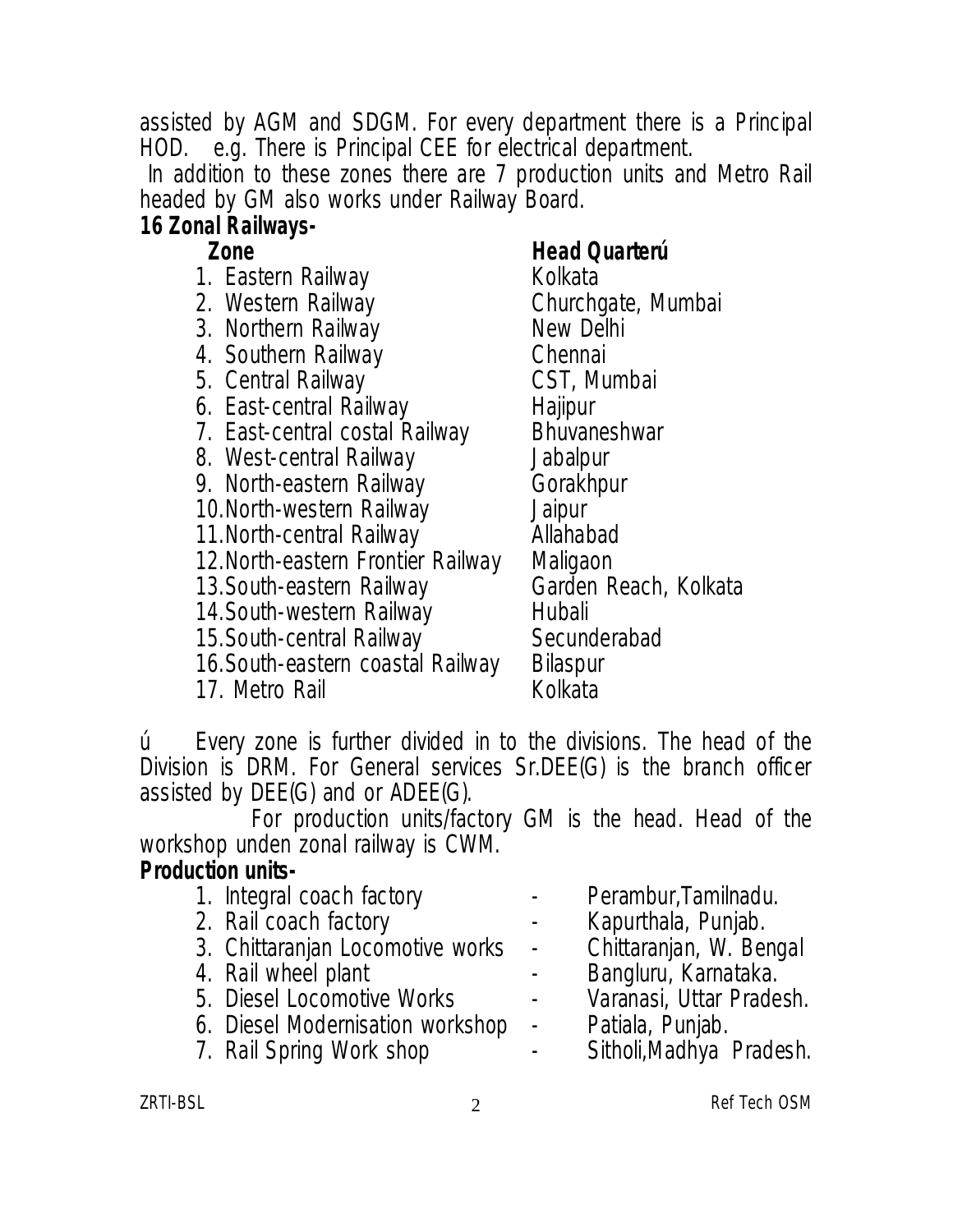#### **Sub-lessonü- 2 Various departments .**

#### **Main departments-**

- 1) Electrical engineering.<br>2) Mechanical engineerin
- 2) Mechanical engineering.<br>3) Engineering (civil)
- 
- 3) Engineering (civil)<br>4) Signal and telecol 4) Signal and telecommunications.<br>5) Commercial.
- 5) Commercial.<br>6) Operating.
- 6) Operating.<br>7) Stores.
- 7) Stores.<br>8) Accoun
- 8) Accounts.<br>9) Personal.
- Personal.
- 10) Medical.
- 11) Security.

#### **Sub-lesson- 3 Division / Workshop**

DRM is the head of the Division. He is assisted by ADRM and the other branch officers.

In work shop Chief work shop manager (CWM) is head of the work shop. This organization is not under division. GM is head of the zone.

#### **Sub-lessonü- 4 Organisation of electrical branch.**

#### **Railway board level Zonal levelu**ü

| Chairman Railway Board(CRB)   | General Manager(G.M.)                |
|-------------------------------|--------------------------------------|
| <b>Member Electrical</b>      | Additional GM (A.G.M.)               |
| <b>Executive Director</b>     | Chief electrical engineer(CEE)       |
| <b>Director</b>               | Chief elect.service engineer(CESE)   |
| <b>Joint Director</b>         | Chief electrical loco engineer(CELE) |
| Deputy Director               | Chief elect. traction engineer(CETE) |
| Assistant electrical engineer | Chief elect. distribution engr(CEDE) |
|                               | Assisted by Dy.C.E.E./S.E.E./ A.E.E. |

zRTI-BSL 3 and 3 and 3 and 3 and 3 and 3 and 3 and 3 and 3 and 3 and 3 and 3 and 3 and 3 and 3 and 3 and 3 and 3 and 3 and 3 and 3 and 3 and 3 and 3 and 3 and 3 and 3 and 3 and 3 and 3 and 3 and 3 and 3 and 3 and 3 and 3 a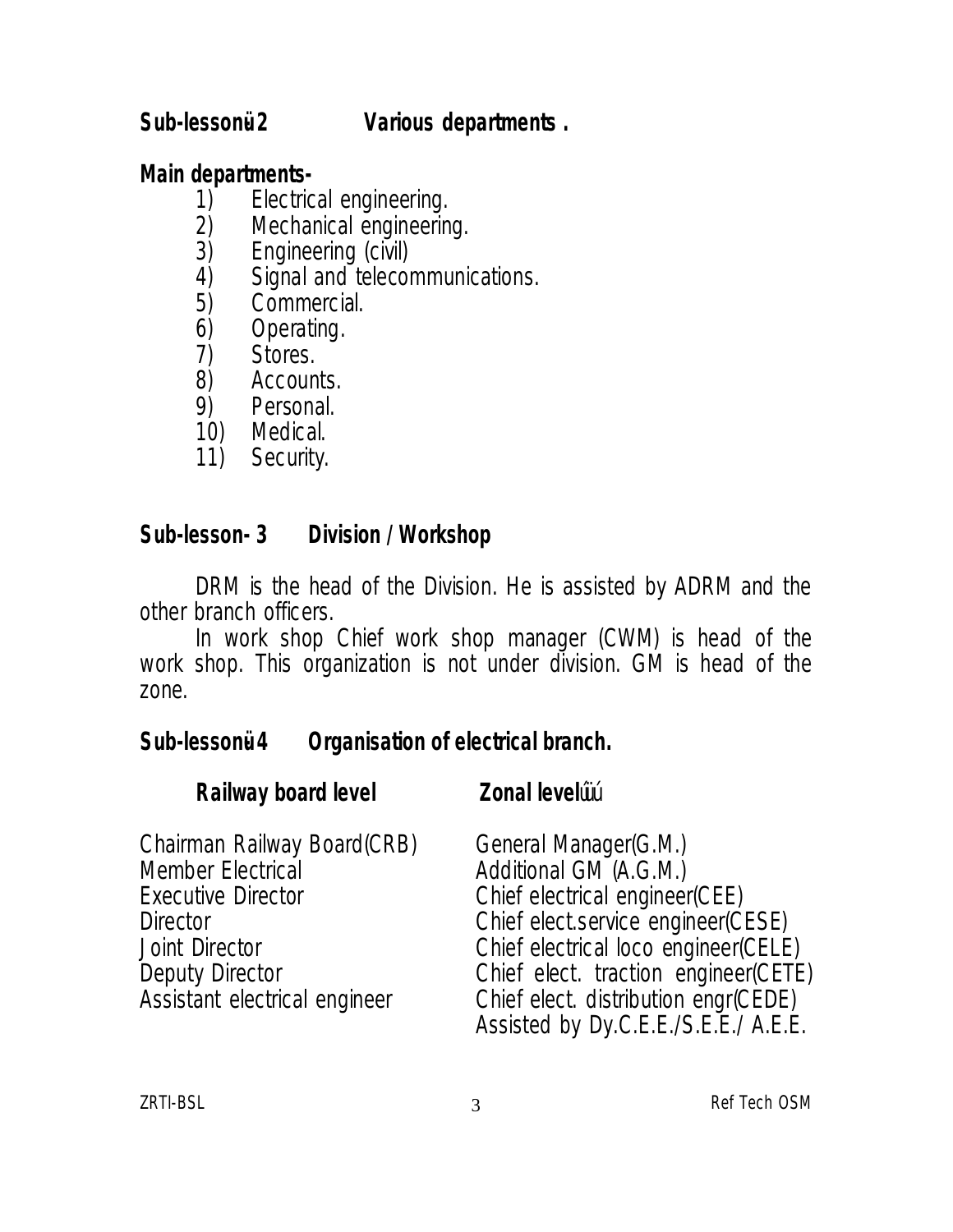#### **Divisional level-ü**

- $\blacksquare$  D.R.M.
- $\blacksquare$  A.D.R.M.
- **Senior Div.Elect.Engr.(Gen.)**
- Senior Div.Elect.Engr.(TRD.)
- Senior Div.Elect.Engr.(TRS.)
- Senior Div.Elect.Engr.(TRO.)
- $\blacksquare$  D.E.E.
- $A.D.E.E.$

# **Sub-lesson- 5.ü Various fields of electrical works.**

#### **1. General services-**

- **a) Out side maintenance (OSM)-** They look after operation and maintenance of electrical installation at stations, service buildings, yards, quartes, pumping station, air conditioning, etc.
- **b) Train lighting and air conditioning (coaching)-** They look after train lighting and air conditioning of coaches.

# **2.Traction distribution (T.R.D.)-**

a.Power supply installation.(PSI) b.Over head equipments (OHE) c.remote control equipments(RCE)

# **3. Traction rolling stock(TRS)-**

Repairs and maintenance of electric locomotives.

#### **4. Traction rolling operations(TRO)-**

Movement of locomotives with running staff.

# **Sub-lesson- 6 Various welfare schemes.**

zRTI-BSL 4 Ref Tech OSM Personal officer is nominated at Railway, Division and workshop level for monitoring. Welfare instectors team is available for their assistance. Their duty is to make the staff aware about the welfare scemes and help them.<br>
ZRTI-BSI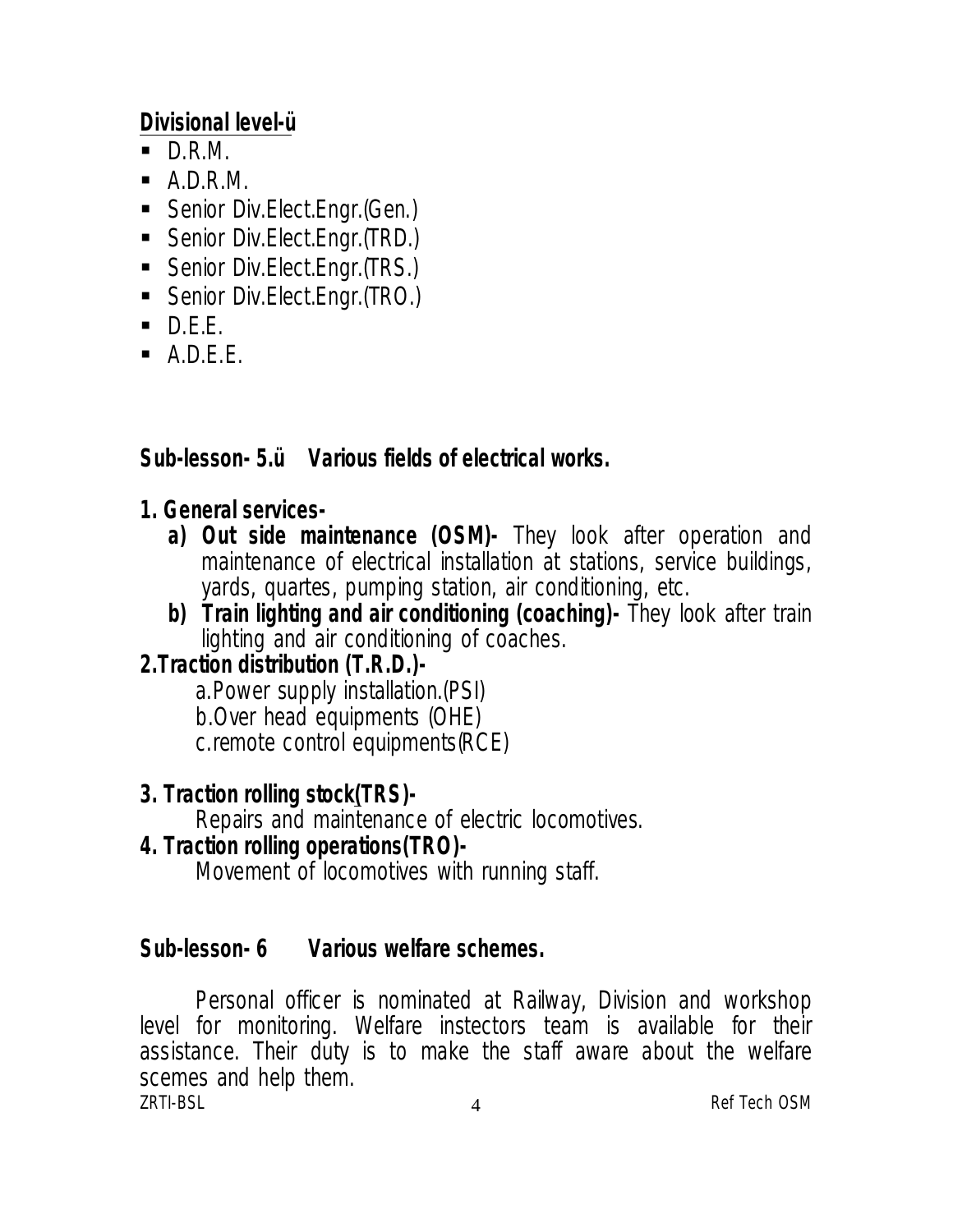#### **Welfare schemes-**

- 1. Railway recreation centre.ü
- 2. Railway schools.
- 3. Children camps.
- 4. Holiday homes.
- 5. TV sanetorium.
- 6. Canteen facility.
- 7. Co-operative society.
- 8. Hostel facility.
- 9. Clubs.
- 10. Scholarships, etc.

#### **\* \* \***

#### **Lessonú-2 Portable and hand tools. Sub-lesson- 1 Name, size and uses of hand tools.**

| Sr              | Name of tool      | $\vert$ size                                          | <b>Use</b>                               |
|-----------------|-------------------|-------------------------------------------------------|------------------------------------------|
| <b>No</b>       |                   |                                                       |                                          |
| 01              | Plier, nose 15 cm |                                                       | To hold or cut the wire,                 |
|                 | plier, side       | $\vert$ 20 cm                                         | tighten nut bolts, etc.                  |
|                 | cutting, etc      | 25 cm                                                 |                                          |
| 02 <sub>2</sub> | Screw driver      | $\vert 10, 15, 20, \vert$                             | To loosen or tightenthe                  |
|                 |                   | 30,60 cm                                              | screw.                                   |
| 03              | Firmer chisel     | 15 cm, 2 to 5                                         | Carpentry work.                          |
|                 |                   | cm wide                                               |                                          |
| 04              | Cold chisel       | $- -$ do $- -$                                        | To cut the iron/steel, to                |
|                 |                   |                                                       | make holes, etc.                         |
| 05              | <b>Hammer</b>     | $250$ gram to $7$                                     | For black smith, etc to                  |
|                 |                   | kilogram                                              | prepare a job.                           |
| 06              | Mallet            | $- -d$ 0 - - -                                        | $\frac{1}{1}$ -- -- do-- ----            |
| 07              | <b>Files</b>      | Flat, round, half Fo filing the job.                  |                                          |
|                 |                   | round, triangular, etc.                               |                                          |
| $\overline{08}$ | Drill machine     | Hand driven and To make holes                         | $\mathsf{in}$                            |
|                 |                   | electrically operated $\parallel$ wooden or iron job. |                                          |
| 09              | <b>Spanners</b>   |                                                       | Flat, double end, To open or tighten the |
|                 |                   | adjustable, box type, nut bolts                       |                                          |
|                 |                   | wrenches                                              |                                          |
| 10              | Centre punch      |                                                       | For marking on the job                   |
| $\overline{11}$ | Tennon saw        | 250, 400 mm                                           | To cut the wooden job                    |

ZRTI-BSL 3 5 Ref Tech OSM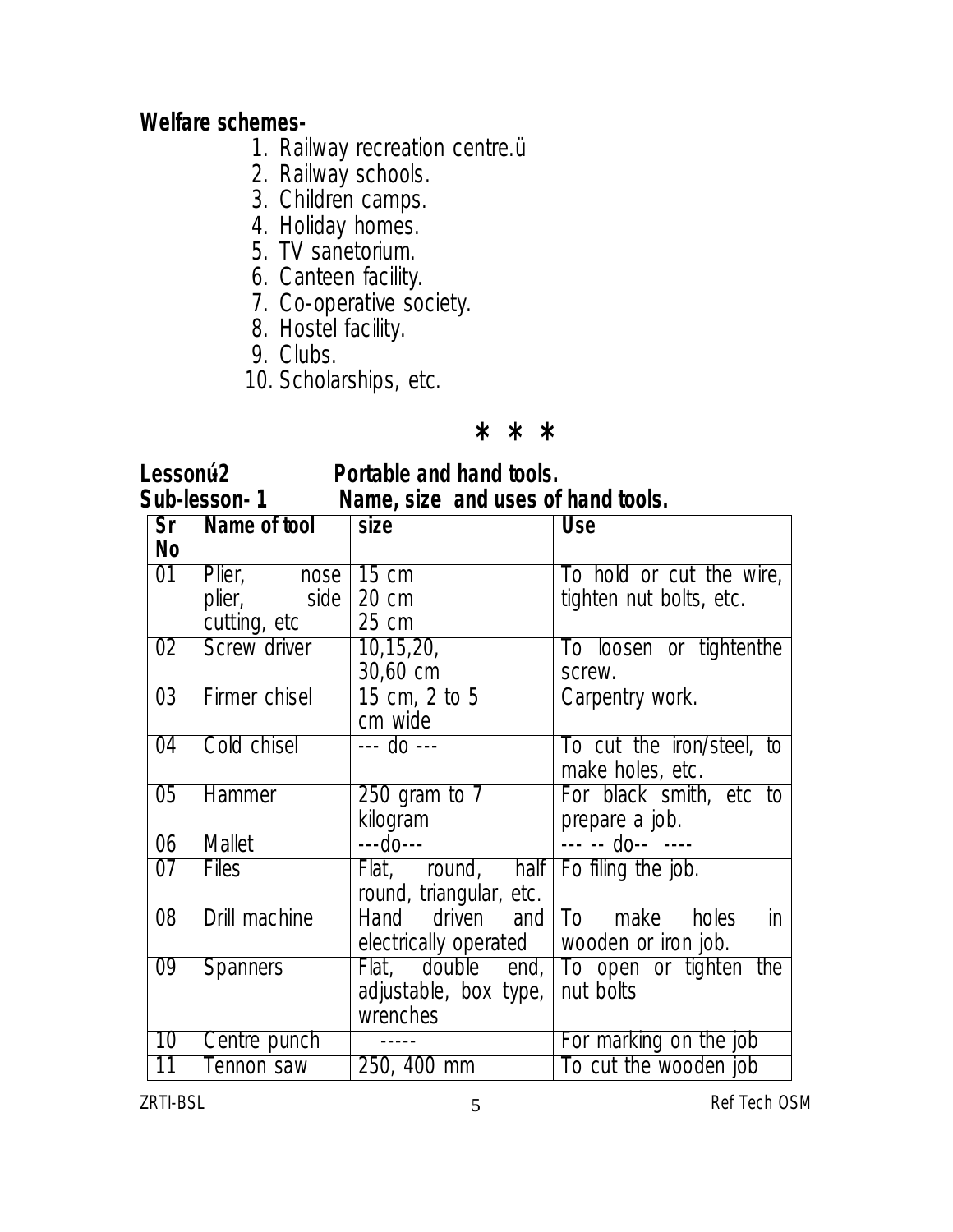| 12        | Hack saw                | Fixed, adjustable     | To cut the iron job             |
|-----------|-------------------------|-----------------------|---------------------------------|
| 13        | Steel foot              | $15,30 \text{ cm}$    | For measurements                |
| 14        | Try square              | $150,300$ mm          | To shape the job with           |
|           |                         |                       | proper angle.                   |
| 15        | Electrician knife       |                       | Splicing of insulation, etc.    |
| 16        | Soldering iron          | 25,40,65,125          | For soldering purpose           |
|           |                         | watts                 |                                 |
| 17        | <b>Standard</b><br>wire |                       | To measure the size of          |
|           | gauge                   |                       | wires, etc.                     |
| 18        | Micrometer              |                       | measure thickness,<br>$10^{-1}$ |
|           |                         |                       | diameter, etc accurately        |
| <b>19</b> | Vice                    | Pipe vice, bench vice | To hold the job tightly         |
| <b>20</b> | <b>Tachometer</b>       |                       | To measure the speed of         |
|           |                         |                       | the machine                     |

#### **Sub-lesson- 2 Crimping tools.**

To have the tight and proper termination and joints crimping tool is used. There are various type of the crimping tools.

- 1. Hand press, crimping plass.
- 2. Hand operated multi purpose tool.
- 3. Hand operated multi purpose tool with dies.
- 4. Hand operated hydraulic pressure type portable tool.

Capacity- Up to 400 sqmm.

#### **Sub-lesson- 3 Precautions while using the tools.**

- 1**.**Do not keep sharp tools like knife, screw driver, etc. in the pocket without cover.
- 2.Sharp and pointed tools shall be handed over to others from handle side.
- 3.While using chisel cutting should be done away from the user.
- 4.Before using tools ensure that the handles are tight and there is no oil or greese on it.
- **5.** Use always new and proper size tools.
- **6.** Do not keep tools on the top of the ladder while working on the highted place.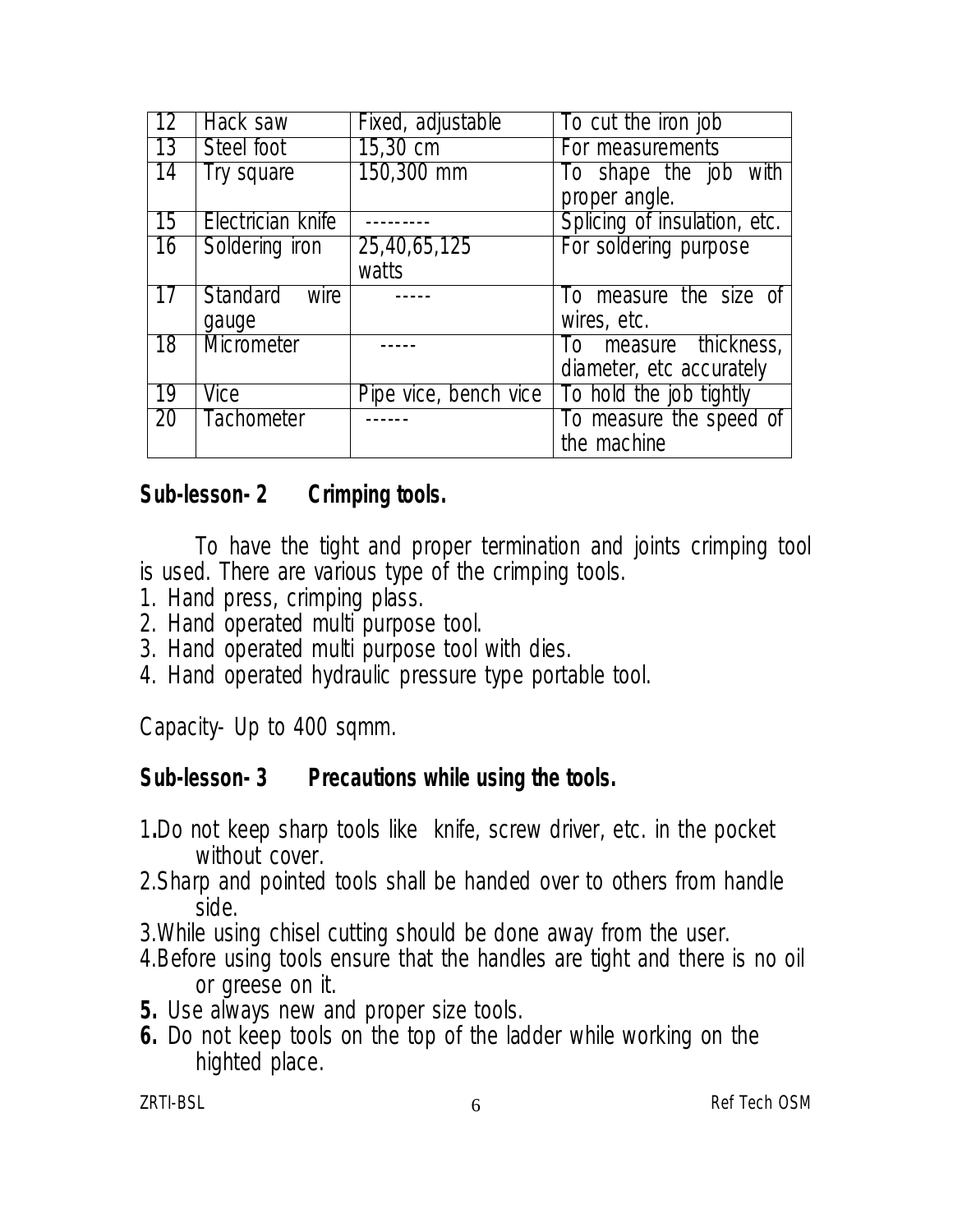7. Treatment should be done immediately if injured while working.

#### **Sub-lesson- 4 Torque wrench.**

Where tightness of the bolt is required accurately done in that case the torque wrench is used. The required value of torque is set and then the bolt can be tightened to the set kg-metre torque. With this the damage due to loose or over tightness are avoided.

**\* \* \***

**Lesson- 3 Measuring tools.**

#### **Sub-lesson- 1 Scale/steel rule, caliper, vernier caliper, micrometer.ü**

**Scale-** It is a simple instrument used to measure the length, width, etc. Its accuracy is less. At one side cm and mm are calibrated on the other side inches and soot can be measured.

**Caliper-** With the help of inside and outside caliper, diameter of the round shape job like pipes can be measured. But it requires scale to know the measurements.

**Vernier calipers-** These sre used to measure the diamensions more accurately. It has two scales, one is called main scale and the other is known as vernier scale.

**Micrometer-** It is use to measure the diamensions with maximum accuracy. The measurements can be done up to 1/1000 inch, 1/100 cm. the least count is up to 1/2000 or 0.0005.

#### **Sub-lesson- 2 Least count, accuracy, calibration.**

**Least count-** It is the ratio of one division on main scale to the total number of divisions on vernier scale. E.g. if main scale has minimum division of one and vernier scale has total 25 divisions then -

Least count =  $1/25 = 0.04$ 

zri BSL 2007 and the contract of the contract of the contract of the contract of the contract of the contract of the contract of the contract of the contract of the contract of the contract of the contract of the contract **Accuracy-** accurate measurement of a substance is not possible. It is affected by the temperature, error in the instruments, human error, etc. If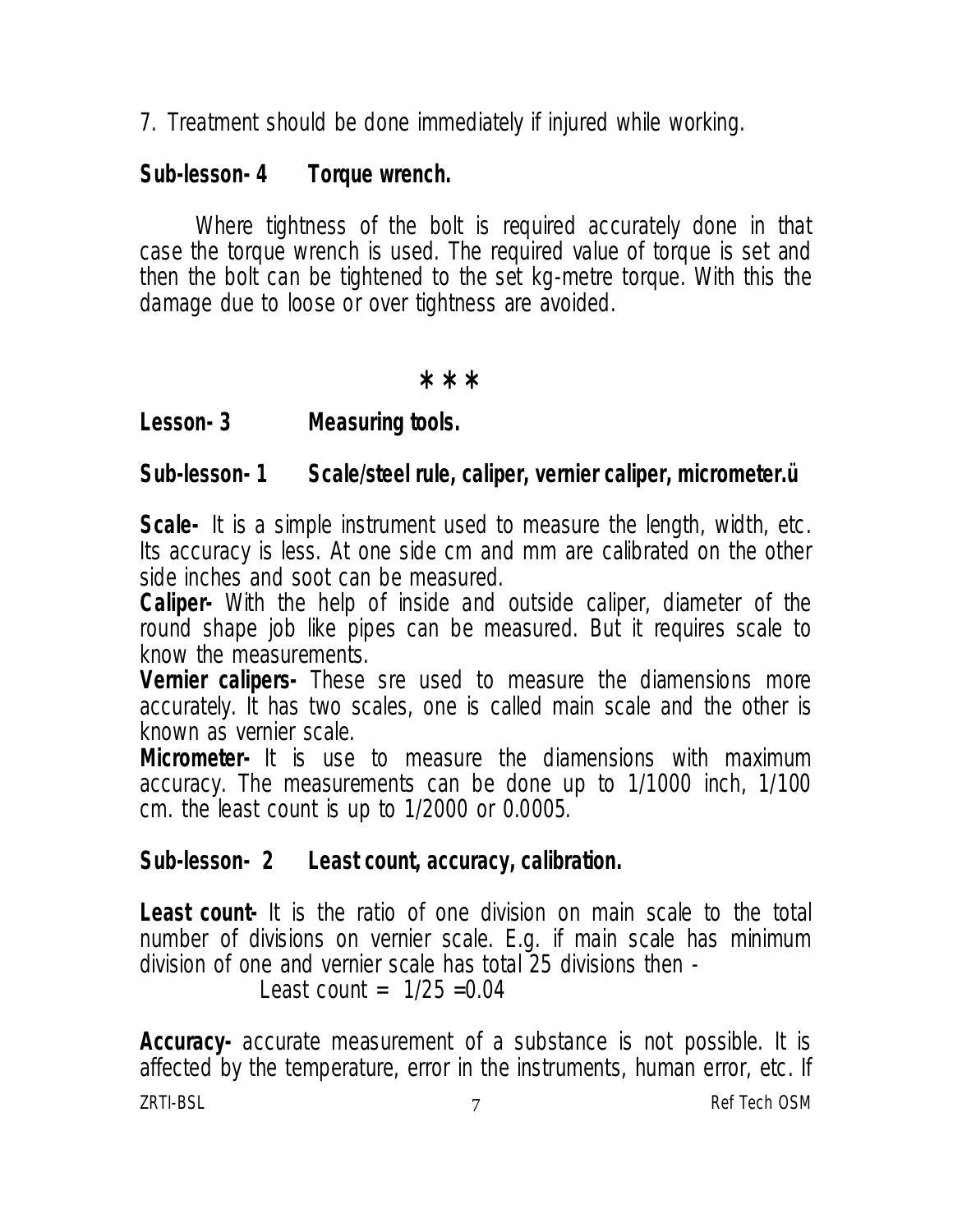100 cm long object is measured by different persons at different time the readings may be different. One may take it as 99 cm, other 96.5 and so on. The reading with minimum error shall be recorded. Thus the ratio of actual reading obtained to the correct reading is called accuracy.

**Calibration-** when the instruments are in use regularly the error are increased after some period. Its reliability is reduced. Thus to have the correct reading it has to be calibrated with respect to the standard instrument in the laboratory (Test room). This is called calibration which is done periodically.

# **Sub-lesson- 3 Measuring instruments, size and types.**

Measuring instruments are of following types-

**1.Absolute instruments-** The instruments used in laboratories and reaserch work are absolute instruments.

**2.Secondary instruments-** These are most commonly used in day to day work.

On the basis of working measuring instruments can be classified as -<br> **i)Indicating type-** It shows the instantaneous reading. It

It shows the instantaneous reading. E.g. voltmeter, ammeter, wattmeter, etc.

**ii) Recording type-** In this type the reading can be read directly as well as it is recorded also to access afterwords. E.g. Thermometer, speedometer, etc.

**iii) Integrated type-** It shows resultant reading after integrating various elements together. E.g. KWH meter, Ampere hpur meter, etc.

#### **Sub-lesson- 4 Use of Scale, vernier calipers, micrometer.**

**Scale-** It is a simple instrument used to measure the length, width, etc. Its accuracy is less.

**Vernier calipers-** These sre used to measure the diamensions more accurately.

**Micrometer-** It is use to measure the diamensions with maximum accuracy.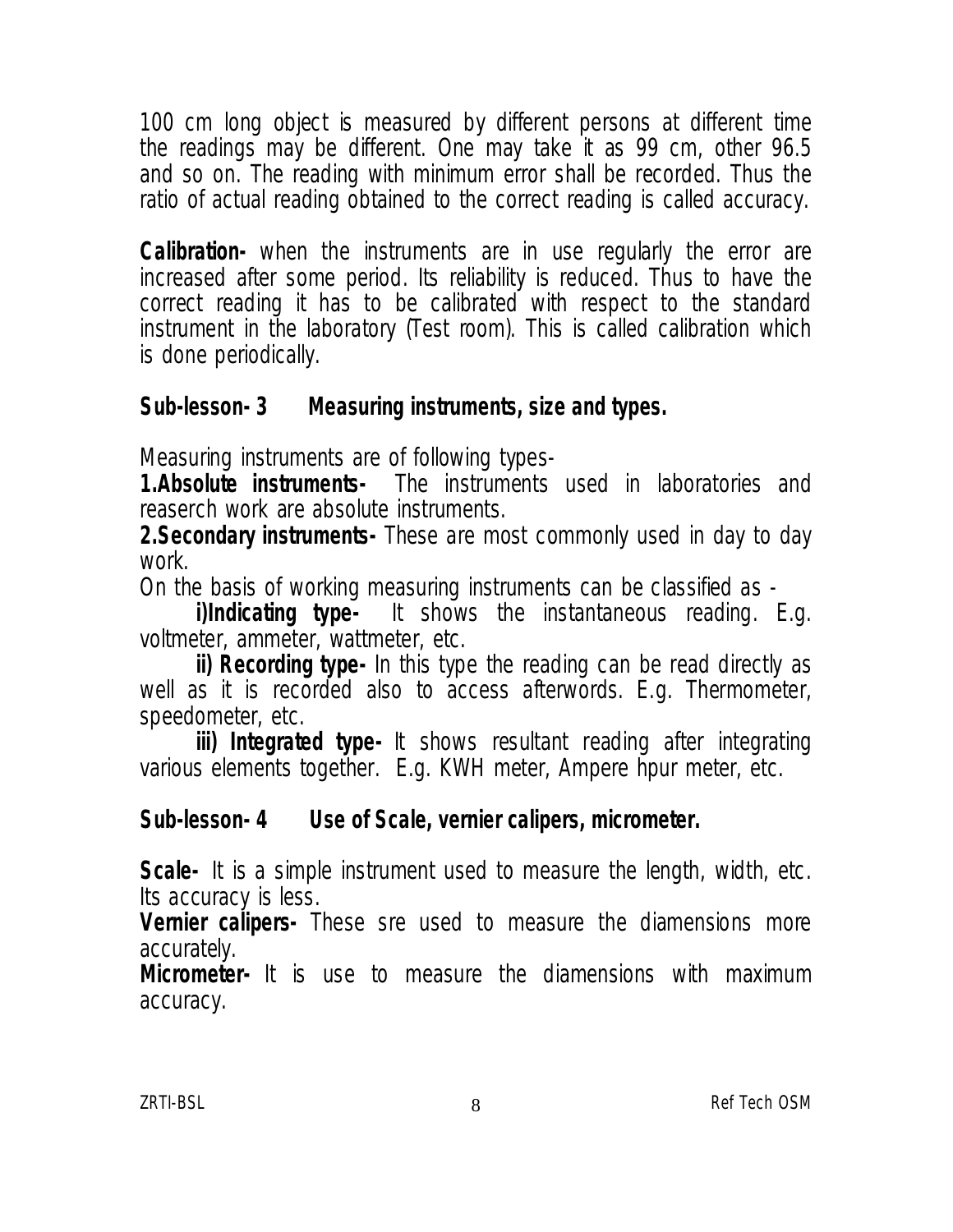#### **Sub-lesson- 5 Voltmeter, ammeter, megger, multimeter and tachometer.**

**Volmeter-** In electrical circuit voltmeter is used to measure the voltage. It is connected in parallel in the circuit.

**Ammeter-** It is used to measure the current flowing in the circuit. It is connected in seies with the circuit.

**Megger-** It is used to measure the insulation resistance of the machine/ equipments or installation.

**Multimeter-** Current, voltage, resistance, etc can be measured with the help of multimeter.

**Tachometer-** It is used to measure the speed of the machine in RPM. **\* \* \***

#### **Lesson- 4 Material handling and storage.**

# **Sub-lesson- 1 Types of material, class, and characteristic.**

#### **Electrical material is classified as below-**

**1.Conductor-** The material in which there is negligible opposition to the flow of current is called conductor.

Conductors are of two types-1.High conductivity material. 2.Low conductivity material.

High conductivity material- in this type the resistance negligible. It is used for winding wires, cables, etc.

Example- silver, copper, alminium, etc.

Low conductivity material- The resistance of these material is considerable. These are used for making heater coils, load resistance, etc.

Example- Tungusten, nichrome, etc.

**2. Insulator-** To prevent the leakages in the electrical system insulators are used. It is required in electrical machines, distribution systems,etc. it offers very high resistance to the flow of current.

Example- Porcelein, rubber, mica, PVC, dry wood, etc.

**3. Semiconductor-** Its characteristics are in between conductor and insulator. These are mostly used in the electronics circuits.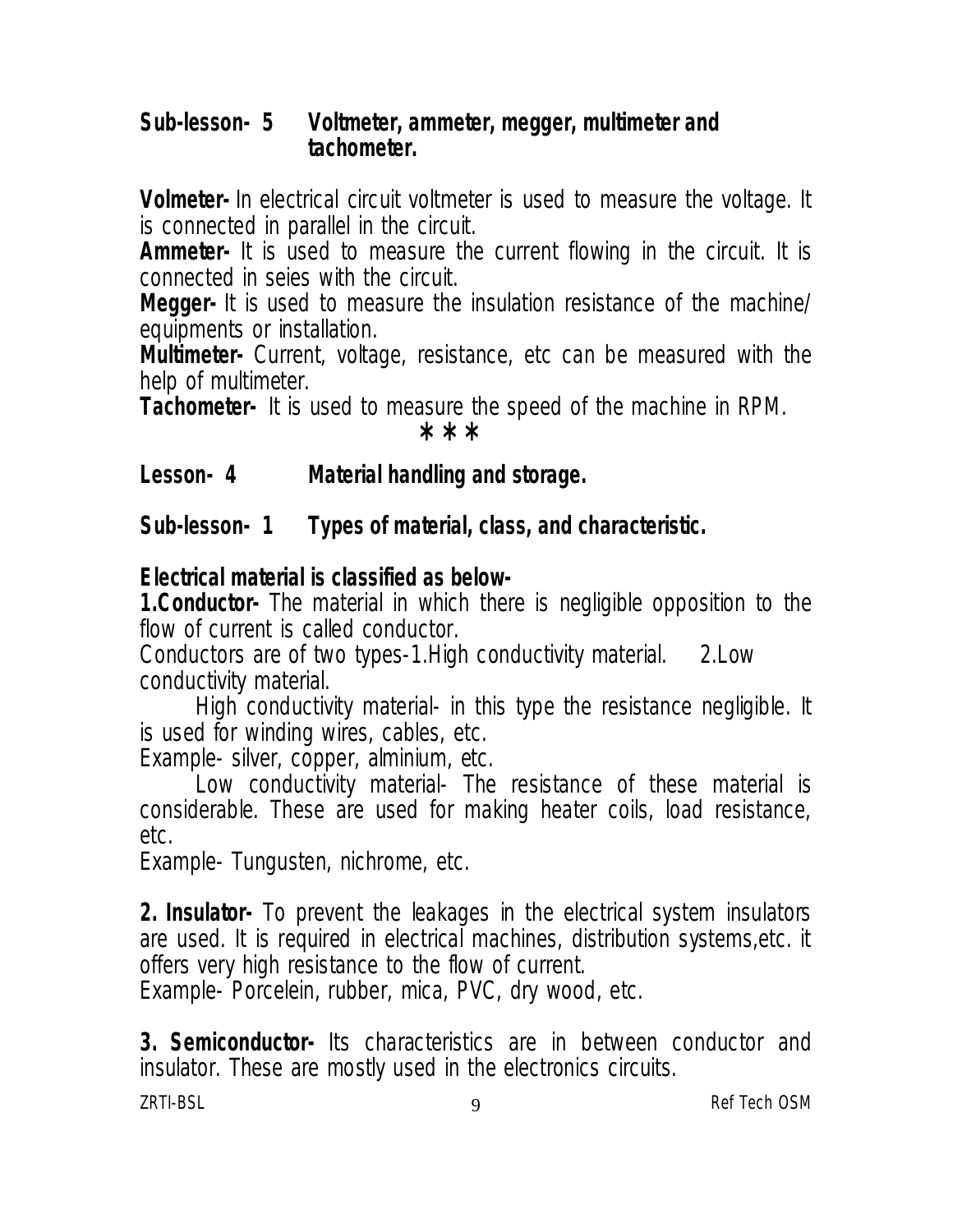Example- germanium, silicon, etc.

**4. Magnetic material-** The material which can be converted into magnet easily or offers very low reluctance to the flow of magnetic lines of force. Example- iron, steel, nickel, etc.

# **Sub-lesson- 2 Shelf life, aging and baking cycle.**

**Shelf life/ aging-** The life and quality of the material is affected with the method of storage, season, physical and chemical properties. Due to moisture its insulation resistance is decreases. If temperature rises its insulation quality is deteriorated.

Insulation resistance can be tested by megger. If IR value is less it can be improved by baking ang applying varnish.

# **Sub-lesson- 3 Baking cycle.**

It is the process of baking new or old winding in oven with the varnish at the temperature of 100 degree centigrade. Due to this process contact of air with the winding material is disconnected. Thus it becomes moisture free and its mechanical property is also improved. Due to baking -

1.IR value is increased.

2.Mechanical property is improved.

3.Life of the material is increased.

# **Sub-lesson- 4 Sources of insulating material.**

- 1. Fibrous material
- 2. Mineral product- oil
- 3. Ceramic material- porcelain.
- 4. Rubber products.
- **5.** Wax products.
- **6.** Resin material.

# **Sub-lesson- 5 Quality**

ZRTI-BSL and the contract of the contract of the contract of the contract of the contract of the contract of the contract of the contract of the contract of the contract of the contract of the contract of the contract of t Quality of the material should be as follows-1.High resistance (for insulating material)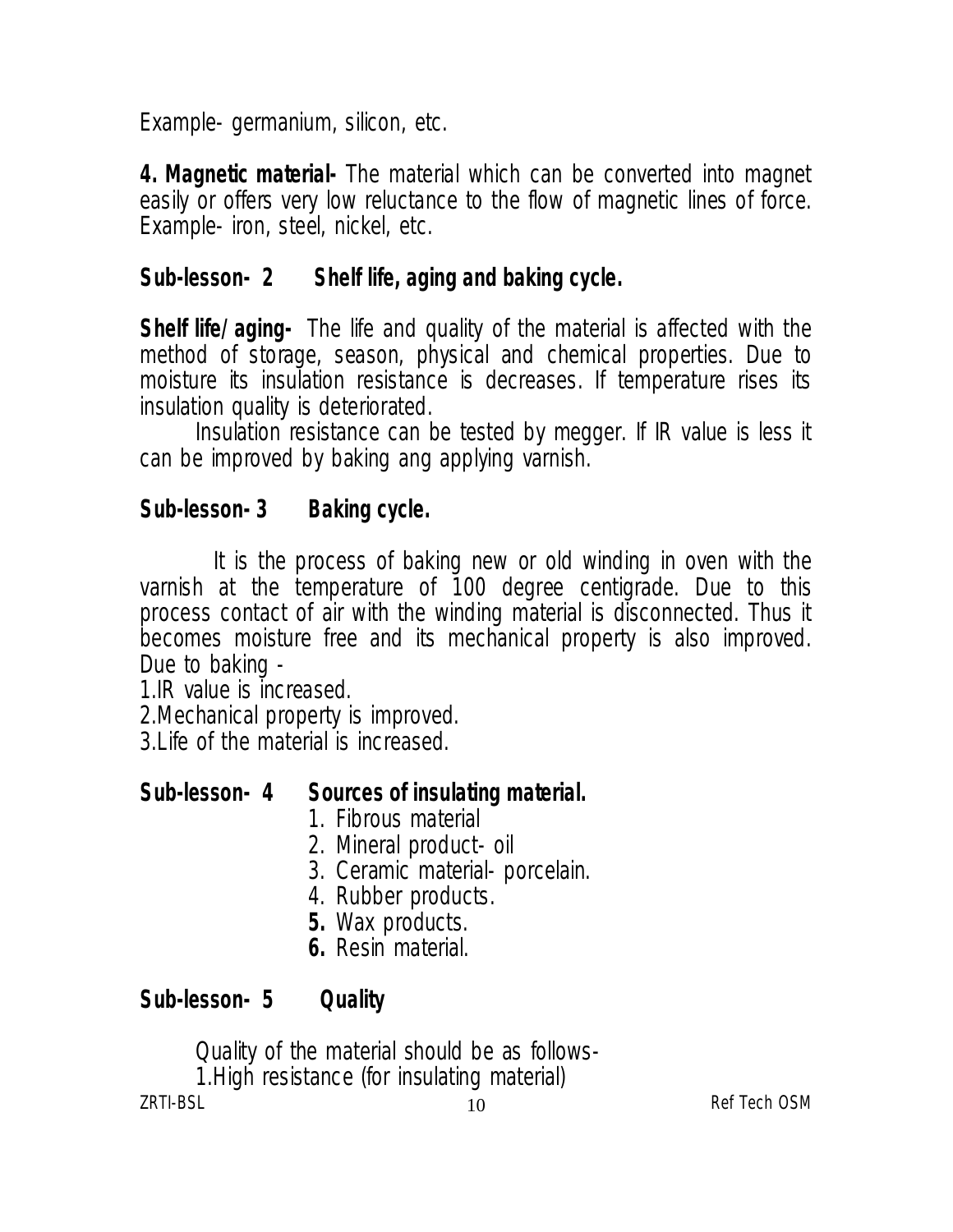2.High conductivity (for conductors) 3.Low density (low weight) 4.It should not be inflammable. 5.It should be flexible.

#### **üSub-lesson - 6 Precautions in stores.**

1.There should not be losses during handling. 2.Fire and accidents shall be prevented. 3.Theft shall be prevented.

#### **Sub--lesson- 7 Selection of material.**

1.Quantity of material should be as per requirement. 2.Mechanical, thermal, chemical properties should be as desired. 3.It should be easily available, durable and cheap. 4.It should be procured from reliable sources.

#### **\* \* \***

**Lesson - 5 Personal safety**

#### **Sub-lesson- 1 Use of Tools and other equipments.**

- 1.While handing over the tools, it should be given handle side.
- 2.Do not keep sharp tools like screw driver, files, knife, etc in the pockets.
- 3.Use insulated tools while working on electrical appliances.
- 4.While working on rotating machines ensure that its supply is switched off and nobody else can switch it on accidently.
- 5.Do not work on live mains neither encourage others to do so.

#### **Sub-lesson- 2 Use of Safety belts, helmet, ladders.**

While working on highted places use safety belts and helmets. Do not keep any tool or material on the top of the ladder. The ladder should be hold properly by other person.

II Ü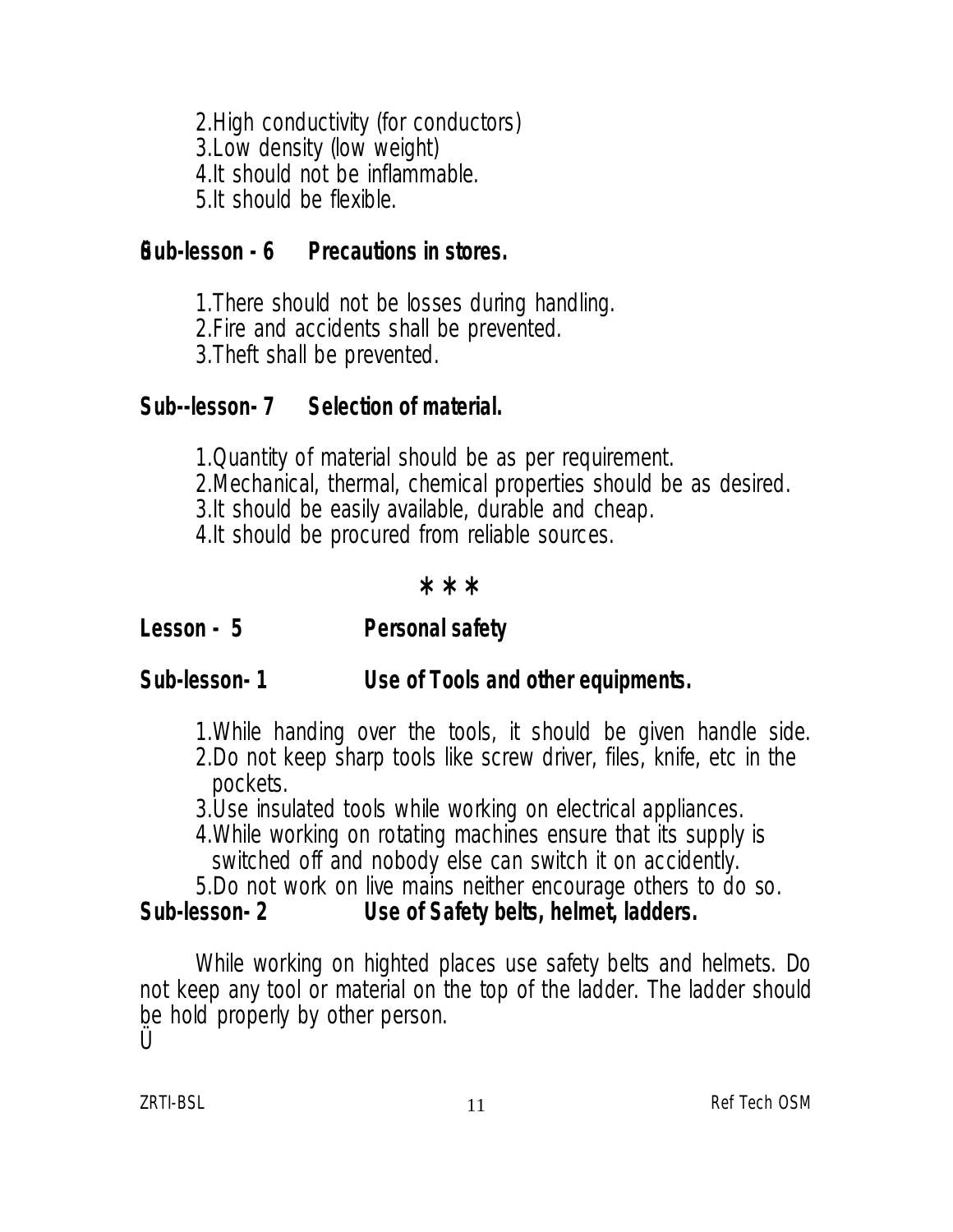# **Sub-lesson- 3 Working on electrical equipments.**

1.Do not play mischief with the electrical equipments. 2.Always switch off the before working.

#### **Sub-lesson- 4 Insulated tools.**

Always use insulated tools. Use rubber mat where ever voltage exceeds 60 volts.

#### **Sub-lesson- 5 Earthing.**

All the non current carrying metallic bodies of the electrical equipments shall be earthed to safeguard from electrical shock due to leakage current.

#### **Sub-lesson- 6 Fuse, MCB.**

To prevent the damage to electrical circuit from overload, short circuit, etc fuse and miniature circuit breaker (MCB) shall be used.

#### **Sub-lesson- 7 Dealing with the electrical accident.**

- 1.Switch off the electric supply immediately.
- 2.Remove the victim from the live electrical wires.
- 3.Give first aid and call doctor immediately.
- 4.Advice all concerned officers.
- 5.Use fire extinguisher where ever required.
- 6.In all installations fire extinguishers, sand buckets shall be available.
- 7.Staff should have the knowledge of operation/use of fire extinguishers.

#### **Sub-lesson- 8 Fire extinguishers.**

1.Sand buckets and chemical fire extinguishers shall be available.

2.Staff should have the knowledge of its operation/use.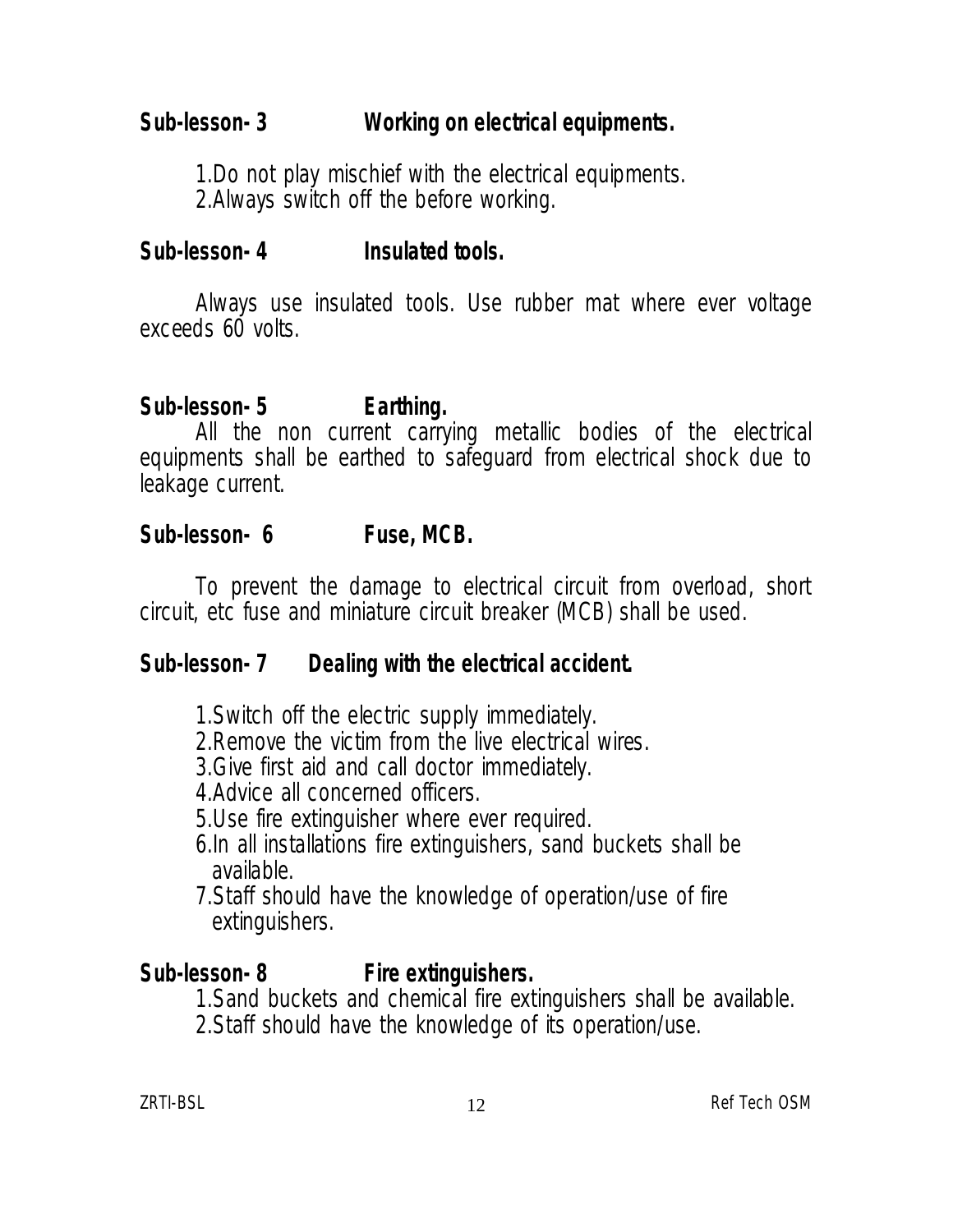#### **Sub-lesson- 9 General safety rules.**

1.Do not work on live electrical lines.

- 2.Use insulated tools, gloves, rubber mat, etc.
- 3.Do not pull the wire for removing pin from the plug. Hold the pin and pull it.
- 4.while replacing fuse element switch off the main switch.
- 5.Ensure that the earthing is proper and use three pin plugs.
- 6.All electrical connections should be tight.
- 7.Do not play mischief with the electrical equipments.

#### **\* \* \***

# **Lesson- 6 Safety in the electrified section.**

# **Sub-lesson- 1 Induction effect on electrical lines.**

There are two types of induction effect on electrical lines-<br>1.Electrostatic induction, 2. Electromagnetic induction. 1. Electrostatic induction,

1.Electrostatic induction- This effect is produced due to high voltages.

2.Electromagnetic induction- This effect is due to current flowing in the overhead equipments (OHE).

#### **Sub-lesson- 2 Precautions while working on LT line.**

While woking on LT line in electrified section , the line should be earthed at both sides of the place of working. Every team working should ensure that the separate earth is used. (two earths per kilometre)

# **Sub-lesson- 3 Precautions while working on platforms and FOB.**

While working on platform and foot over bridge there is a possibility of danger due to induction effect. The staff working should ensure that the line is earthed properly.

# **Sub-lesson- 4 Safety precautions at various work sites.**

**1.Working on crane-** During crane working in the section presence of authorized electrical staff is essential.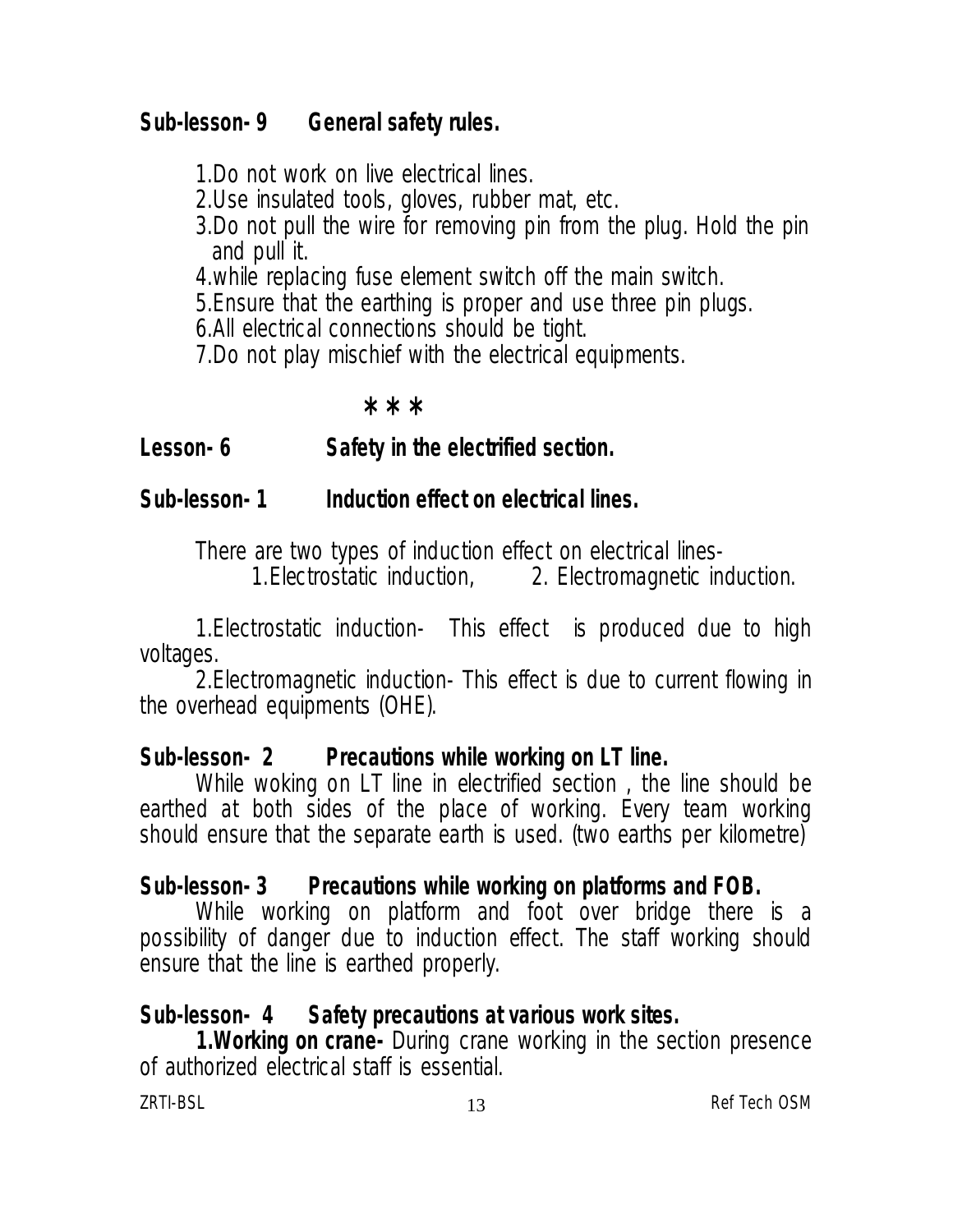**2. Working on isolator-** Isolators should be operated on no load. Thus load should be disconnected before operation of the isolator. These are provided in the yard. The key for the operation is kept with the station master. Register with the name of the authorized person to operate the isolator is available with station master.

**3. Bonding-** In electrified section all the structures and masts are connected with rails ( Earth) by earting conductors is called bonding. It safeguards from the danger of leakage current.

**4. Temporary jumper-** While replacement of the rails the return path of current should be kept undisturbed for temporary jumpers are used.

**5. Permit-To-Work-** Before starting the work on OHE in section the staff should obtain permit to work certificate. The duration of power block is mentioned in this PTW alongwith section location. After the work is completed it should be adviced to the TPC. Thereafter the line is charged by the TPC.

**\* \* \*** 

#### **Lesson- 7 Fire fighting.ü**

#### **Sub-lesson- 1 Types of fire extinguisher.ü**

Mainly these are of five types-

1.Soda acid type.

2.Foam type.

3.Carbon di-oxide type.

4.Dry chemical powder type.ü

5.Other means like- sand buckets, fire brigade.

**1.Soda acid type-** In this type the nozzle is attached to the body of cylinder. Cap is provided on the top plunger. This is suitable for dry fire. Inside water mixed sodium bi carbonate is formed. Its range is upto 20 to 25 feet. It is not usefull for electrical fire.

ZRTI-BSL and the contract of the contract of the contract of the contract of the contract of the contract of the contract of the contract of the contract of the contract of the contract of the contract of the contract of t **2.Foam type-** In this type nozzle is attached with the cap. There is a locking arrangement for the cap. It is useful in B class fire i.e. fire related with liquid and oil. The foam produced is conductor of electricity hence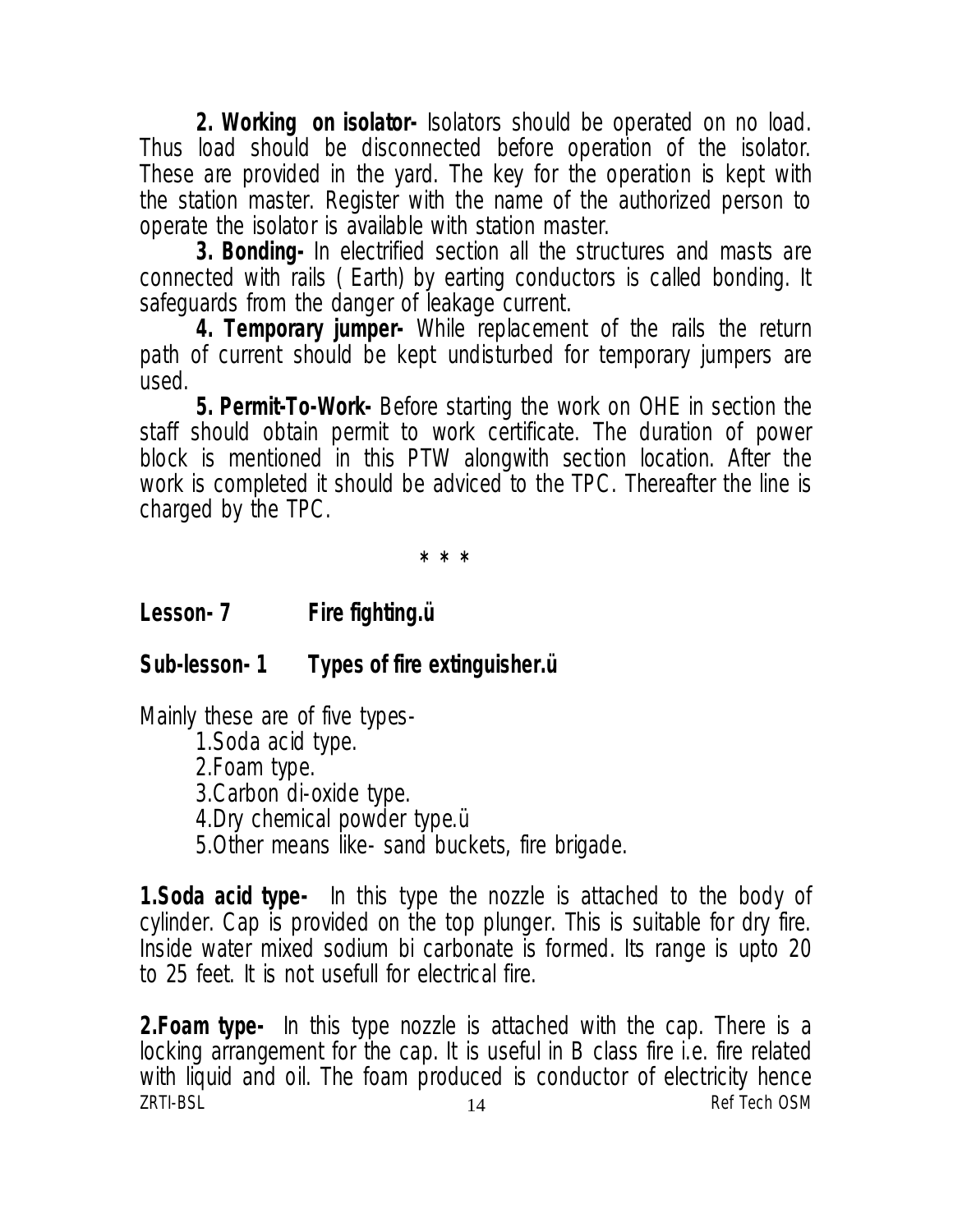not usefull in electrical fire. It can be used for A class fire. Its range is 20 to 25 feet.

**3.Carbon di oxide-** Its shape is like the gas cylinder. There is a horn with the discharge tube. Available in 3 to 15 pound capacity. Its range is from 8 to 10 feet. It can be used for local fires and it do not affect the material on which it is used.

**4. Dry chemical powder type-** In this type there is a trigger valve in the discharge tube. Pressing device is provided on the cap. It is used for the electrical fire. It can be used in all types of fires. The range is 4 metre and pressure 50 psi.

Mixture in form of powder is kept in the container- sodium bi carbonate 97%, magnesium sterate  $1^{1}/2$ %, magnesium carbonate 1%, tri calcium phosphate 1/2%. Carbon di oxide gas container is kept inside.

**5.Other devices- a) Sand buckets-** Buckets are filled with sand. Whenever required it can be used for throwing on the fire.

**b) Fire brigade-** There is a pump in the fire brigade so that the water canbe sprayed on fire with very high pressure and from a distance of 50 to 100 feet. There are 2 to 3 feet high pipe stands and length of delivery hose pipe is 50 to 100 feet. At the end of the hose nozzle is fitted with valve.

**\* \* \*** 

# **Lesson - 8 First Aid**

#### **Sub-lesson- 1 Shock treatment.ü**

- 
- 1) First of all switch off the main switch.<br>2) Remove patient from the contact of el
- 2) Remove patient from the contact of electric supply.<br>3) Take the victim to airy place having sufficient light. 3) Take the victim to airy place having sufficient light.<br>4) Cover him with blanket to feel warm.
- 4) Cover him with blanket to feel warm.<br>5) Encourage him.
- 
- 5) Encourage him.<br>**6)** If there is difficu **6)** If there is difficulty in respiration, give him artificial respiration.

# **Sub-lesson- 2 Treatment of injury.**

ZRTI-BSL and the contract of the contract of the contract of the contract of the contract of the contract of the contract of the contract of the contract of the contract of the contract of the contract of the contract of t 1) Apply bandage.<br><sub>ZRTI-BSI</sub>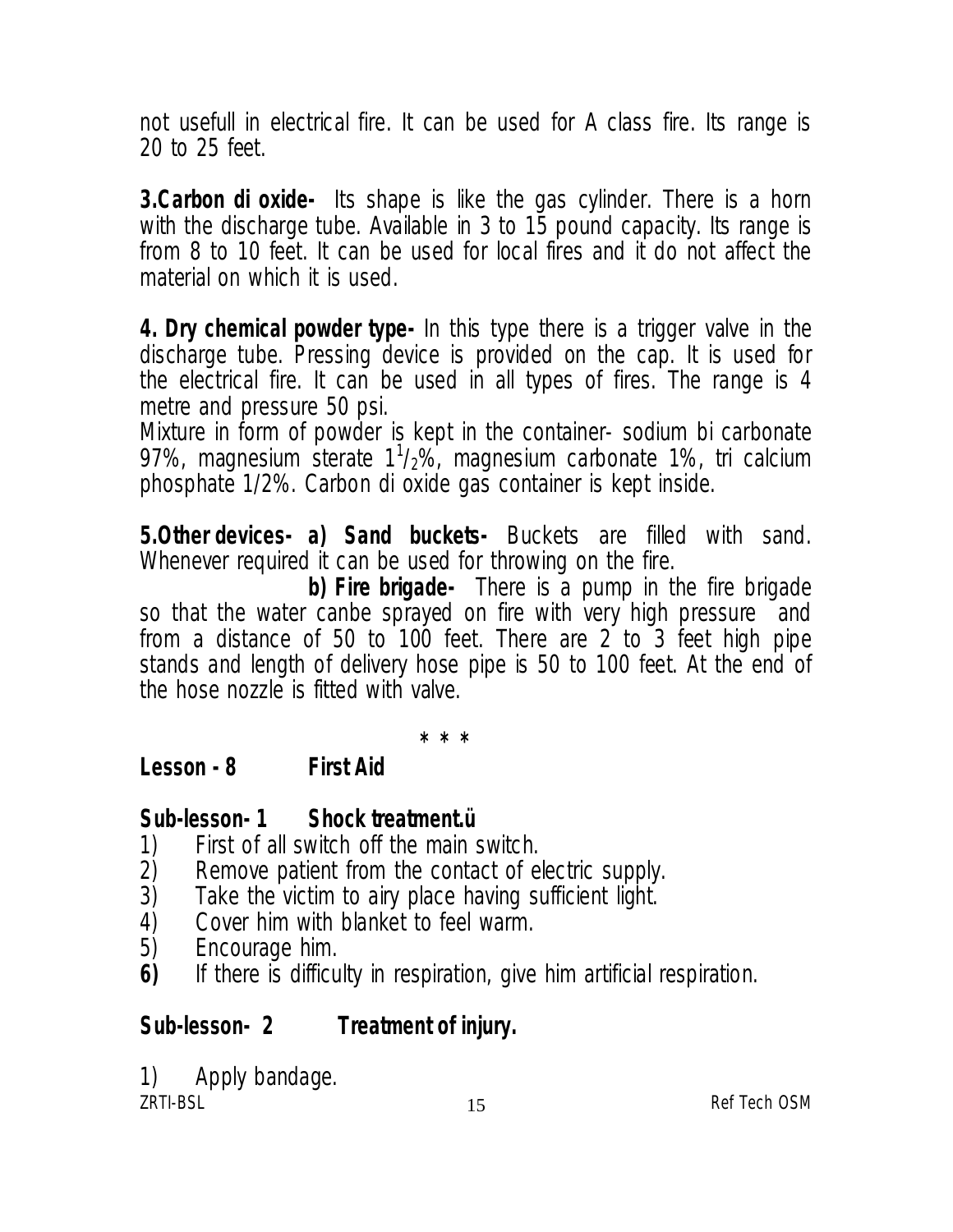- 
- 2) Try to stop the bleeding.<br>3) If the bone is fractured, or 3) If the bone is fractured, do not move it.<br>4) Clean the wound with detol.
- 
- 4) Clean the wound with detol.<br>5) Massaj the patient body. 5) Massaj the patient body.<br>6) Give him tea.
- 
- 6) Give him tea.<br>7) Take him to D **7)** Take him to Doctor immediately.

# **Sub-lesson- 3 Treatment on burns.**

- 1 Apply potato water/ burnol ointment/ coconut oil on the burns of the patient.
- 2 Prepare a mixture of ten gram soda in half litre water. Soak the cloth in this mixture and put it on the burns.
- 3 If the patient is unconscious try to bring him in conscious state

#### **\* \* \***

# **Lesson - 9 Material handling and operation of equipments.**

# **Sub-lesson - 1 Types of Equipments.**

- Manual equipments-<br>1) Carrier- Box tr 1) Carrier- Box tray, hand trolley, etc.<br>2) Taking advantage of gravity on slop
- Taking advantage of gravity on slope.

Mechanical equipments-

- 1) Lifting equipments.<br>2) To carry on road.i
- To carry on road.**u u**

# **Sub-lesson- 2 Function of equipments.**

**Manual-** In this method the material is transported manually in boxes or trolleys. This consumes more time and requires more labour.

**With the help of gravity-** In this method with the help of slope material can be transported easily.

**Mechanical device-** In this method mechanical devices are used for transportation of material. The labour require is less and it consumes less time. These are available to move material horizontally as well as vertically. Devices- fork lift, truck, crane, hoist, etc.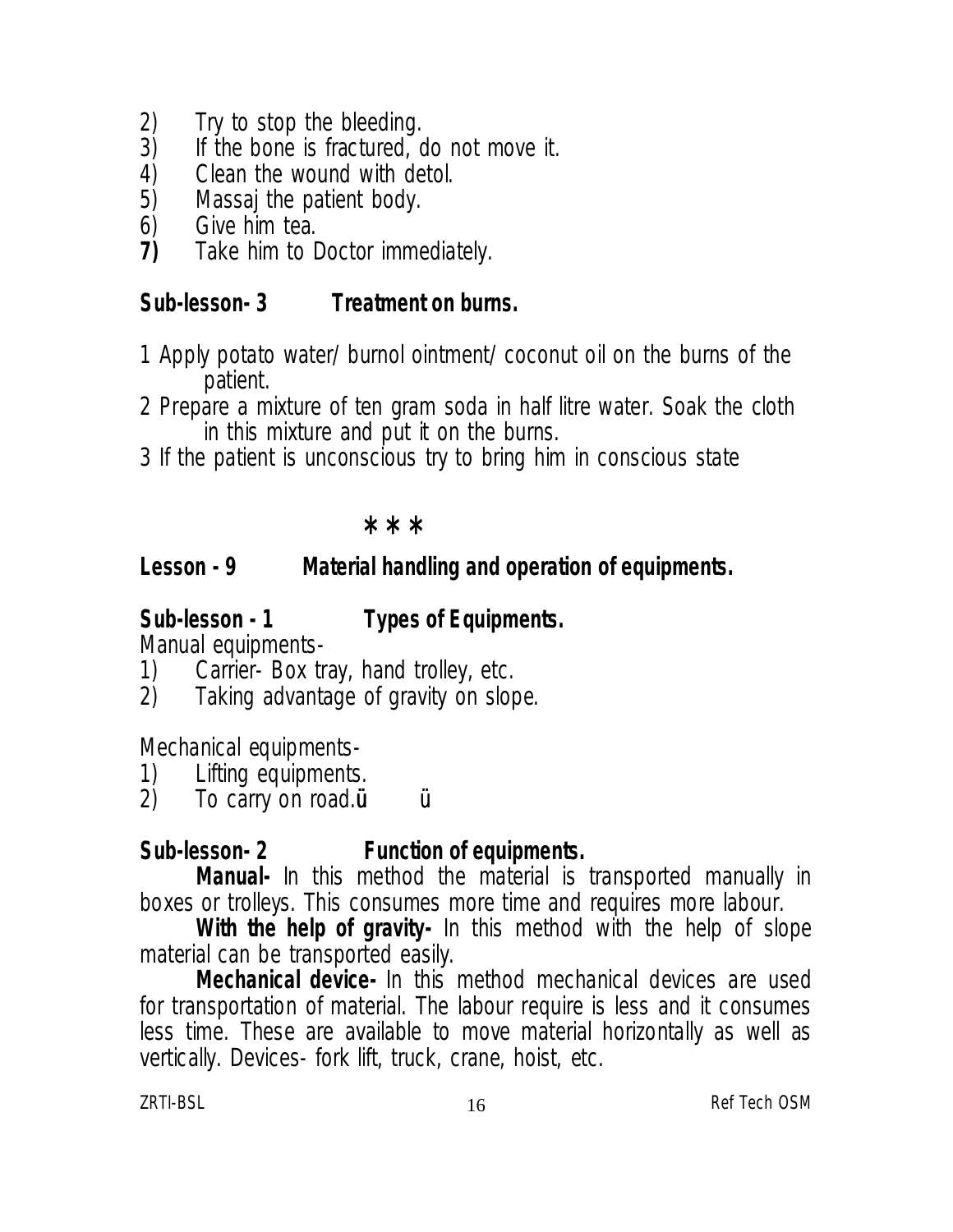# **Sub-lesson- 3 Lifting chain, wire rope.**

1. Lifting chain and wire rope is used in crane for handling heavy material. Wire rope, lifting chain should be inspected periodically. Machine should not be overloaded.

# **Sub-lesson- 4 Precautions.**

- 1.Weight should be lifted according to the capacity of the machine.
- 2. Work should be carried out under the supervision of skilled person carefully.
- 3. Wire rope, lifting chain should be inspected periodically.
- 4. Machine should not be overloaded.

\* \* \*

# **Lesson - 10 Environment and cleanliness of working place.**

# **Sub-lesson - 1 Storage of material**

- 1. Material should be kept at proper place.
- 2. Corridor, gallery, road, etc. shall be kept clean.
- 3. Anti corrosion arrangement shall be done.
- 4. Anti theft measures shall be adapted, material shall be secured properly.
- 5. Arrangement for prevention of fire shall be made.

If material is stored at proper place in proper way then the losses and accidents can be prevented more over service is improved.

# **Sub-lesson - 2 Cleanliness at place of working**

1.Tray shall be used to avoid dust, dirt, oil spilling.

2.Stair case, benches, road, etc. of work place shall be cleaned every day.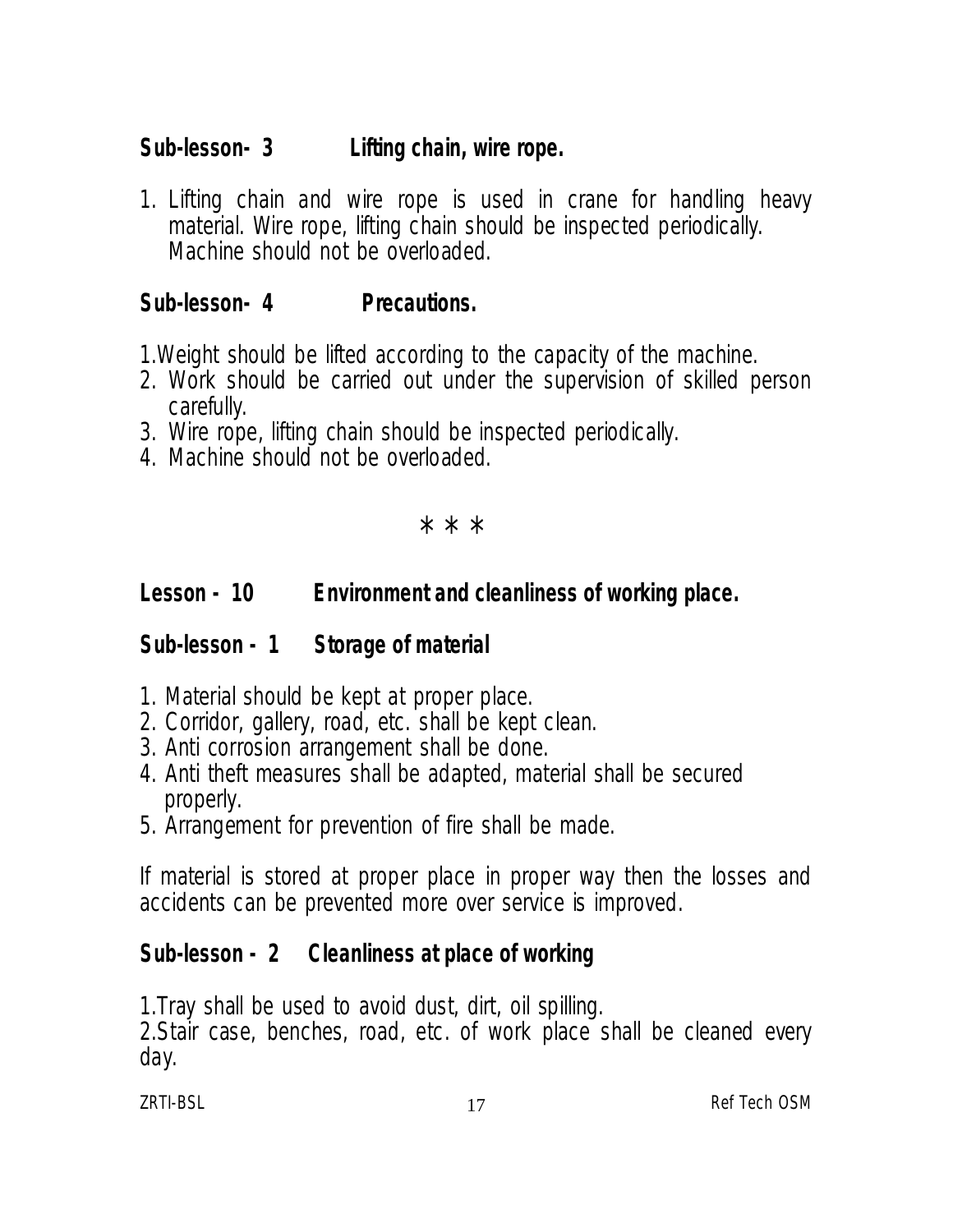3.Oily material and other waste shall be collected in the dust bin.

4.Every week the floor shall be cleaned.

5.Drainage shall be cleaned time to time.

6.Adequate illumination level and air shall be available at work place.

7.White washing shall be done once in a 14 months.

8.Painting shall be done once in a 5 year.

 **\* \* \***

# **Chapter - 02 Lesson - 1 Basic electrical technology and definitions.**

#### **Sub-lesson - 1 Electrical circuit, current, voltage, resistance.**

**Electrical cicuit-** It is a path of conductors arranged for the flow of current. In a circuit load, wires, controlling devices, and protection equipments, etc. is provided.

**Close circuit-** It is a complete circuit in which normal current flows.

**Open circuit-** The circuit is not complete; there is a break in the circuit. Thus current flowing in this circuit is zero.

**Short circuit-** In this the circuit is completed byepasing the load i. e. the positive and negative or phase and neutral of the supply cotacts each other without any resistance. Hence the abnormal current flows in the circuit. It damages the appliances/circuit.

Types of electrical circuit-

1. Series circuit

- 2. Parellel circuit
- **1. Series circuit-** The circuit in which there is only one path for the flow of electric current is called series circuit.
- **2. Parellel circuit-** The circuit in which there are more than one path for the flow of electric current is called parallel circuit.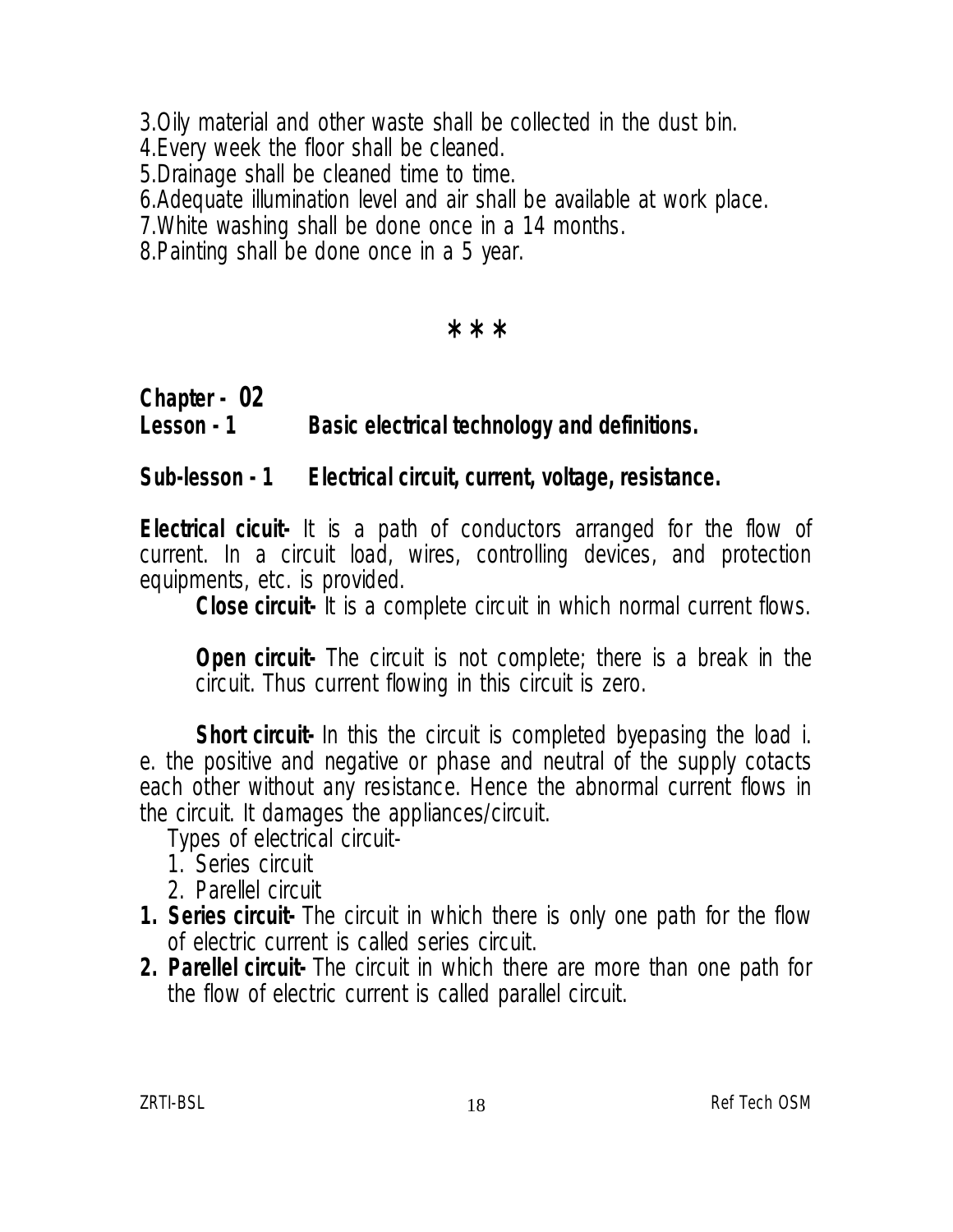#### **Difference in series and parallel circuit-**

| <b>Series circuit</b>                      | <b>Parallel circuit</b>               |
|--------------------------------------------|---------------------------------------|
| 1. There is only one path for current.     | There are more than one path for      |
|                                            | current.                              |
| <b>2.</b> load is connected in the form of | Load is connected in the form of      |
| garland.                                   | ladder.                               |
| 3. Voltage is divided as per the value     | Voltage is same across<br>- all       |
| of individual resistance.                  | resistances.                          |
| 4. Current is same in all resistances.     | Current is divided in branches.       |
|                                            | Current is different as per the value |
|                                            | of load resistance.                   |
| <b>5.</b> Total resistance increases when  | Total resistance decreases<br>when    |
| connected in series.                       | connected in<br>parallel. Total       |
|                                            | resistance is less than the lowest    |
|                                            | resistance in the circuit.            |

**Current-** flow of electrons in a circuit is called current. Its unit is ampere. It is measured by the ammeter. Ammeter is always connected in series with the load.

**Voltage-** It is a potential difference between two points in a circuit. Its unit is volts. It is measured by voltmeter. It is connected in parallel with the circuit.

**Resistance-** It is the property of the substance to oppose the flow of current through it. Its unit is ohms. It can be measured by ohm meter or multimeter.<br>Sub-lesson- 2

**Sub-lesson- 2 Work, Horse power, Electrical power.ü**

**Work-** It is a product of force and displacement. Work = force  $x$  displacement

For example- If 10 lb weight is lifted at a height of 10 feet the work done will be  $= 10x10 = 100$  Foot-lb.

Simillarly- when 10 Kg weight is lifted at a height of 10 metre then the work done will be  $=10x10 = 100$  Kg-metre.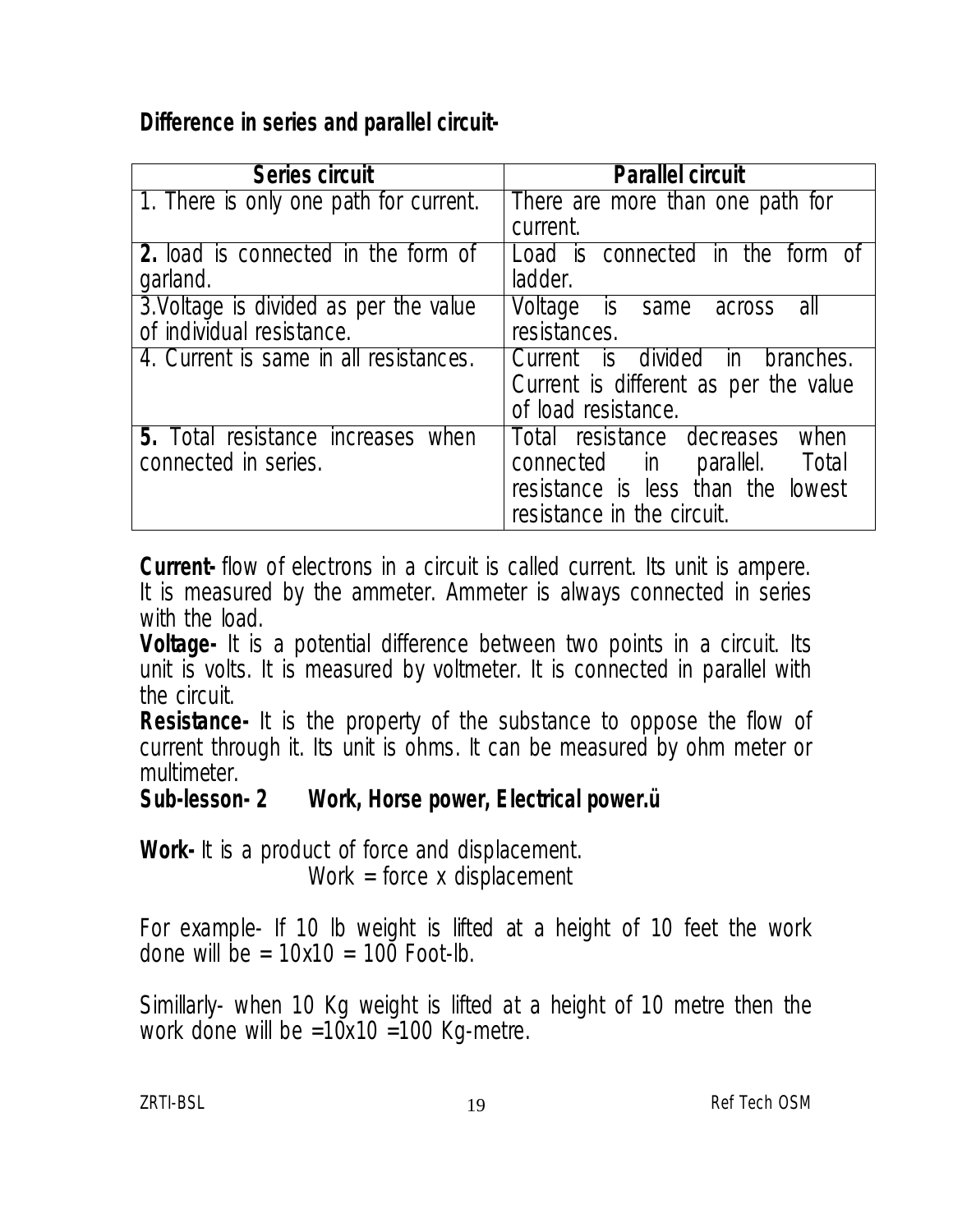**Horse power-** Rate of doing work is called power. Unit of mechanical power is Horse power.

550 ft-lb work per second is called one horse power.

or

33000 ft-lb per minute is equal to one horse power.

or

In MKS system 75 Kg-m per second is equal to one horse power.

**Electrical power-** Unit of Power is watts. It is the product of voltage and current flowing in the electrical circuit.

Electrical power = voltage x current i.e. volt-ampere. It is known as aparant power. In pure resistive circuit power factor is unity so watts = volt-amperes.

1000 watt = 1 kilo watt, like wise 10,00000 (ten lakh) watt = 1 mega watt.

746 watt =  $1$  HP. 1.34 HP = 1 kilo watt.

# **Sub-lesson- 3 Ohm's Law**

Ohms law states the relation between current, voltage, and resistance in the electrical circuit.

In a closed circuit kepping temperature and physical properties constant the ratio of voltage and current of the circuit is constant, it is known as resistance of the circuit.

 $V/I =$  Constant.or R

 $V/I = R$ 

 $V/R = I$  or  $IX R = V$ . where  $V =$  voltage in volts, I = current in amperes and  $R =$  resistance in ohms.

Ohms law triangle-



Likewise in DC circuit -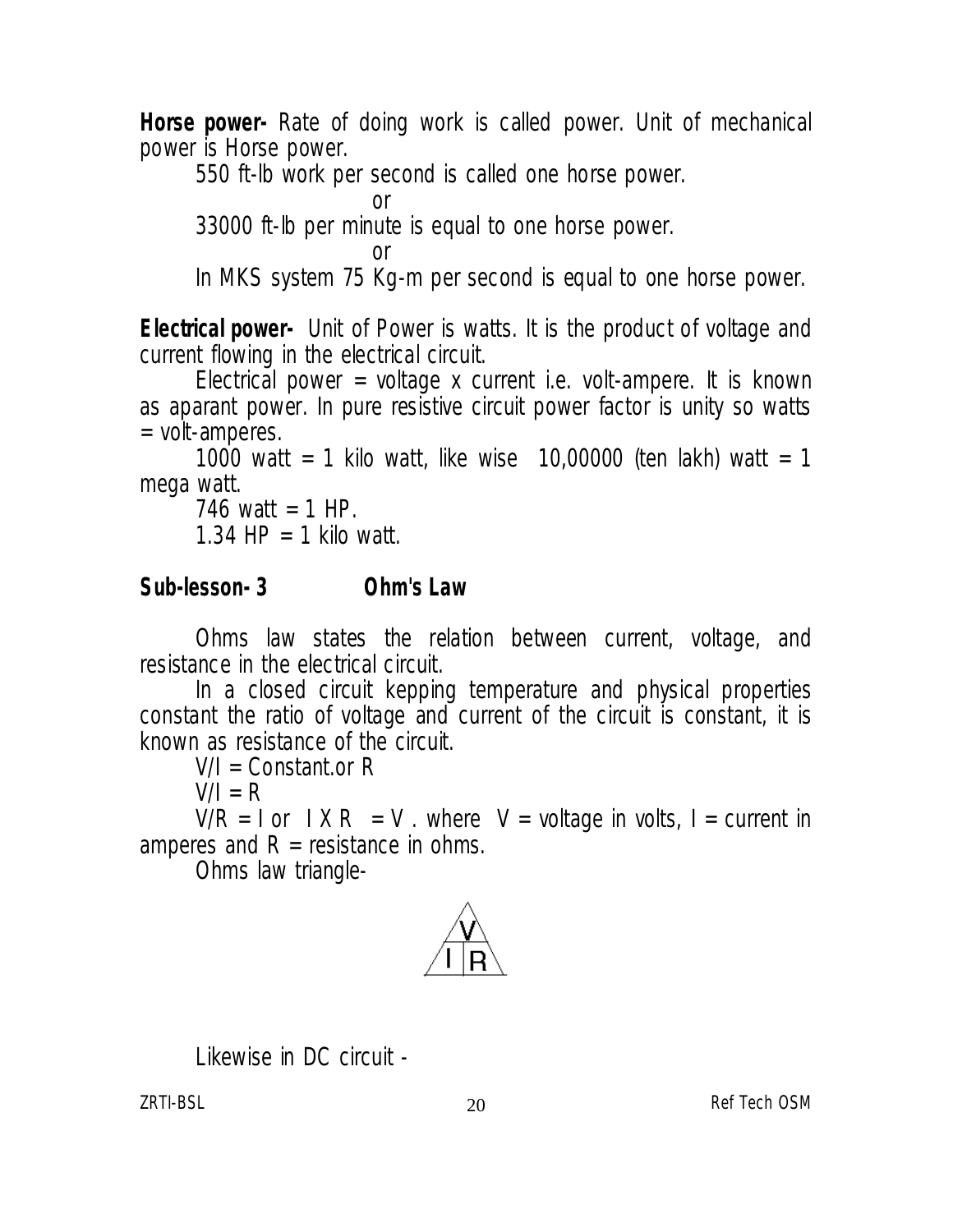Power = voltage x current = watts $\ddot{\mathbf{y}}$ Current = power/voltage = amperes  $(P/V = I)$ voltage = power/current = volts  $(PI = V)$ 



Example- 1

Find out voltage of the circuit given below-



Voltage = Current X Resistance Since resistance are in series, total resistance of the circuit  $R = R_1 + R_2$  $\therefore$  R = 3 + 5 = 8  $\Omega$ Now Voltage = Current X Resistance  $\therefore$  V = 8X 8 = 64 volt. Ans-The voltage of the circuit is  $= 64$  volts

#### Example- 2

Find out the current flowing in the circuit given below-

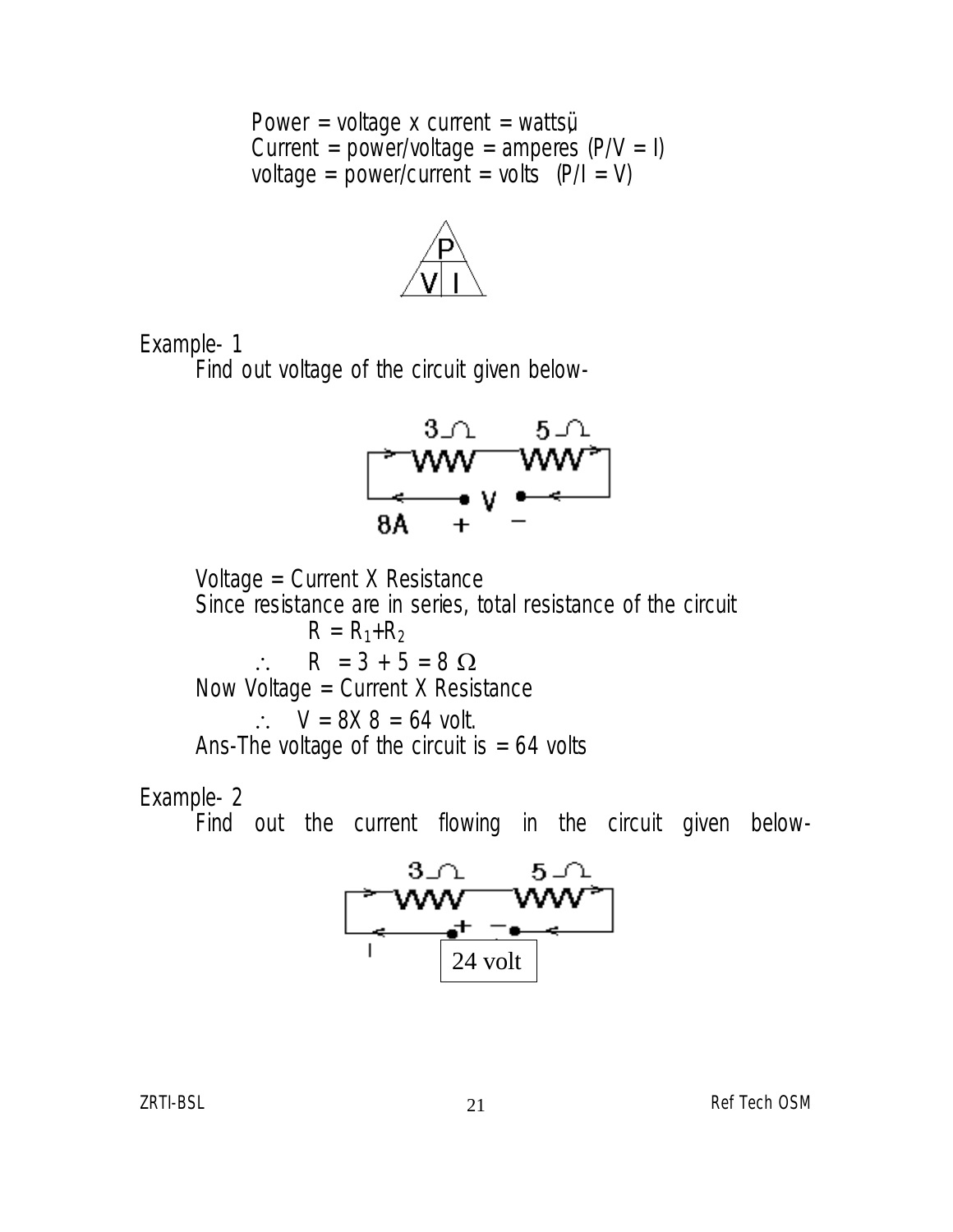Total resistance of the circuit R =  $R_1 + R_2$  where R<sub>1</sub>= 3 $\Omega$  and  $R_2 = 5\Omega$ Therefore  $R = 3+5 = 8\Omega$ <br>Current I = voltage Current  $I =$ **Resistance**  $\therefore$  Current flowing in the circuitu(I) =  $24 = 3$  amperes 8

Example- 3

Find out the resistance of the circuit-ü



Resistance of the circuit  $=$  Voltage current

Therefore  $R = 24 = 3\Omega$ 8

The resistance of the circuit is =  $3\Omega$ .

# **Formulae to calculate power-**

| 1. Power $(P)$   | = $Currentü(I)$ X Voltage (V) |
|------------------|-------------------------------|
| 2. Current $(I)$ | $=$ Power $(P)$               |
|                  | Voltage (V)                   |
| 3. Voltage       | $= Power (P)$                 |
|                  | Currentu(I)                   |
|                  |                               |

Example- Wattage of a fan is 36 Watts, it is connected to 24 volts DC supply. Calaculate the current drawn by the fan?

|          | We know Current $\ddot{u}$ (I)                  | $=$          | Powerü(P)<br>Voltage (V) |              |
|----------|-------------------------------------------------|--------------|--------------------------|--------------|
|          | $P = 36$ watts, $V = 24$ volts, $C\ddot{u} = ?$ |              |                          |              |
| ZRTI-BSL |                                                 | $22^{\circ}$ |                          | Ref Tech OSM |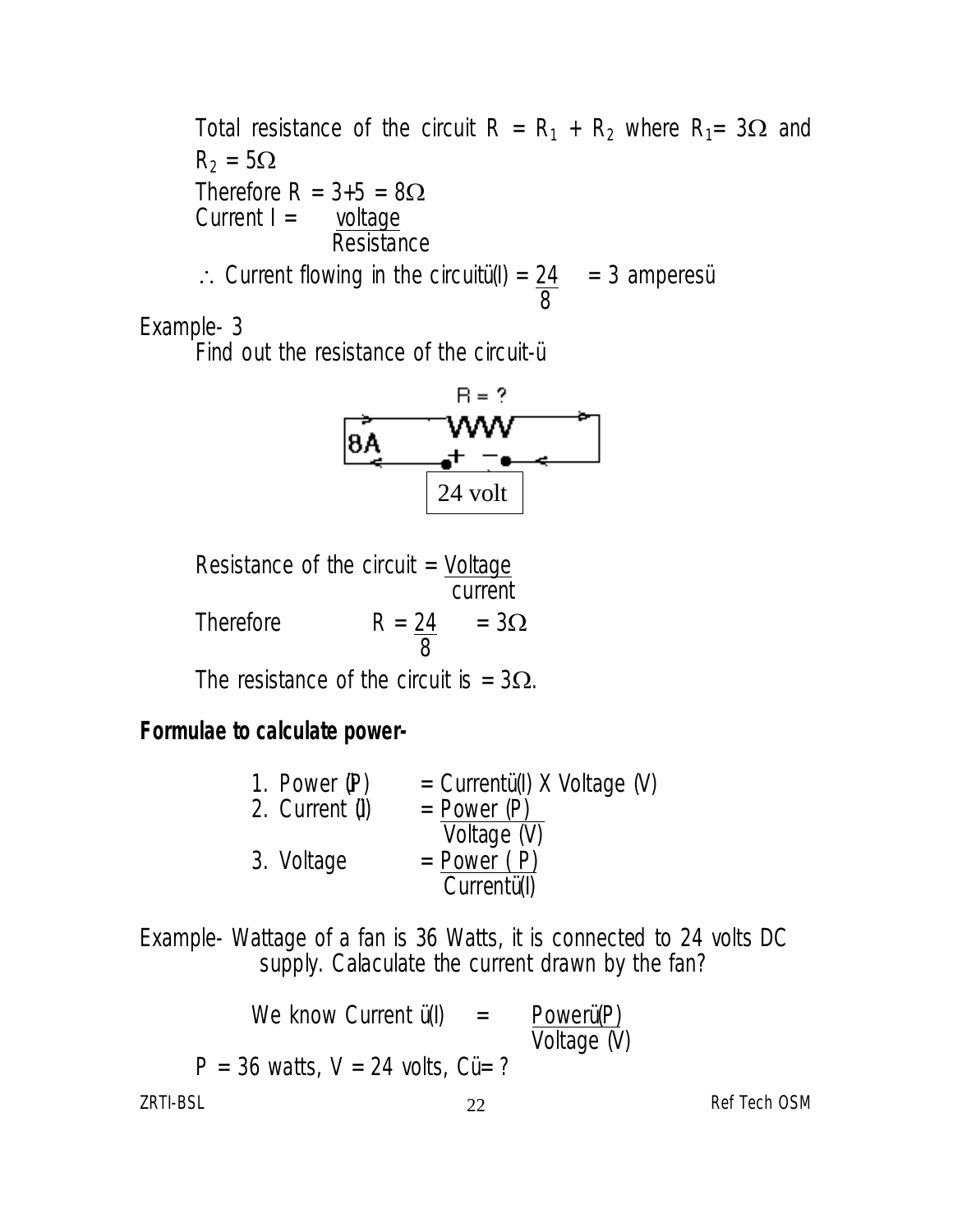Current I=  $36/24 = 3/2$  Ampere = 1.5 Ampere.

**When two resistances are connected in series-**



- 1. Ammount of Current flowing through the resistance is same.
- 2. Voltage drop across the resistance is different.

When the resistances are connected in series the total resistance of the circuit is the addition of these resistances.

 $R = R_1 + R_2$ ü where R is the total resistance and  $R_1$ ,  $R_2$ ü are the resistances in series.

Therefore  $R = 6 + 3 = 9$  ohms

**When two resistances are connected in parallel-**



When two resistances are connected in parellel in a circuit tehn-

- 1. Current is divided according to the value of the resistan.
- 2. Total resistance of the circuit is less than the lowest resistance in the circuit. ÆÜ · ÜWÖ Æü.
- 3. Voltage across the resistance in parallel is same.

**Total resistance =**  $1/R = 1/R_1 + 1/R_2$ <br>Therefore  $R = R_1 \times R_2$  (Applicabl  $R = R_{1} \times R_{2}$  (Applicable only if there are two resistances)  $R_{1}+ R_{2}$ In the given circuit  $R = 6x3 = 18 = 2$  ohms  $6+3$  9 Or 1/R= 1/R<sub>1</sub>+1/R<sub>2</sub> i.e. R= <u>\_\_ 1</u>  $1/R_1 + 1/R_2$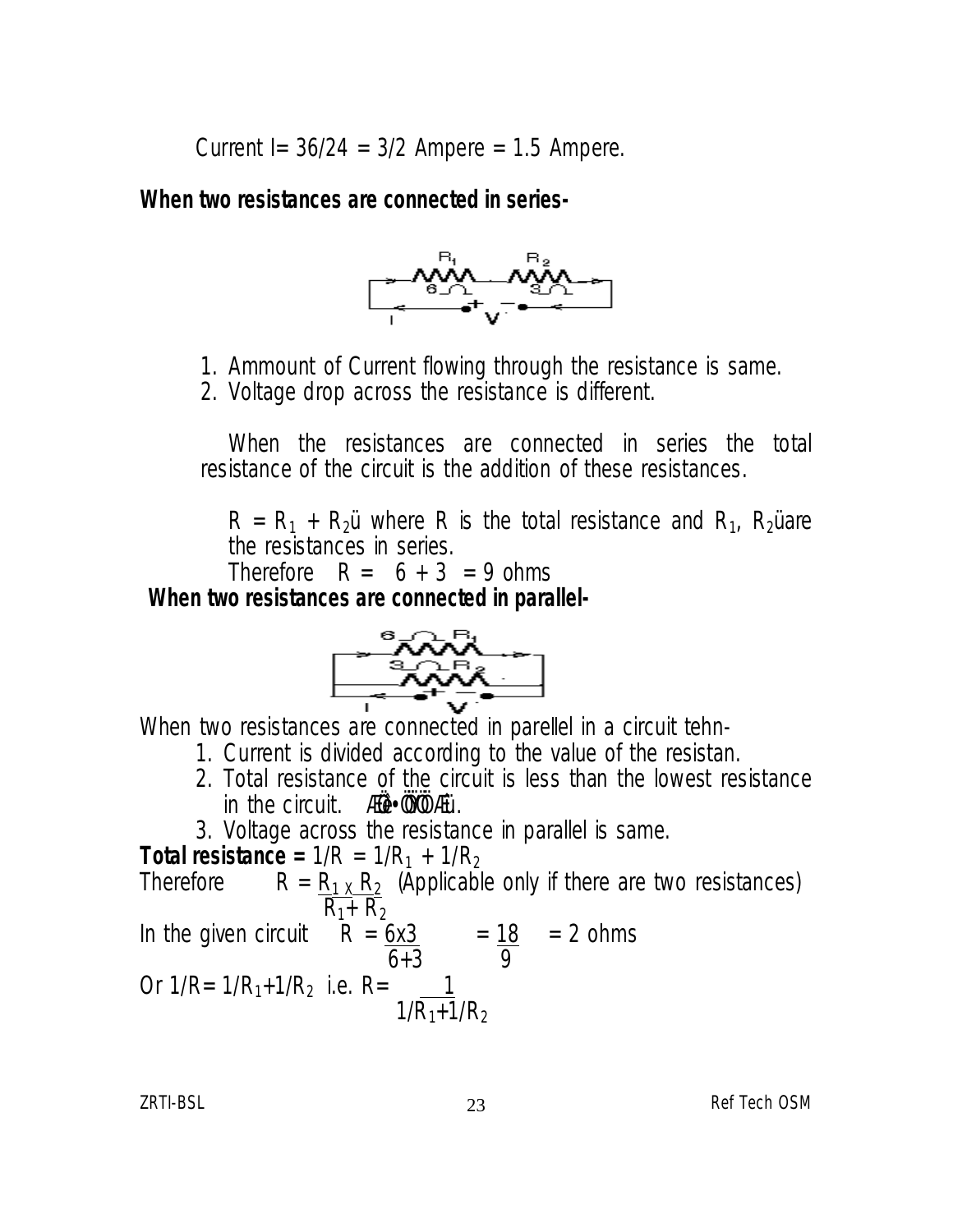$$
= \frac{1}{1/6 + 1/3} = \frac{1}{1+2} = \frac{1}{3/6} = 2 \Omega
$$

**When two resistances are connected in series and parallel-**



First calculate total resistance of parallel circuit  $R = R1X R2$ R1 + R2

$$
R = \frac{6x6}{6+6} = 36/12 = 3 \text{ ohms}
$$

Now the circuit is reduced to-



Now the resistances are in series hence  $R = R_1 + R_2 = 3+3= 6$  ohms If 24 volts is applied voltage of this circuit then find out the current

flowing in the circuit?

Total resistance of circuit is  $R = 6$  ohms, voltage V= 24 volts, Therefore current  $I = V/R = 24/6 = 4$  amperes

Power P = voltage (V) X Currentü(I) = 24 X 4 = 96 watt

**Example-** Electric iron of 500 watts capacity is connected to 230 volts supply. What amount of current it will draw?

$$
P = V x I
$$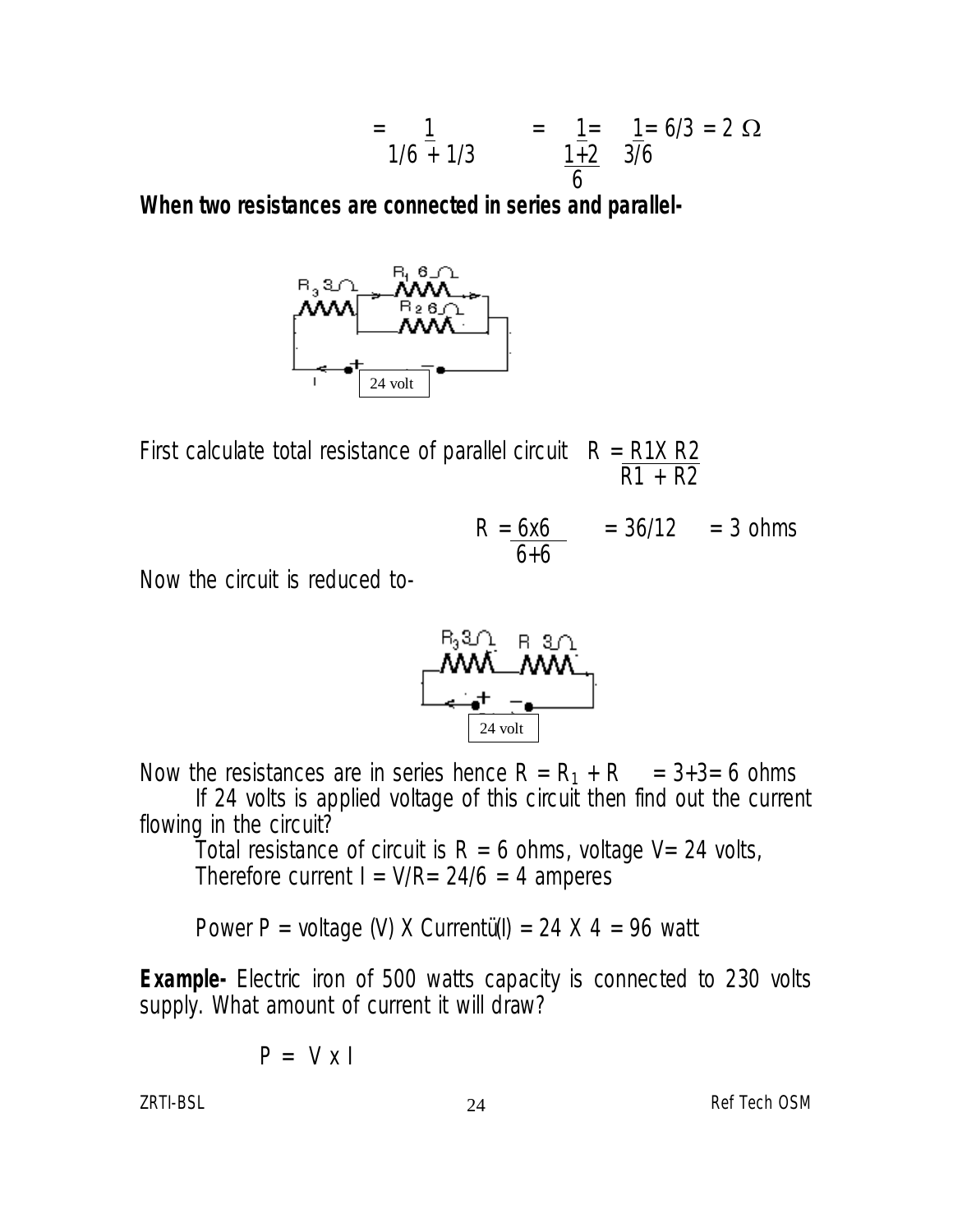Given-  $P = 500$  wattü $V = 230$  volts Therefore Current  $I = P/V = 500/230 = 2.13$  ampere.

**Example-** Find out a) Total resistance, b) current and c) power in the following circuit ?



- a) Total resistance of the parallel resistances<br> $Rp = \frac{R_1XR_2}{r} = \frac{6X6}{r}$  $\frac{6X6}{6+6}$  = 36/12 = 3 ohm.  $R_1+R_2$ Total resistance of the circuit  $R = R3 + Rp = 3+3 = 6$  ohmu
- b) Current flowing in the circuit  $I = V/R$ We know-  $V = 30$  volts,  $R = 6$  ohm Therefore  $1 = 30/6 = 5$  ampere
- c) Power  $P = V X I$ We know-  $V = 30$  voltü lü = 5 ampereü Therefore  $P = 30X5 = 150$  wattu

#### **Sub-lessonü - 4 Magnetism, electromagnet, Ampere-turn, MMF.**

**1.Magnet-** The property of the substance to attract or repel the iron or other magnetic material is called magnetism. And that substance is called magnet.

Magnetic material- iron, nickel, cobalt, etc.

If a magnet is suspended freely in the air then its north pole rests in the north and south pole in the south direction.

If it is cut into any number of  $\vert$ Nú  $\vert$  S  $\vert$  ú pieces, every piece will be a complete magnet having north and south pole.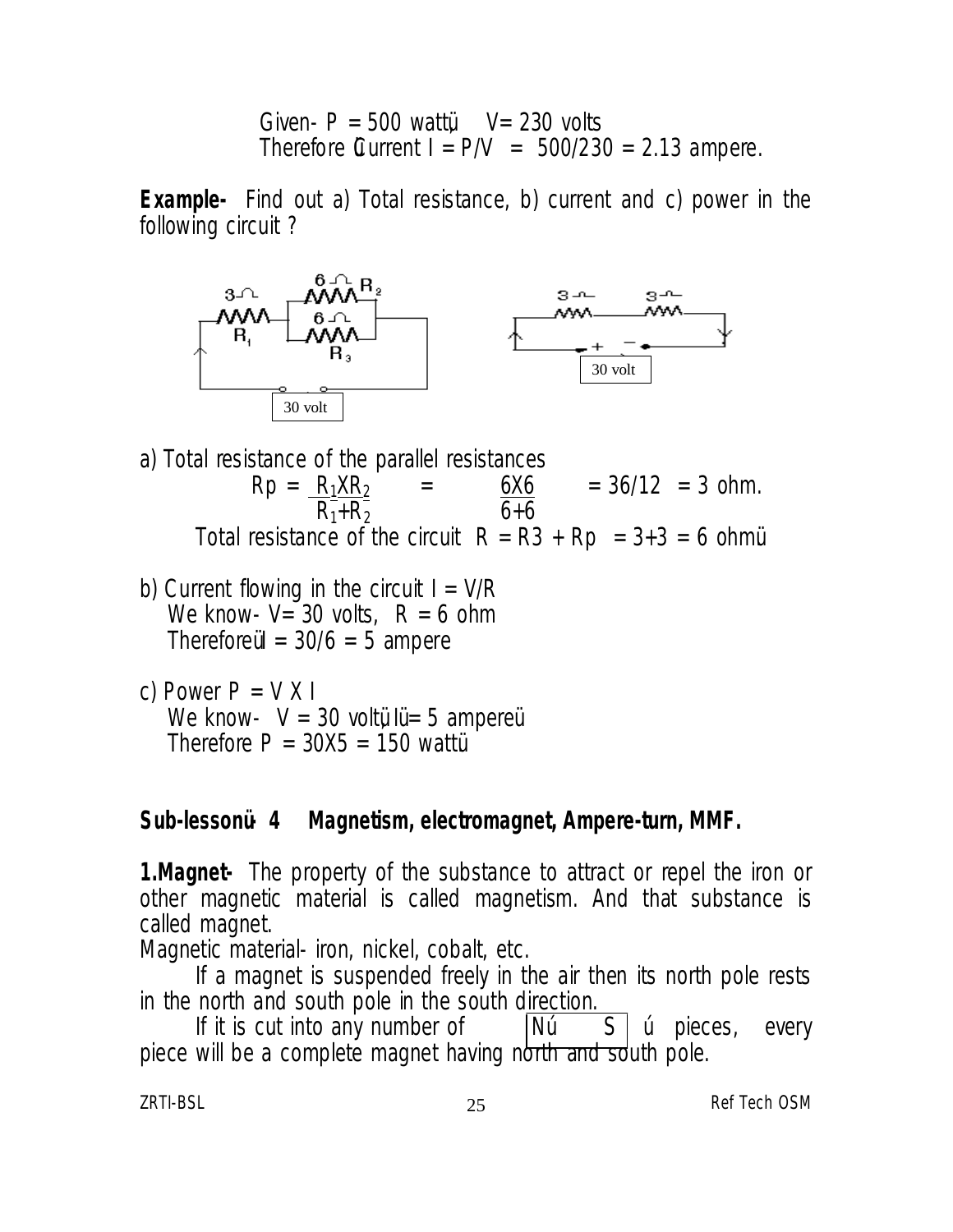Similar poles of the magnets repeleach other and the opposite poles attract each other.

| <b>SrNo</b>     | <b>Electrical circuit</b>                                    | <b>Mgnetic circuit</b>   |
|-----------------|--------------------------------------------------------------|--------------------------|
| $\overline{01}$ | There is a flow of electrons There is a flux.                |                          |
|                 | called current li                                            |                          |
| 02              | There is electromotive force. There is magneto motive force. |                          |
|                 | <b>FMF</b>                                                   | MMF                      |
| 03              | There is a resistance.                                       | There is a reluctance.   |
| 04              | There is a conductivity.                                     | There is a permeability. |

**Comparison between electrical circuit and magnetic circuit.** 

**Magnetic field-** The area in which there is a effect of flux is called magnetic field.

**Lines of Force-** In a magnet Flux flows from north pole to south pole and south pole to north pole through air or other medium in the form of magnetic lines of force.

**Magnetic Material-** These are of three types.

1.Di-magnetic material.

2.Para-magnetic material.

3.Ferro-magnetic material.

**1.Di-magnetic material-** lead, gold, copper, mercury, etc. The permeability of these material is less than one.

**2.Para magnetic material-** platinum, oxygen, copper sulphate, etc. The permeability of these material is slightly more than one.

**3. Ferro-magnetic material-** iron, nickel, cobalt, etc. These material has very high permeability.

**Electro magnet-** When we pass the current in the winding made on the iron rod, it becomes the magnet. This is called electromagnet.

When the flow of current is stopped, still some magnetic power remains in the iron. This is known as residual magnetism.

Application- 1.All electrical machines, 2.Measuring instruments and relays.

**Magneto motive force-(MMF)-** As EMF is essential to have the flow of current in the electrical circuit likewise The force which is essential to have the flux in the magnetic circuit is called MMF.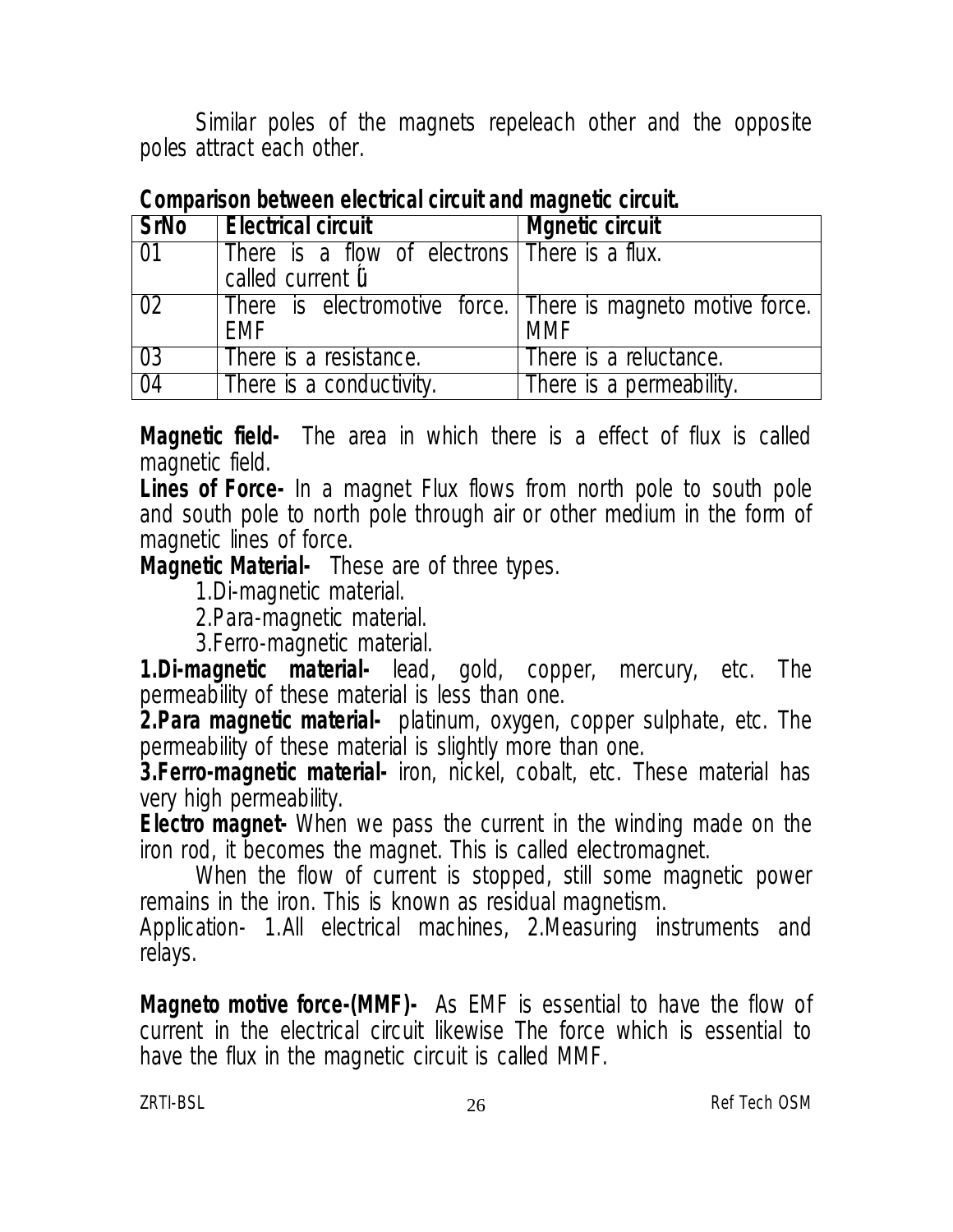**Ampere-turn-** It is the unit of magneto motive force.

Ampere turn  $=$  current flowing in the coil X No. of turns in the coil.

#### **Sub-lesson - 5 Cell, Alkaline cell.**

**Cell-** It is a device which stores electrical energy in the form of chemical energy.

Cells are of two types-1. Primary cell, 2. Secondary cell.

**Primary cell-** The cells which can not be recharged, thus once these are used it has to be thrown away. i.e. Dry cell, torch cell, deniel cell.

**Secondary cell-** These cells are charged with help of external source of supply. During charging it stores electrical energy in the form of chemical energy. Hence it is also known as storage cells or accumulators. During discharge the chemical energy is converted into electrical energy thus these are also called as secondary cells. When it is connected to load after desired time it gets discharged. It requires recharging to use again and again. Therefore after recharging again it is ready to use.

Types of secondary cells-

1.Lead acid cells.

2.Alkaline cells. a) Nickel iron cells, b) Nickel cadmium cells.

**Battery-** When more than one cells are connected in series or parallel is called battery. When the cells are connected in series then battery voltage increases. If these are connected in parallel then the battery capacity is increased.

**Alkaline Cell-** It was invented by the scientist Edison hence it is also known as Edison cell. The container of this cell is of nickel plated steel. Positive plate is of nickel hydroxide (Ni(OH)<sub>2</sub> and the negative plate is of iron oxide (FeO). In this cell electrolyte is made up of 21% caustic potash (KOH) mixed with some lithium hydroxide (LiOH). Thes cell are very good as compared to lead acid cell. Cell voltage in fully charged condition is 1.4 volts. 1.2. volts on load and the cell is treated as discharged below 1.1 volts.

 $27$  Ref Tech OSM During discharge-  $Ni(OH)<sub>4</sub>+2K$  ->  $Ni(OH)<sub>2</sub>+2KOH$  (+ platei), Fe + 2OH -> Fe(OH)<sub>2</sub> (- plate) During charging - Ni(OH)<sub>2</sub> + 2OH -> Ni(OH)<sub>4</sub> (+ plate),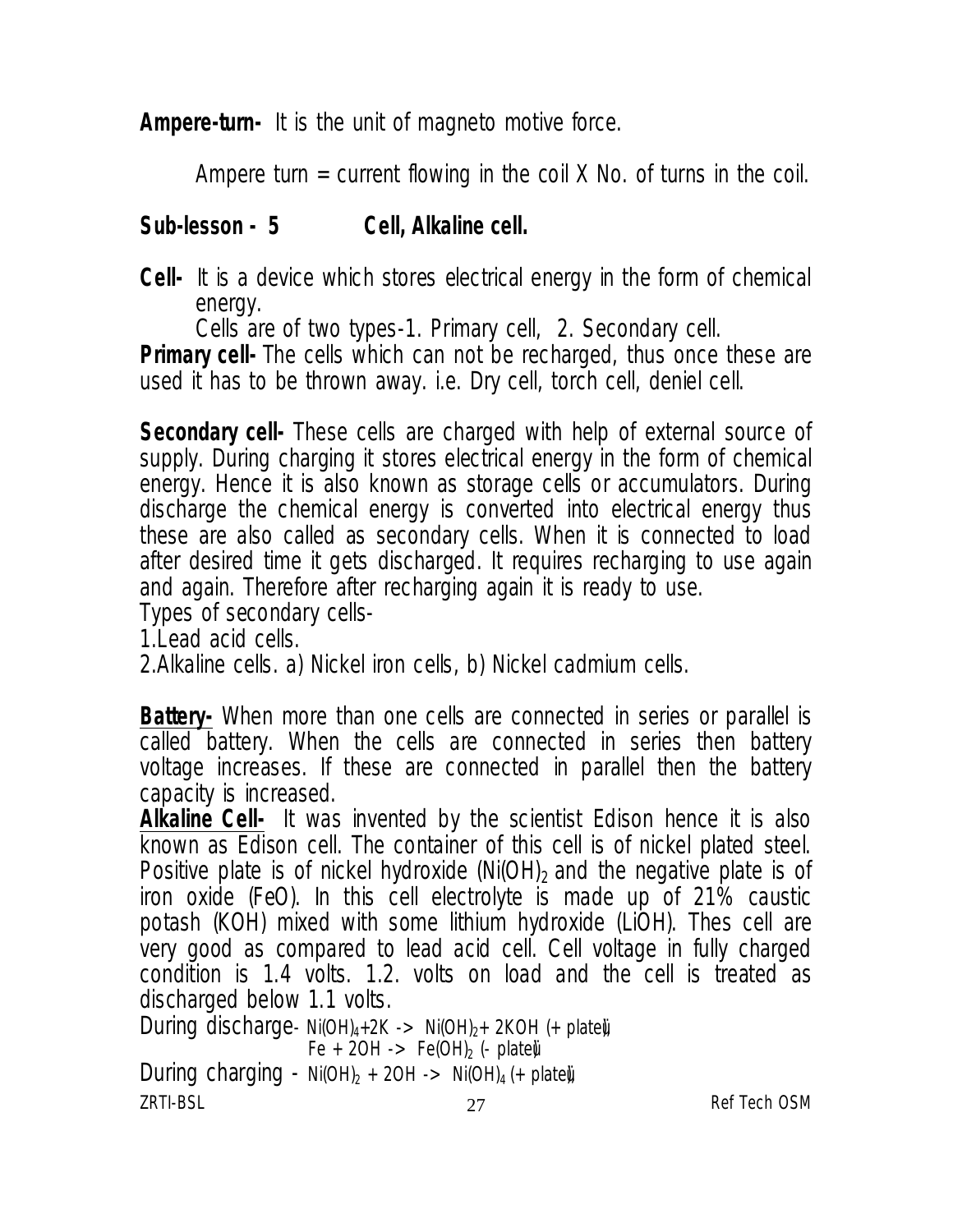#### $Fe(OH)_{2}+2K\rightarrow$  Fe +2KOH (- plate) **Comparison of lead acid cell and nickel iron cell-**

| 6rN <sub>0</sub> | <b>Description</b>                                           | Lead acid cell                                           | <b>Nickel iron cell</b>                                                                              |
|------------------|--------------------------------------------------------------|----------------------------------------------------------|------------------------------------------------------------------------------------------------------|
| 01               | Container                                                    | Hard rubber (Ebonite)                                    | <b>Iron (Nickel plated)</b>                                                                          |
| 02               | Positive plate                                               | Lead per oxide $(PbO2)$                                  | Nickel hydroxide (Ni(OH) <sub>4</sub>                                                                |
| 03               | Negative plate                                               | Pure lead (Pb)                                           | Iron (Fe)ú                                                                                           |
| $\overline{04}$  | Electrolyte                                                  | Dilute sulphuric<br>acid<br>$(H2SO4)$ 1:4 ratio          | 21% mixture of caustic<br>soda (KOH)                                                                 |
| 05               | Seperator                                                    | <b>Rubber or PVC</b>                                     | <b>Ubberor PVC</b>                                                                                   |
| $\overline{06}$  | <b>Maximum</b><br>voltage                                    | 2.2 volts per cell                                       | 1.4 volts per cell                                                                                   |
| $\overline{07}$  | Specific gravity<br>(SpG.) in fully<br>charged<br>condition. | Approx. 1215 or more 1220 constant                       |                                                                                                      |
| $\overline{08}$  | <b>Storage</b>                                               | condition<br>for<br>time it can fail.                    | If kept in discharged It will not fail if kept in<br>more discharged condition for<br>longer period. |
| $\overline{09}$  | Weight                                                       | Weight is more                                           | Weight is less                                                                                       |
| 10               | <b>Discharge</b><br>capacity                                 | drawn.                                                   | Heavy current can be Lower current discharge.                                                        |
| $\overline{11}$  | Mechanical<br>quality                                        | <b>Mechanically</b><br>strong                            | not   Mechanically strong                                                                            |
| 12               | Gasing                                                       | During charging<br>dangerous fumes are<br>exhausted out. | No gasing out.                                                                                       |
| $\overline{13}$  | Capacity                                                     | <b>Higher</b>                                            | Lower                                                                                                |
| $\overline{14}$  | Cost                                                         | low                                                      | <b>High</b>                                                                                          |
| $\overline{15}$  | <b>Maintenance</b>                                           | more                                                     | Less                                                                                                 |

**Note-** The difference in nickel iron and nickel cadmium is only that the negative plate of nickel cadmium cell is of cadmium. Since the internal resistance of cadmium is very low thus it is superior to nickel iron cell.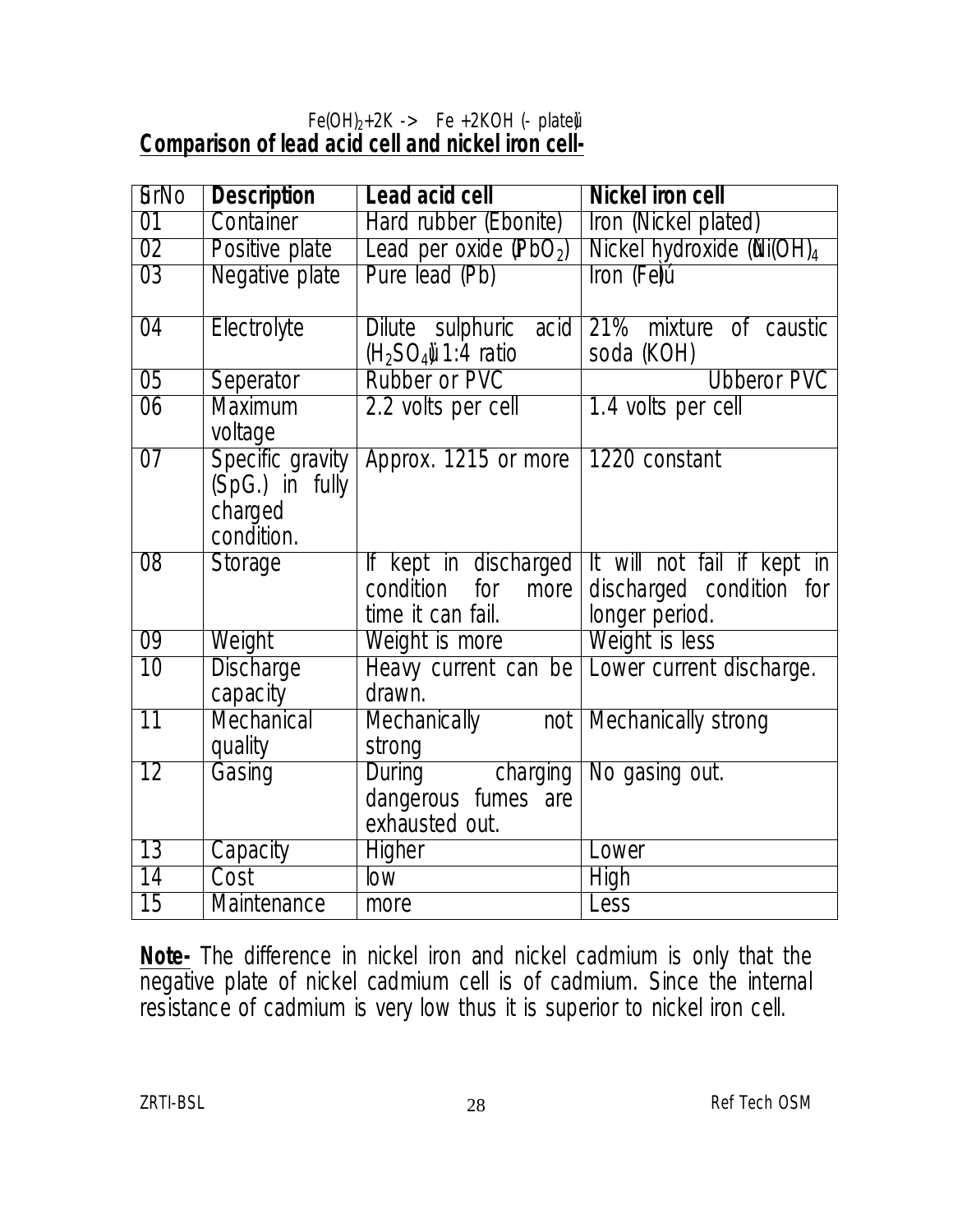# **Sub-lesson - 6 Principle of Electrical motor and Generator.**

**Electrical motor-** The machine which converts electrical energy in to mechanical energy is called motor.

**Priciple-** When a current carrying conductor is situated in magnetic field, it is acted upon by a force which tends it to rotate. This the basic principle of the motor,

DC motor has two windings-

- **1.** Stator winding.
- **2.** Rotor winding.



When supply is given to both of these windings, due to current stator and rotor field is established. Diection of field is as per the direction of current. Due effect of these field force is acted upon a rotor and it rotates.

In 3 phase AC induction motors supply is given to only stator winding and the rotor is short circuited. Due to current in stator magnetic field is produced. The flux is alternating hence due to induction effect emf is induced in rotor. As it is short circuited current starts flowing in the rotor. Stator has rotating magnetic flux thus rotor starts rotating to oppose the cause of producing magnetic field in it.

In single phase AC motor stator field is not rotating type. There fore the starting winding is provided which creares starting torque to move the rotor in desired direction by placing this winding 90 degree apart from the running winding.

**Generator-** Machine which converts mechanical energy into electrical energy is called Generator.

**Principle-** Generator works on the Farade law of electro magnetic induction.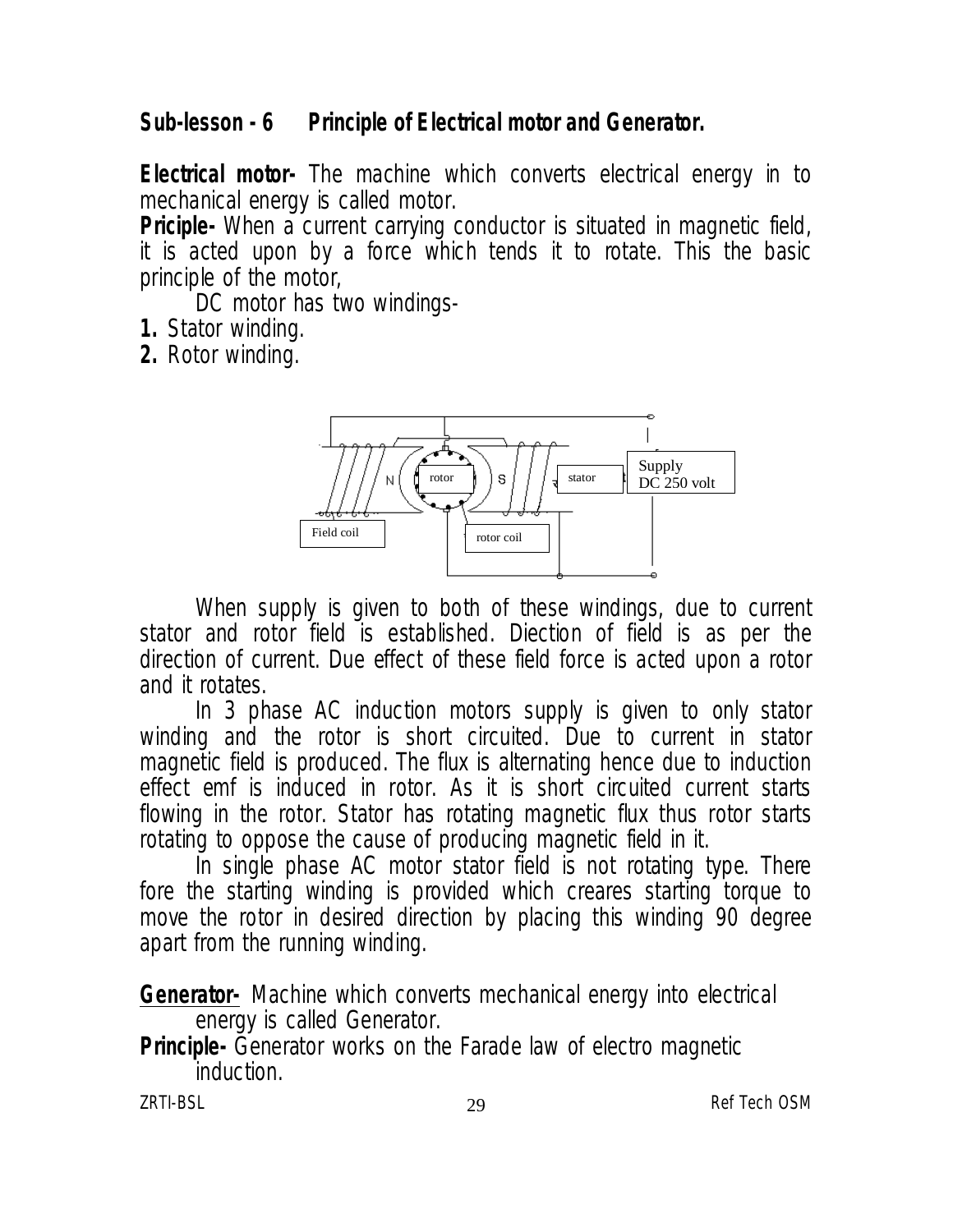First law states that whenever conductor cuts the magnetic flux, EMF is induced in it. Second law states that the magnitude of EMF induced is directly proportional to the rate of change of flux linkage.

In stator field winding is fed DC supply to form the magnetic field. The main winding is on the rotor thus when rotor rotates it cuts magnetic flux and EMF is induced in the rotor winding. The supply is taken out with the help of carbon brush and slip rings in case of Alternator. In case of DC generator in place of slip ring commutator is used. Commutator converts AC supply to DC. ú Ú

\* \* \*

#### **Chapter- 3**

#### **Lesson -1 Drawing, procedure to draw circuits and reading.**

**Introduction -** Drawing is known as the language of engineers. Every thing can not be communicated with the words. But with the help of drawing we can communicate every thing in detail alog with diamessions, shape, etc.

#### **Sub-lesson -1 Lettering.**

**Lettering-** It is used to write the title, diamenssions, and other information in the drawing. Writing should be clear, neat, beutifull, and of proper size. The lettering is vertical or inclined type.

Types of lettering-

**1. Single stroke letter**- This a very simple form of writing. Pointed pencil is used and letter is finished in one stroke thus letters are thin. For lettering generally capital letters are used. Size of the lettering is as given below-

- a) Main title, drawing No, etc.  $\qquad 6,8,10$  and  $012$  mm height.<br>b) Sub title  $\qquad \qquad -3,4,5$ , and  $06$  mm height.
- 

- $-$  3,4,5, and $06$  mm height.
- c) Name of the material,
	- diamenssions, and other notes 2,3,4,5 mm height.

ZRTI-BSL 30 Ref Tech OSM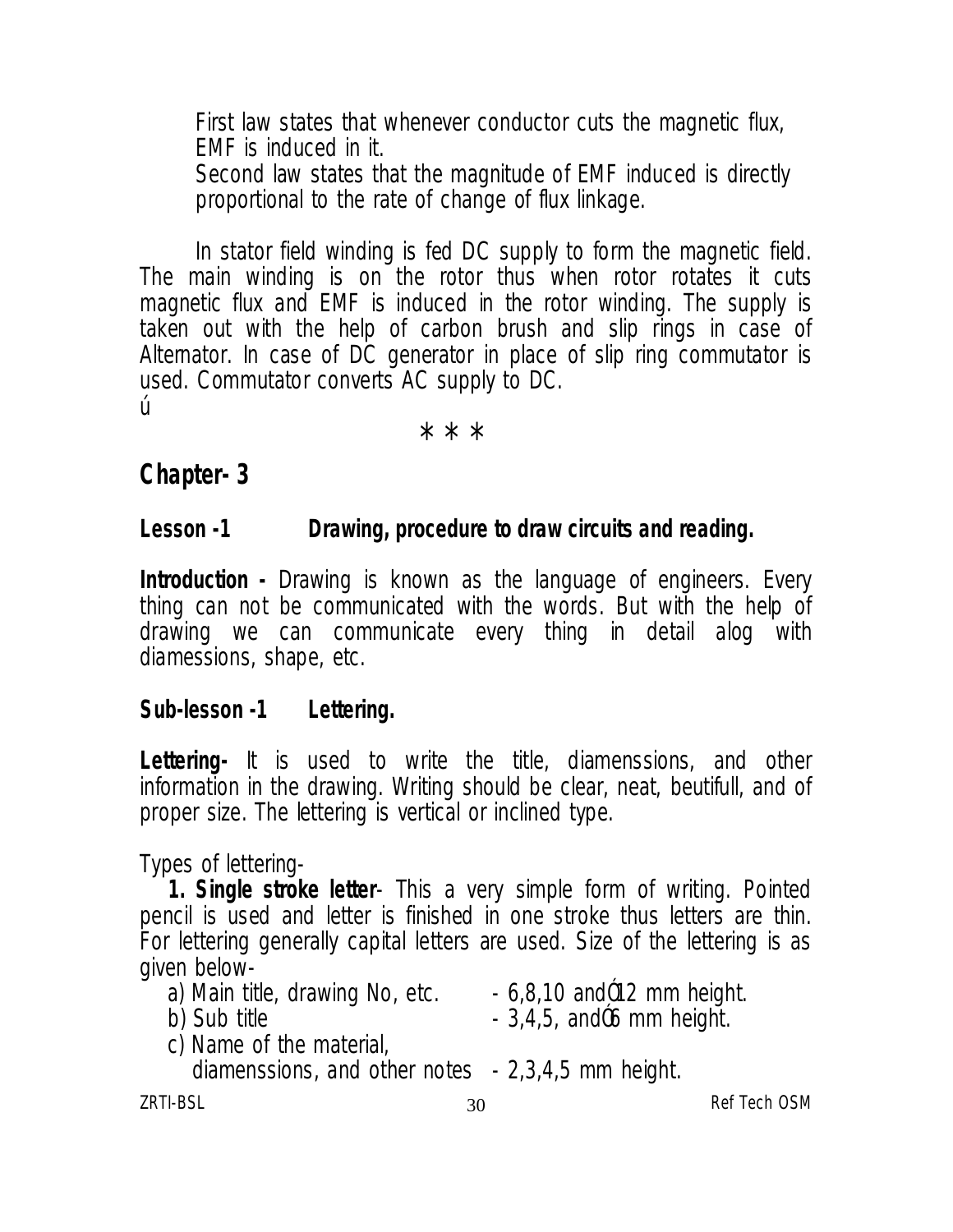Example-

# **A** B C D 1 2 3 4 Verticalü

*A B C D 1 2 3 4* 70 degree Inclined

**2.Gothic Letter-** If sigle stroke letter is made thicker then it can be called as gothic letter. Thickness of all letters should be same. These type of letters are generally used to write the title of the drawing. Normally the thickness of letters should be between 1/5 to 1/10 th of the height of the letter.

Ratio of height and width should be 5:4 (except A,K,M,W. for these letters height and width shall be the same.)

C,D,G,O,Q letters in vertical form should be ofcircular shape and in inclined form it shall be of oval shape.

Example- **AB C D 1 2 3 4(vertical**)

# *A B C D 1 2 3 4* **(70 degree inclined)**

**Sub-lesson - 2 Different sizes of drawings.**

All parts and diamessions in the drawing should be clearly visible. For this it is drawn in three sizes.

**1.Full size -** When the drawing as per actual diamenssions is drawn then it is called full size drawing. Object will look as it is.

**2.Enlarge size -** When the object is small then the then its diamenssions are increased in multiples so that it looks clearly. E.g. Scale = 1:10 or 1:100 etc.

**3.Reduced size -** when size of the object very big then it is drawn with reduced diamenssions so that it can be easily accommodated in the drawing sheet. E.g. scale  $= 10:1$  or 100:1 etc.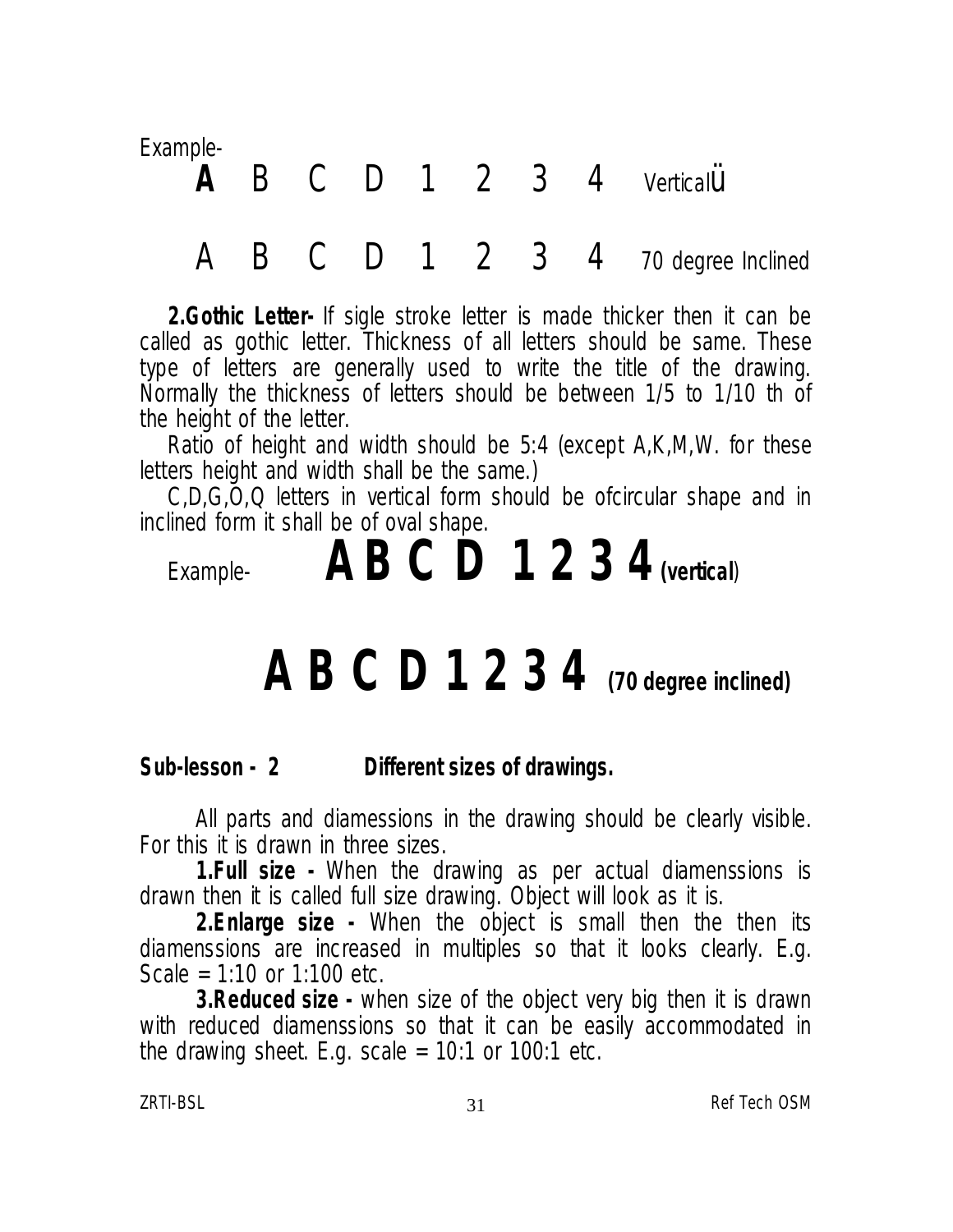Sub-lesson -ü03 **Symbols used in circuit drawing.** 



# **Sub-lesson - 4 Plan, Elevation, End view**

**1.Plan-** The drawing of the object when viewed from the top is called plan.

**2.Elevation-** úThe drawing of the object when viewed from the front side is called elevation.

**3.End View-** The drawing of the object when viewed from the side is called end view. Example- Ì 2‡Ó"Ö

ZRTI-BSL 32 Ref Tech OSM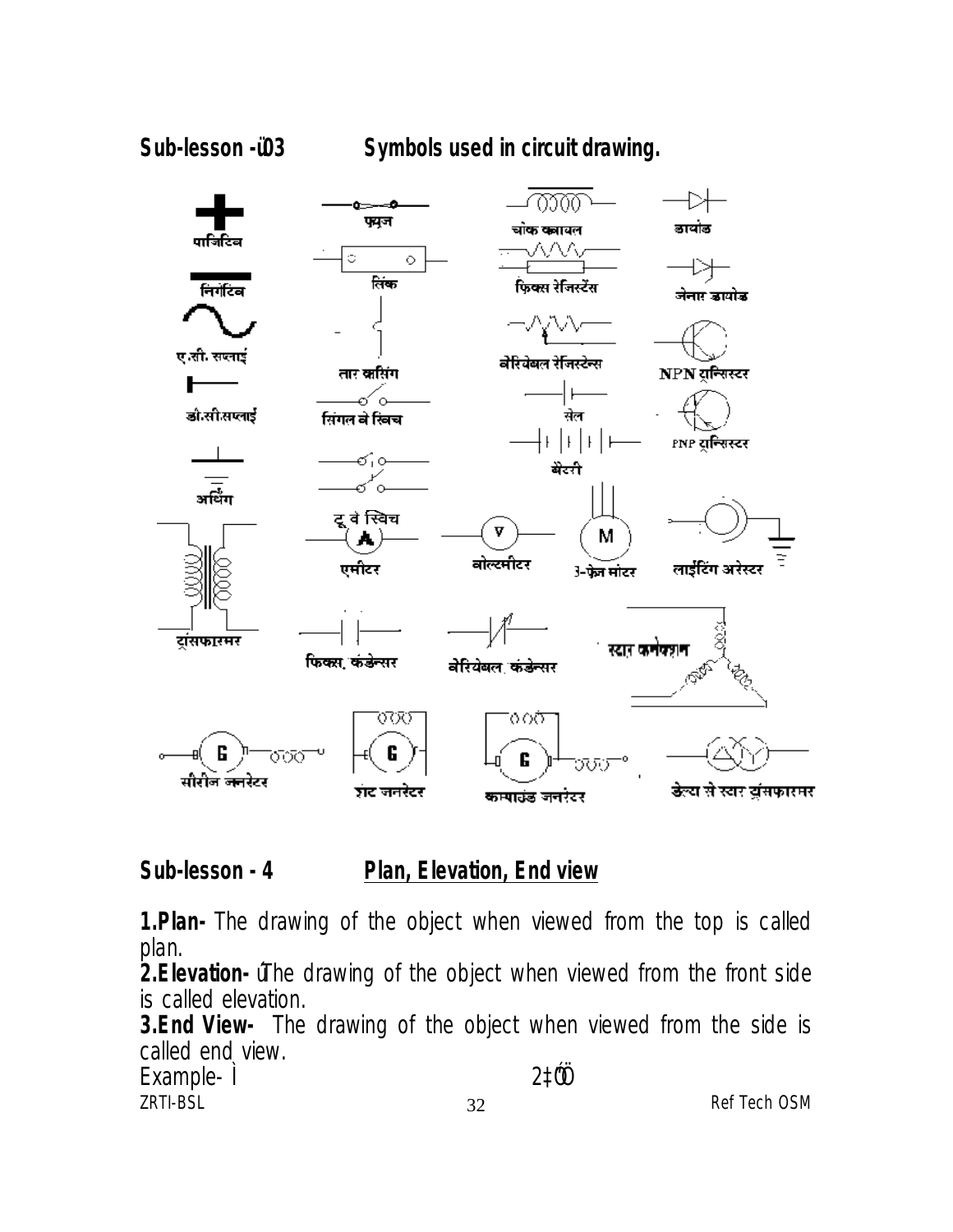

#### **Sub-lesson- 5 Scale**

For larger objects reduced scale drawing is prepared likewise for smaller objects enlarged drawing is prepared. The scale is chosen for this purpose having suitable representation factor.

Representation factor  $=$  length of object in drawing Actual length of object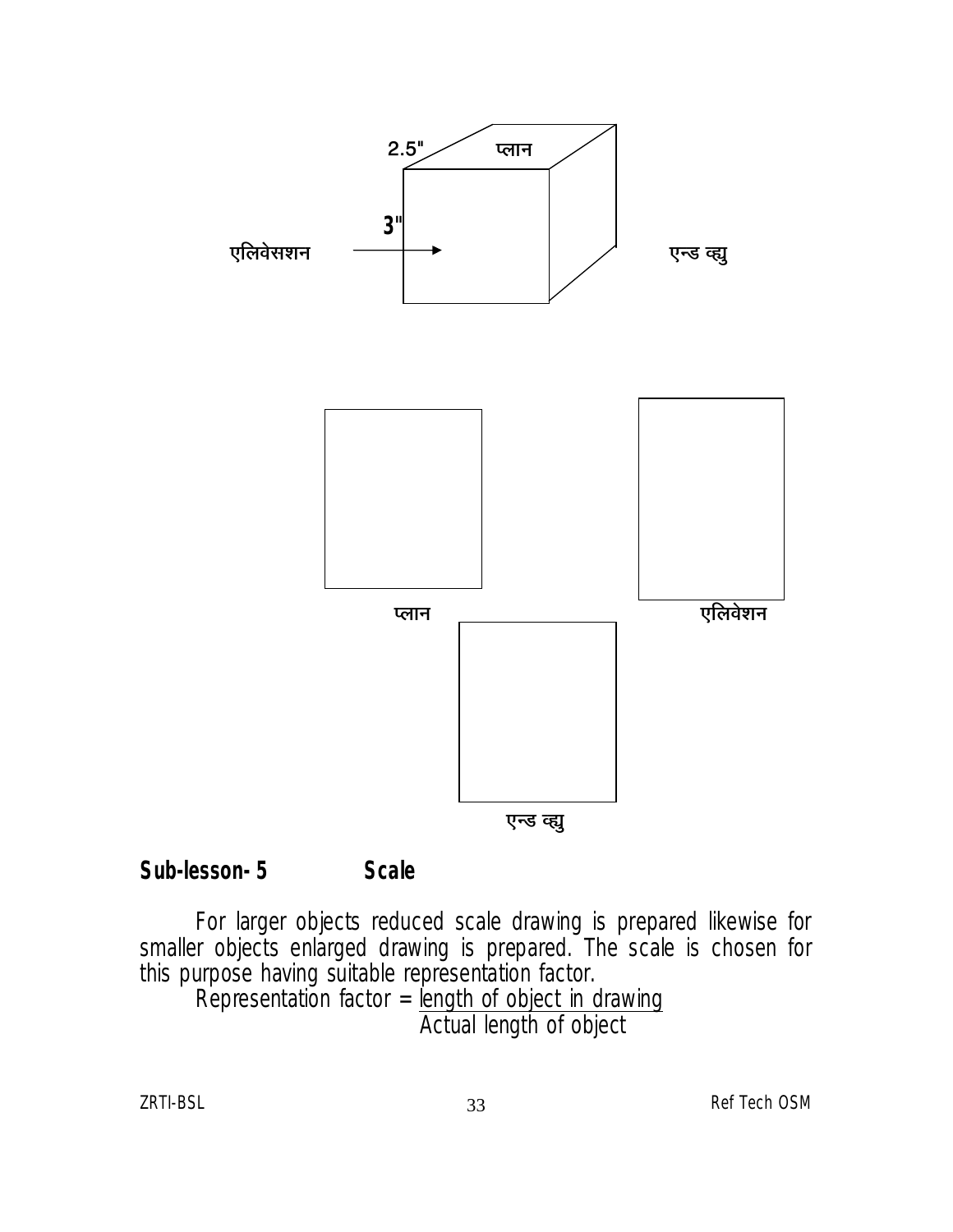For enlarged drawing representation factor will be always greater than one. i. e. if 1 inch object is shown 5 inches in drawing then representation factor will be  $5/1 = 5$ .

**Plain scale-** it has two divisions one is main division another is called sub-division. Thus we can measure inches and soot or cm and mm in one scale.

**Diagonal scale-** in this scale with main division we get two sub-divisions e. g. metre, decimeter and centimeter.

#### **Sub-lesson- 6 Drawing board, drawing material, and equipments.**

**Drawing board-** It is rectangular board of seasoned soft wood planks of 25 mm thick. On left side the ebonite edge is provided so that the TEE square can glide easily. It is available in the following sizes.

- 1. B-0, 1250X900 mm
- 2. B-1 900X600 mm
- 3. B-2 650X500 mm
- 4. B-3 500X350 mm

B-2 and B-3 size drawing boards are most commonly used.

**Drawing material-** Material required is drawing paper, pencils, drawing clips, sand paper, eraser, etc.

**1.Drawing paper-** It should be ISI approved with sufficient and uniform thickness. Various sizes are as follows.

- a) A-0 841X1189 mm
- b) A-1- 594X841 mm
- c) A-2 420X594 mm
- dü) A-3 -297X420 mm
- e) A-4 210X297 mm
- fül A-5 147X210 mm

**2.Drawing pencil-** Grade of the pencil is printed on one end e. g. HB, H, 2H, 3H, etc. H means the hardness and B means the softness.

**3.Drawing pin/clip-** It used to fix the drawing sheet on drawing board.

**4.Sand paper block-** It is used for sharpening of the pencil.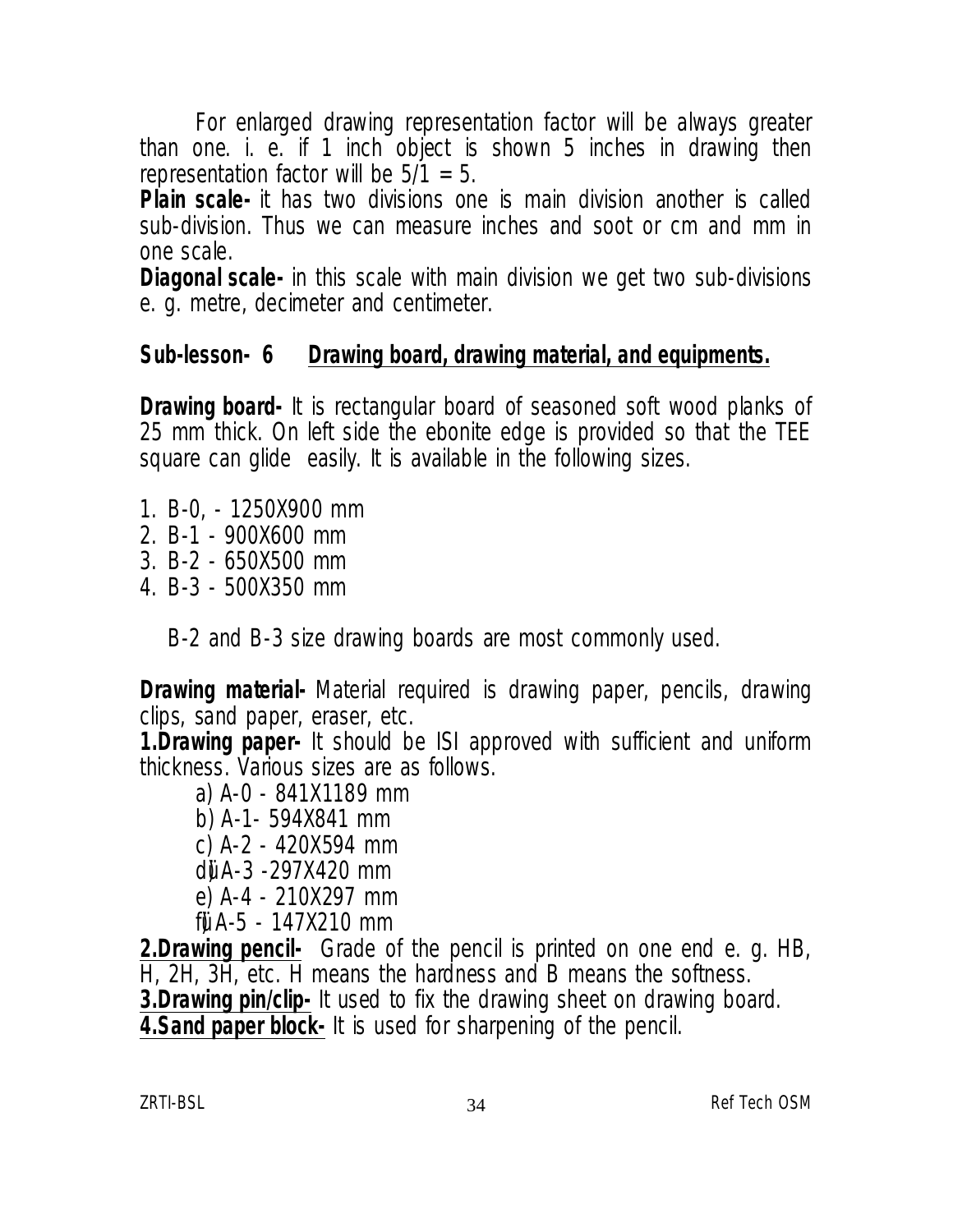**5.Tee square-** It is made up of hard wood or plastic. It is in TEE shape. It is use to draw the parallel horizontal lines. It is also used alogwith set square to draw parallel lines of different angles.



**6.Set-square-** One set square has 45,45 and 90 degree angles. Another has 30, 60, 90 degree angles. These are made up of plastic or tin. Generally available in 25 cm and 20 cm size.

**7. Mini drafter-** It can function as TEE square, set square and protractor. It is fixed on drawing board at one place and used as per requirement.

**8.Compass-** It has two legs, one is pointed and another has arrangement to fix the pencil. It is used to draw the the circles, arcs, etc.

**9.Divider-** It is used to divide lines in equal parts. To obtain the measurement and transfer to another place.

**10.Scale-** It is used for conversion of objects measurements to suit the size of drawing sheet.

These are made up of wood, steel, plastic or card board in different sizes. Generally 15 cm length 2cm width or 30 cm lenth and 3 cm width. Thickness is normally 1 mm.

**11.Protractor-** It is used to measure the angle. It is ade up of transparent plastic.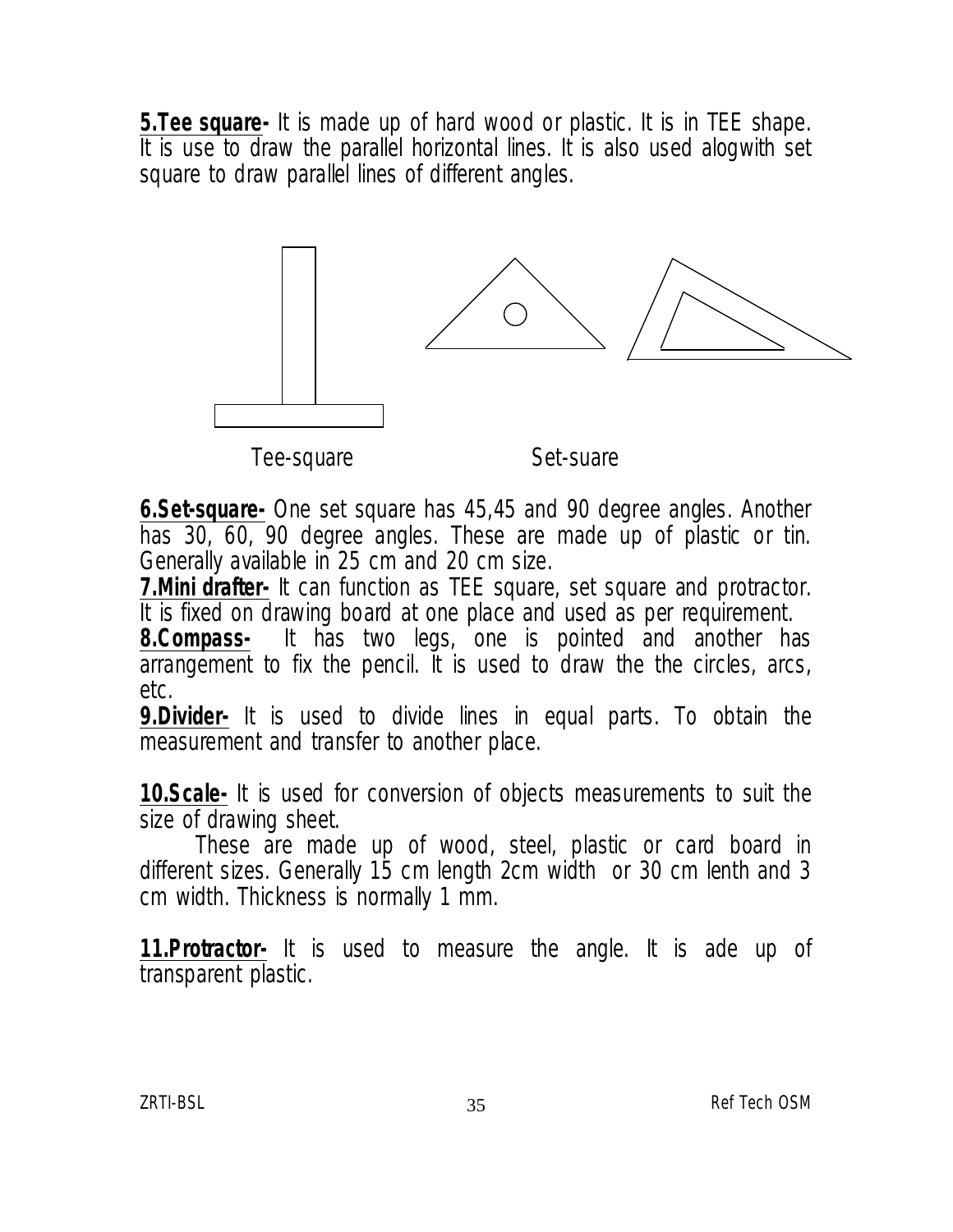# **Sub-lesson- 7 Copying of drawing.**

Earlier chemicals were used to to copy the drawings from the tracing paper. In this process white lines on blue background used to emerge. Hence it was called as blue print.

1. Ferro print- white lines on blue background.

2. Ammonia print- blue lines on white background.

3. Xerox print- black lines on white background.

Original drawing is traced on tracing paper and preserved as negative of the photograph.

\* \* \*

# **Chapter- 04**

**Lesson- 1 Basic properties of Electrical Materials.**

#### **Sub-lesson - 1 Classification of material, types, characteristics and application.**

Electrical material is classified in four categories as per their characteristics and applications-

- 1. Conducting Material.
- 2. Insulating material.
- 3. Semiconducting Material.
- 4. Magnetic material.

**1.Conduting material :** a) High conductivity material, b) Low conductivity material.

High conductivity material- The resistance of high conductivity material is negligible. Current can pass easily through these materials. Characteristics of these materials is as below-

- 1. High conductivity.
- 2. Temperature coefficient of resistance is low.
- 3. Mechanically strong and should have flexibility.
- 4. High heat conductivity.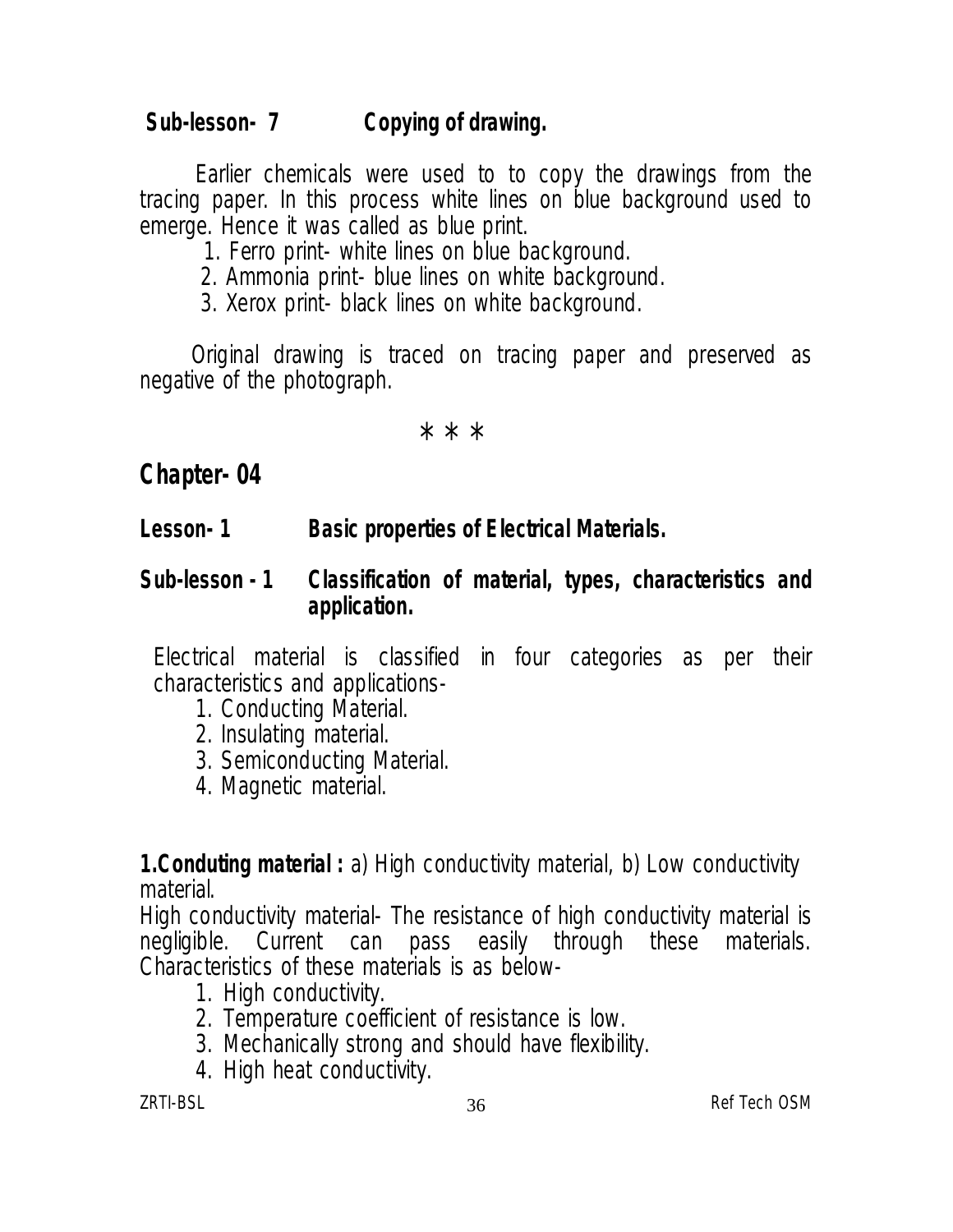Conductors - These are basically used in the electrical circuits to carry the current. i.e. in distribution lines as cables, wires and for winding of the motors,etc.

Example:- Solid conductors- silver, copper, aluminium, lead, nickel, mecury, etc.

Liquid conductors- acid, alkalies, copper sulphate, sulpher nitrate, etc.

Gaseous conductors- neon, mercury vapour, sodium vapour, etc.

Low conductivity materials- Its resistance is more than conductors but very low as compared to insulators. Therefore it is not a good conductor. Generally these are the alloys. These are used in making heating elements, resistors, filaments, etc.

Example:- Tunguston, nickel chromium, nichrome, etc. ú

**2. Insulating material-** The material which offers very high resistance to the flow of electric current is called insulating material. Normally it will not allow the flow of current. It has many applications in distribution,transmission, and utilization of electricity for most of the electrical appliances to reduce/prevent the leakage current.

Examples:- Solid- Mica, Ebonite, Glass, Marble,Slate, Porcelein, Rubber,

silk,cotton, paper, asbestos.

Liquid- mineral oil, varnish, etc.

Gaseous- SF6(sulpher hexa fluoride), etc.

Insulating material should posses following properties-

- 1. Its insulation resistance should be high.
- 2. It should be mechanically strong.
- 3. It should not absorb moisture.
- 4. It should be good conductor of heat.

**3. Semiconductors-** These are neither conductor nor insulator. These are used in the electronics appliances like radio, rectifiers, etc.

Example- silicon, germanium, selenium.

**4. Magnetic material-** The material in which magnet is formed easily is called magnetic material. This is used in most of the electrical machines like motors transformers, measuring instruments, etc.

zrTI-BSL 37 Ref Tech OSM Magnetic materials are of three types-<br> $7RT1-BSI$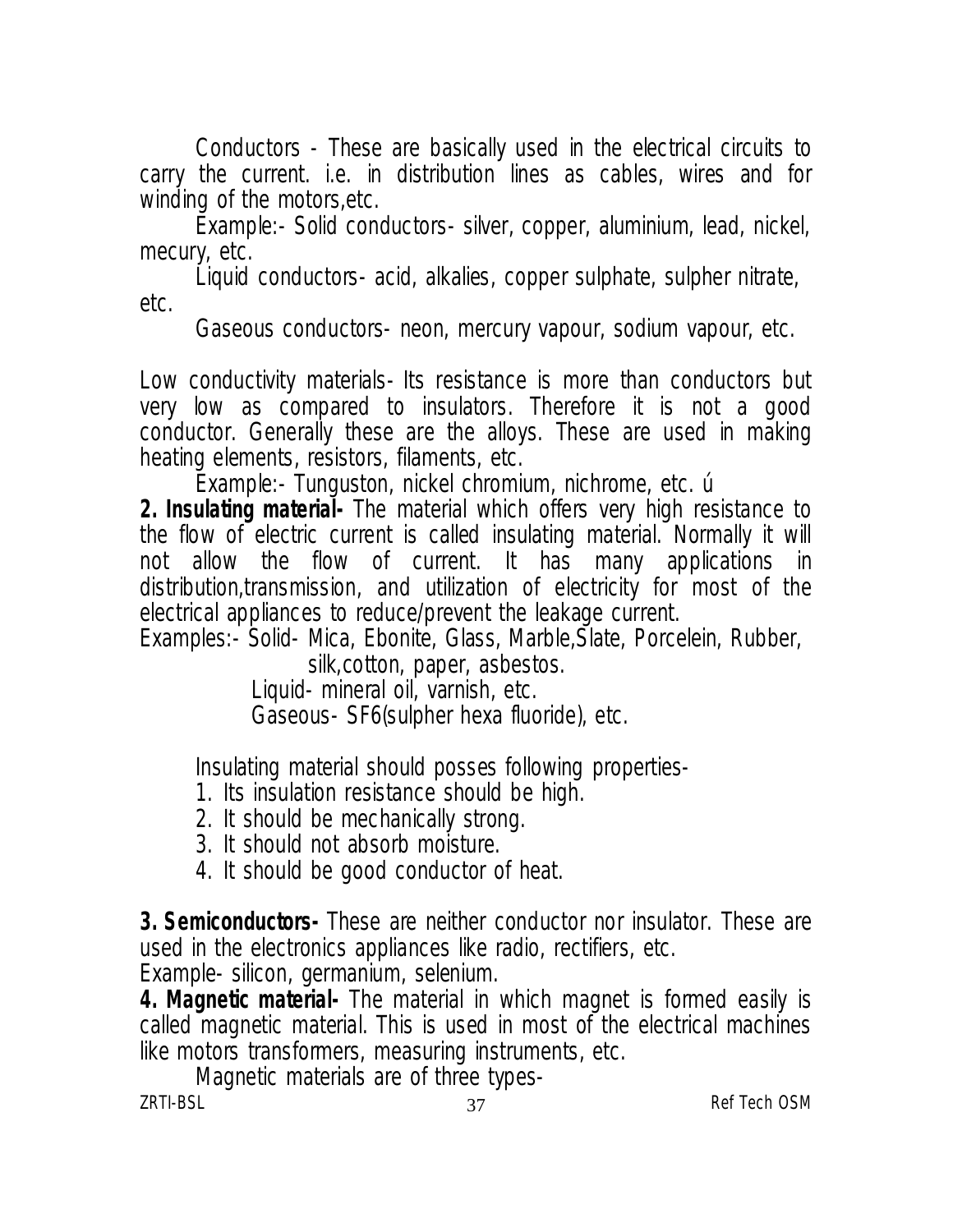- 1. Ferro-magnetic material- It has very high permeability. Example- Iron, cobalt, nickel, etc.
- 2. Para-magnetic material- It has medium permeability. Example- aluminium, platinum.
- 3. Di-magnetic material- It has very low permeability.

Example- silver, copper, bismuth, hydrogen gas, etc.

Magnetic material used in machines should have very high permeability and very low iron losses.

#### **Sub-lesson - 2 Shelf life of insulating material, thermal ageing, and Identification.**

The life and quality of material depends on its mechanical, chemical, and thermal properties and also on method of storing, carefull maintenance, etc.

Insulation resistance is reduced due to moisture, temperature (heat), effect of adverse season, etc. The condition of insulation is checked by megger time to time. If the insulation resistance is less than the prescribed limit then the remedial measure is taken to improve it.

| <b>SrNo</b>     | <b>Class</b>            | Max.               | <b>Example</b>                                                                     |
|-----------------|-------------------------|--------------------|------------------------------------------------------------------------------------|
|                 |                         | <b>Temperature</b> |                                                                                    |
| 01              | Y                       | $90^{\circ}$ C     | Cotton, silk, paper, etc.                                                          |
| 02              | A                       | $105^{\circ}$ C    | Impregnated-cotton, paper, silk,<br>etc.                                           |
| 0 <sub>3</sub>  | E.                      | $120^{\circ}$ C    | Polyurethane, enamel, plastic, etc.                                                |
| 04              | B                       | $130^{\circ}$ C    | Mica, fibre glass, etc.                                                            |
| $\overline{05}$ | F                       | $155^{\circ}$ C    | Mica, fibre glass, asbestos with<br>varnish.                                       |
| 06              | Н                       | $180^{\circ}$ C    | Mica, fibre glass, asbestos with<br>silicon resin.                                 |
| 07              | $\overline{\mathsf{C}}$ | Above 180°C        | Mica, fibre glass,<br>porcelain,<br>ceramic with high quality bonding<br>material. |

# **Classification of insulating material on the basis of temperature.**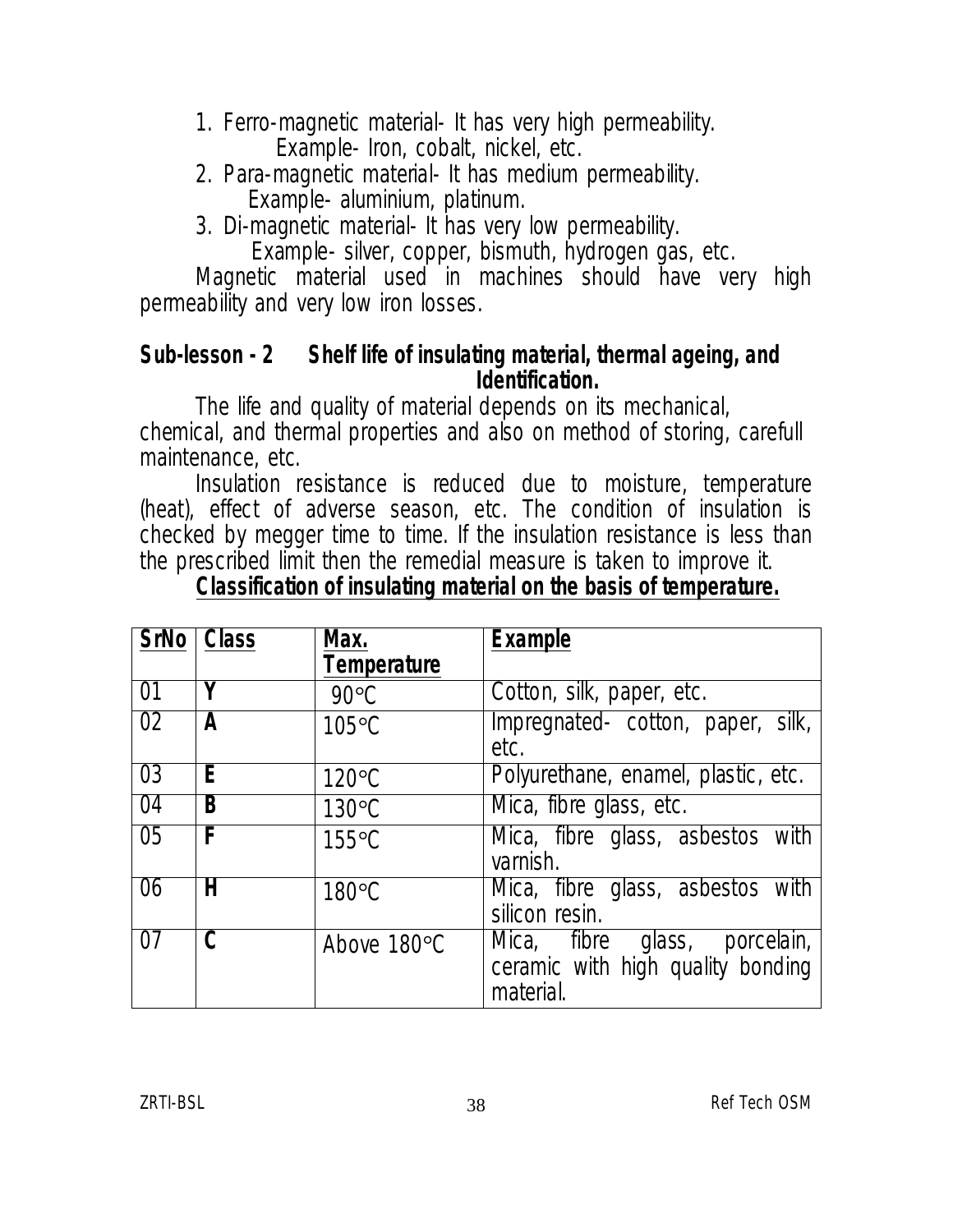# **Sub-lesson - 3 Baking Cycle.**

Insulation resistance of machine winding is improved by varnishing and baking it in the oven. With this not only IR value but mechanical strength is also improved and prevents entry of moisture.

Baking cycle description-

- 1. Clean the old winding.
- 2. keep it in the oven and heat up to 100 to 110  $\degree$ C so that all the moisture goes away.
- 3. Deep it in the varnish for 2 hrs so that all air is removed and varnish reaches to every where.
- 4. Take it out and allow the excess varnish to drip in the tank.
- 5. Bake it in the oven at 110  $\degree$ C for 4 hrs.

## **Sub-lesson - 4 Sources of insulation material.**

Sources of insulating material are as below-

- 1. Fibres material- Asbestos, wood. Paper, card-board, cotton, Empire cloth, etc.
- 2. Mineral Products- Mica, marble, slate, mineral oil,etc.
- 3. Vitrous and ceramic material- Glass, quartz, silica, porcelain, etc.
- 4. Rubber and its products- VIR, Ebonite, Gutta-percha, etc.
- 5. Waxes & Compounds- Paraffin wax, Bitumen compound.
- 6. Synthetic resin product- plastic, backelite, PVC, polythene, varnish, enamel, etc.

# **Sub-lesson - 5 Expected qualities of material.**

All material should have good mechanical, thermal, and chemical properties i.e.-

- $\triangleright$  High conductivity, high resistance, and low di-electric loss.
- $\triangleright$  Low weight.
- $\triangleright$  Good heat conductivity, good viscosity.
- $\triangleright$  Ir should be non inflammable and fire retardant.
- $\triangleright$  It should not be affected by oils, acid, alkalies.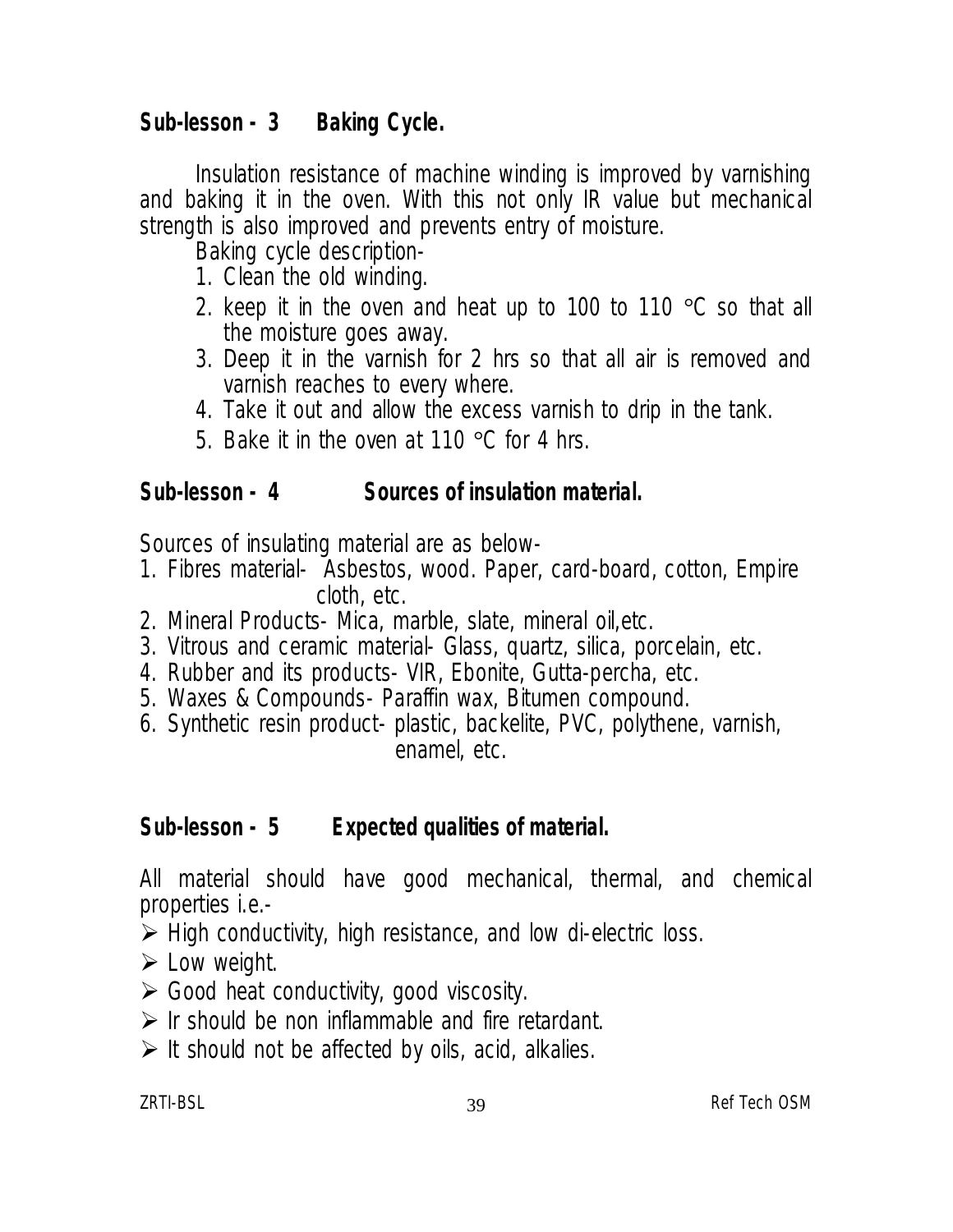- $\triangleright$  It should not be affected by any chemicals or metals mixed in the soil. It should not absorb moisture.
- $\triangleright$  It should be mechanically strong to sustain vibrations.
- $\triangleright$  It should be capable to work on higher temperatures.
- $\triangleright$  It should be easily available.
- $\triangleright$  It should have sufficient flexibility.

# **Sub-lesson - 6 Choice of material.**

Following points shall be remembered while selection of material-

- $\checkmark$  It should be capable to fulfill requirements like voltage rating, current rating, di-electric strength, etc.
- $\checkmark$  It should be easily available.
- $\checkmark$  It should have maximum good qualities.
- $\checkmark$  For special material evaluation of cost at various stages.
- $\checkmark$  Easy to manufacture/produce.
- $\checkmark$  It should be reliable and durable.
- $\checkmark$  It should be cheaper.
- $\checkmark$  It should have good electrical, physical, mechanical and chemical properties.

\* \* \*

**Chapter - 5**

**Maijor power supply equipments**

## Lesson No.  $i1$  Name and location of Maijor power supply equipments

# Sub-lesson  $i1$  Types of transformers and uses

**Transformer-** Transformer is a static device which transforms electrical power from one circuit to another without changing its frequency.This is the function of transformer.

**Principle of a transformer :-** Transformer works on mutual induction principle. i.e. if two coils are placed side by side and AC supply is given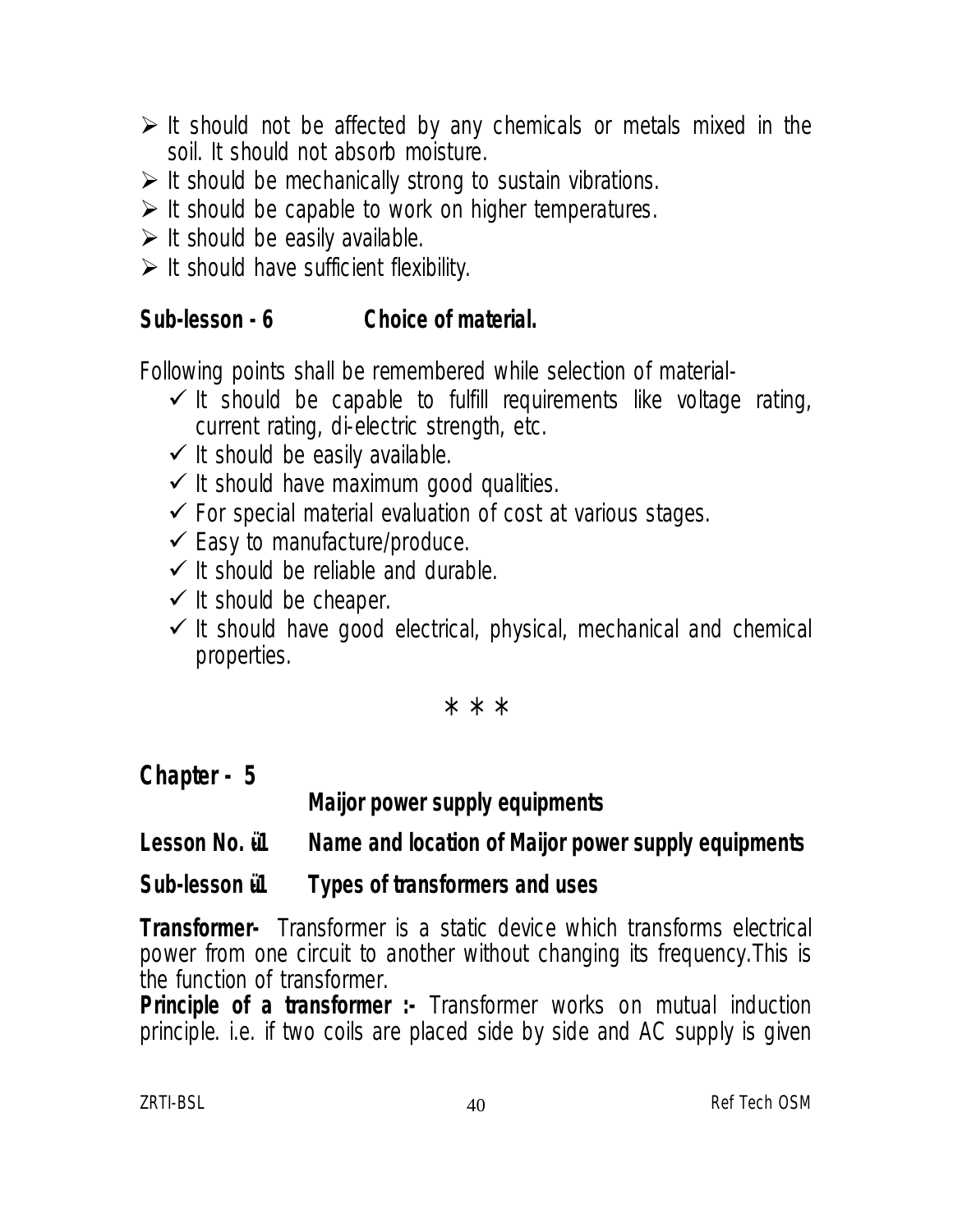to one coil an EMF is induced in the second coil and it is proportional to the number of turns of the coil.

In generating stations(Power House) transformer is used to step up the voltage of AC supply and thus current is reduced without change in frequency and power. At distribution substation the transformer is used to step down the voltage sutaible for distribution and utilization.

Transformer has two windings-

1. Primary winding- which is connected to the incoming supply.

2. Secondary winding- Load is connected on this winding.

Both of these windings are placed on the same magnetic core.

### **Types of transformers-**

1. Based on construction. ü

- 2. Based on application.
- 3. Based on winding connections.
- 4. Based on type of cooling.

**1. Based on construction- ii**) Core type 2) Shell type 3) Berry type.

i) Core type- In this type as shown in picture (A) there is only one path for magnetic lines of force. Their efficiency is low. These are used in the small equipments.

ii) Shell type- In this type there are two paths for the magnetic lines of force. Thus efficincy is more as compared to core type as shown in the picture (B).

iii) Berry type- In this type there are many magnetic paths as shown in the picture (C) thus it is efficient than or and shell type. These are used for high capacity.

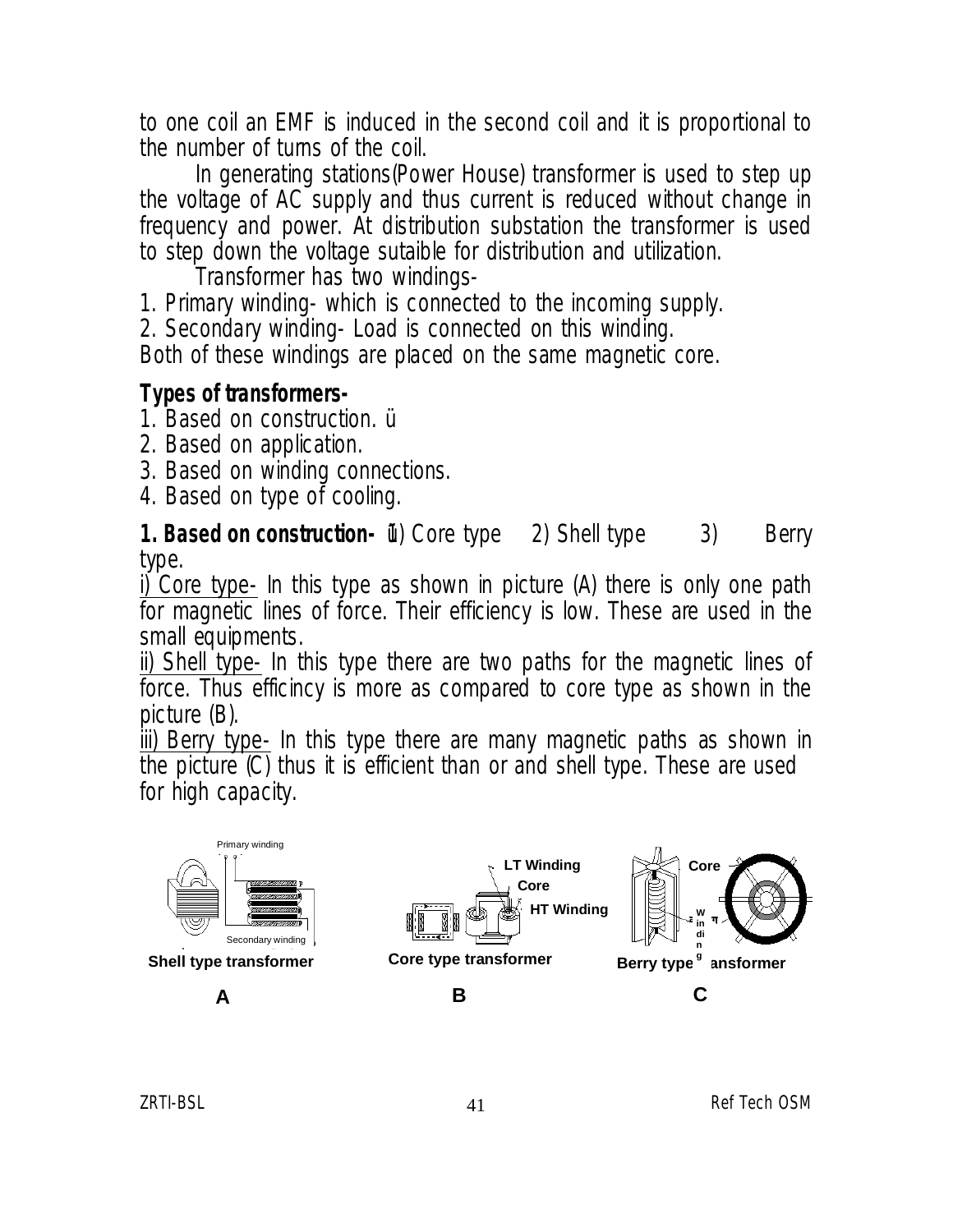### **2. Based on the application-**

i) Power transformer

ii) Distribution transformer

iii) Instrument transformer

**1. Power transformer-** Transformers above 200 KVA capacity installed in generating stations, factories, and both side the transmission lines are called power transformers. These are available in single phase or three phase. These are put into service as per the requirement. When there is no load the transformers are switched off. Thus thse are designed for maxmimum efficiency at full load. Leakage reactance of these transformers is kept higher than the distribution transformer since voltage regulation is not important. These are designed to keep minimum copper loss.

**2. Distribution transformer-** Generally transformers up to 200 KVA used the substations to step down distribution voltage (11 KV) to standard service voltage (415 V) are called distribution transformers. These are connected in service for round the clock whether the load is available or not. Thus all the while there is iron loss. Hence these are designed to keep iron loss minimum. Normally in General services 11/0.433 KV transformers are used and these are installed at the load centre.

**3. Instrument transformer-** These are used with the measuring instruments and protective relays.

**a) Current transformerü (CT)-** Where huge current is to be measured it can not be handled by normal ammeter. CT reduces it to 5 ampere so that the small ammeter can measure it e.g. to measure 400 amperes current CT of 400/5 A ratio is used. Secondary of the CT should not be kept open while it is installed on busbar or cable. Otherwise it will burnt out.

**b) Potential transformer-** To measure the higher voltages conveniently and safely PT is used. PT steps down the voltage to the range suitable for meter e.g. to measure 11000 volts PT of 11000/110 volts is used. This called PT ratio.

**3. Based on winding connectionually** a) delta connected b) star connected Ü. ü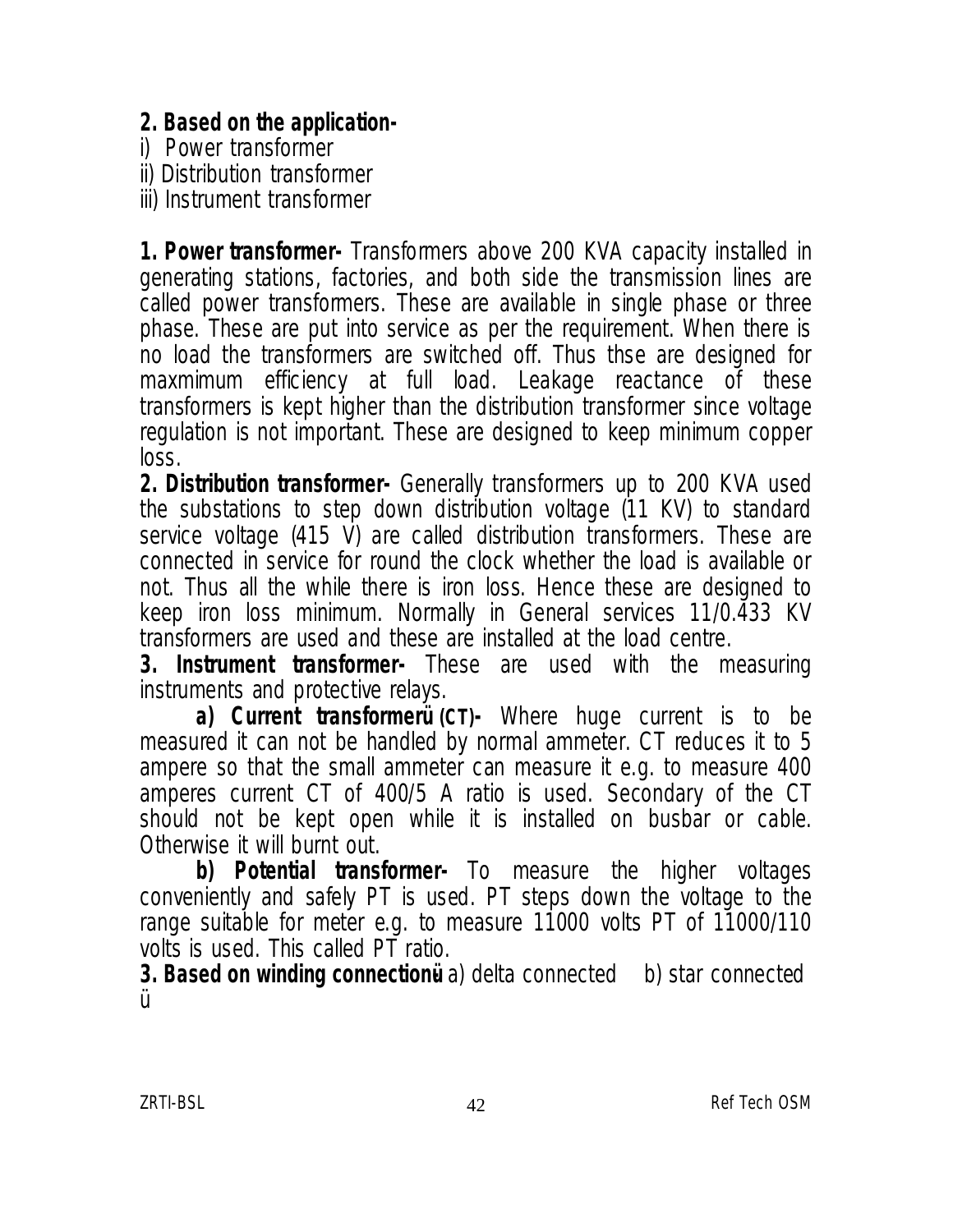

**a) delta connectionu** In this type of connection finishing end of phase 1 winding is connected to the starting end of phase 2 winding. Finishing end of phase 2 winding is connected to the starting end of phase 3 winding. And Finishing end of phase 3 winding is connected to the starting end of phase 1 winding. In delta connection phase voltage is equal to the line voltage.

**b) star connectionua** In this type of connection either starting ends or finishing ends of all the tthree phases are joint together and supply can be connected or taken through free ends. The lead brought out from joint is called neutral and free ends called phases.

In this connection line voltage is root three times the phase voltage i.e. Vp x 1.732 thus if voltage between phase and neutral Vp is 230 volts then voltage between phase 1 and phase 2 (line voltage) V will be 230 x 1.732 = 400 volts. To have the advantage two different voltages on secondary side distribution transformers are always deltastar connected i.e. primary winding delta and secondary winding star.

**4. Basd on type of coolingu** Teemperature of the transformer rises while it in service. To improve efficiency and ensure proper working various cooling methods are employeed. Most commonly used are given below. a) natural air cooled transformer (AN)

b) oil filled natural air cooled transformer (ONAN)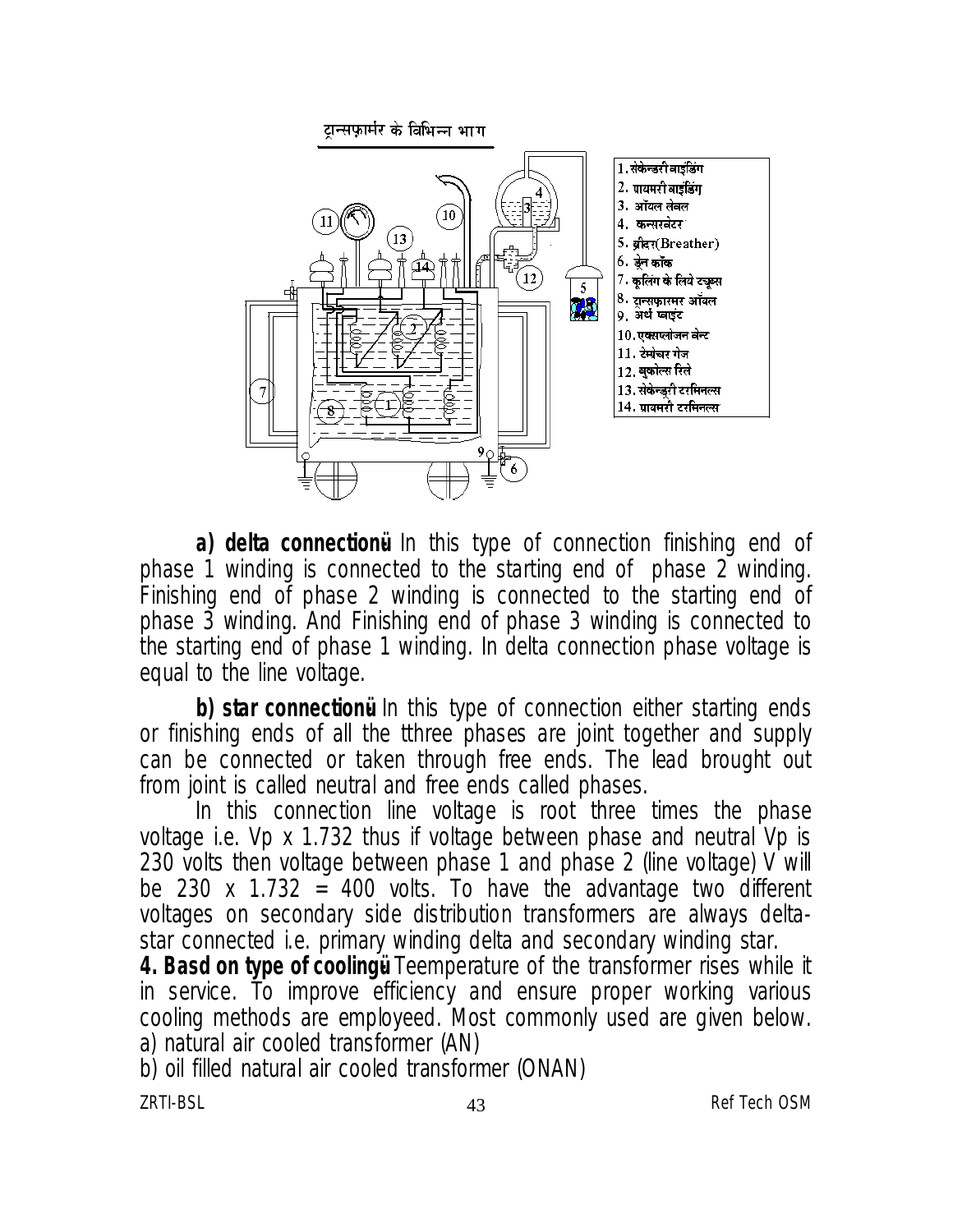c) oil filled air blast cooled transformer (OB)

**Transformation ratio-** when ac supply is given to the primary winding current flows and it creates alternating flux. This induces EMF in winding which opposes the applied voltage thus it is called back EMF. It is due to self inductance. This EMF is approximately equal to th applied voltage.

The EMF induced in secondary winding is due to mutual induction.It also opposes the vary cause producing it.

If primary voltage =  $Ep$  secondary voltage =  $Es$ Primary current = lp secondary current = ls No. of primary turns = Np Ao. of secondary turns = Ns

Then transformation ratio  $=$  K $=$ 



K is the transformation ratio. If K is more than 1 the transformer is called step up and if K is less than 1 then it is called step down.

**Q1-** In a 3 phase delta star ü 11000/400 volts step-downtransformer secondary winding has 40 turns per phase. Find out the number of turns in primary winding?

**Ans-** Given ii primary phase voltage Vp = 11000 voltsu Secondary phase voltage Vs  $= 400/\sqrt{3} = 231$  volts Secondary per phase turns  $Ns = 40$ Primary pr phase turns  $= Np$ 

Tranformation ratio= <u>Ns Vs</u> I<u>p</u>  $Np = Vp = Is$ Putting values and 231 and 40  $11000$  = Np  $Np = 40 \times 1000$   $= 1905$  turns 231  $=\overline{\mathsf{Vn}}$  = =  $=$   $\frac{40 \text{ A} 1000}{0.24}$  =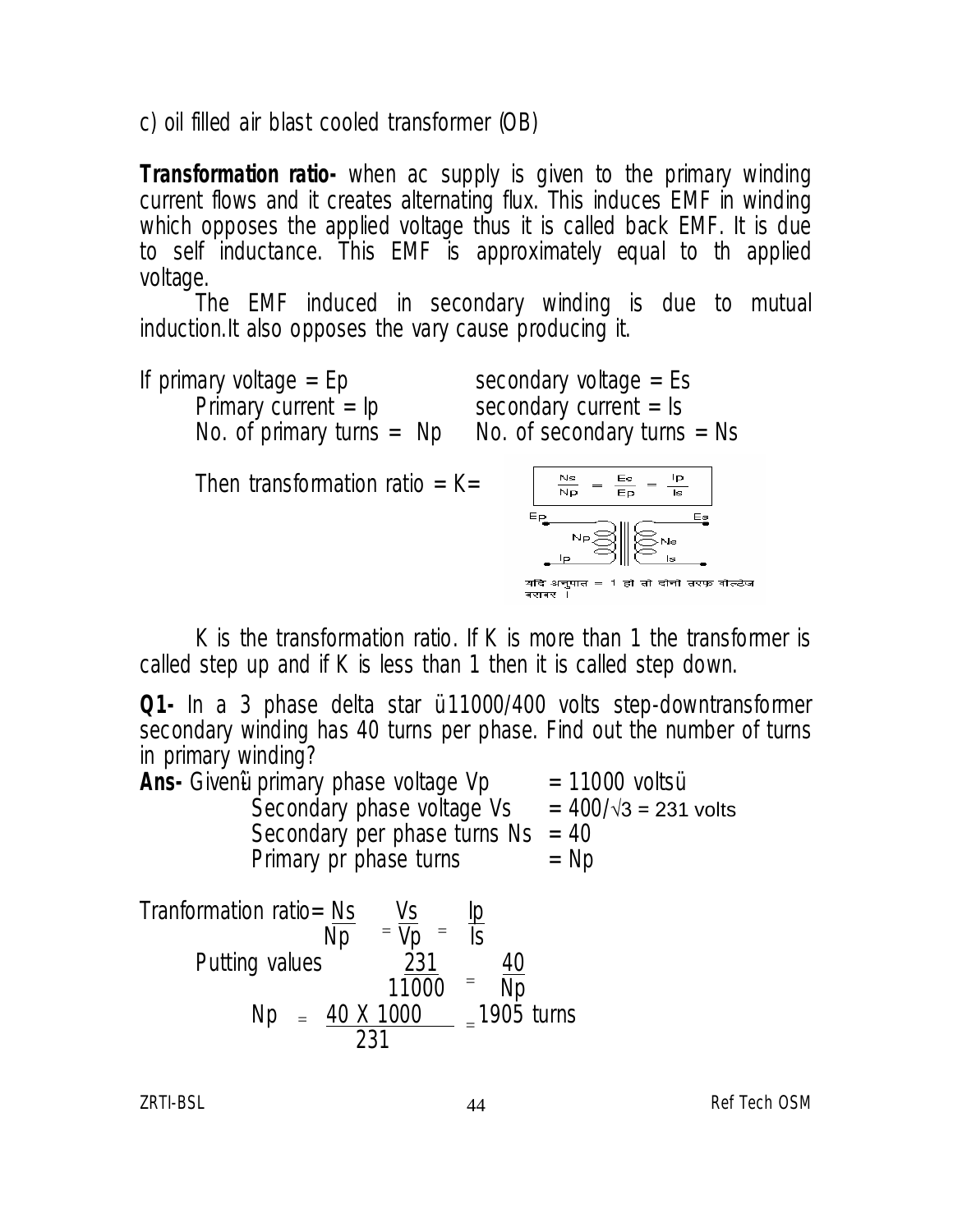**Relay-** Relay is a combination of set of contacts which makes or breaks the circuit as per the controlling sensing eliment. It has normally open (NO)or normally close (NC) contacts.ü

**What happens when current flows in relay coile** when current flows in a relay coil condition of both contacts is changed. i.e. NO closes and NC opens. This are used in the control circuit to open or close the circuit as desired. This effect is due to formation of magnet in relay coil with the flow of current through it which operates the relay. Types of relays are-

- 1. Current relay
- 2. potential relay
- 3. thermal relay

**Contactor-** contactor is a magnetically operated switch. It has fixed and moving contacts. These are mounted on a contact carrier. Position of contact carrier is cotrolled by a) spring set b) and electromagnet. When the coil is not magnetized contact carrier remains in off position because of spring tension. When no volt coil get energized force is acted against spring tension and and carrier is attracted and NO moving contacts makes contact with the fixed contacts. Thus circuit is closed. Position of NC contacts exactly opposite of this.

This are used in the motor starters. Starting current of the motor is about 6 to 8 times the normal current. Thus the contactors are made to handle this current for making and breaking the circuit. Whle making and breaking the circuit , there is sparking at fixed and moving contacts. To suppress this arcing arc schutes are provided.

Coil should be chosen as per requirement other wise it affects the life of the contactor. These are manufactured to operate on  $+10\%$  AC  $-$ 15%ü of the declared voltage.

### **Sub-lesson -2 Layout of Sub-Station**

Transmiossion voltage is to step- down to low voltages as per the requirement of the consumer load for which sub-stations are essential. Distribution sub-stations are of three types.

1. Pole mounted sub-station- It is sutaible where space is less and the load is also less. In this type the transformers are installed on yhe pole itself. Incoming HT supply is connected through AB switch.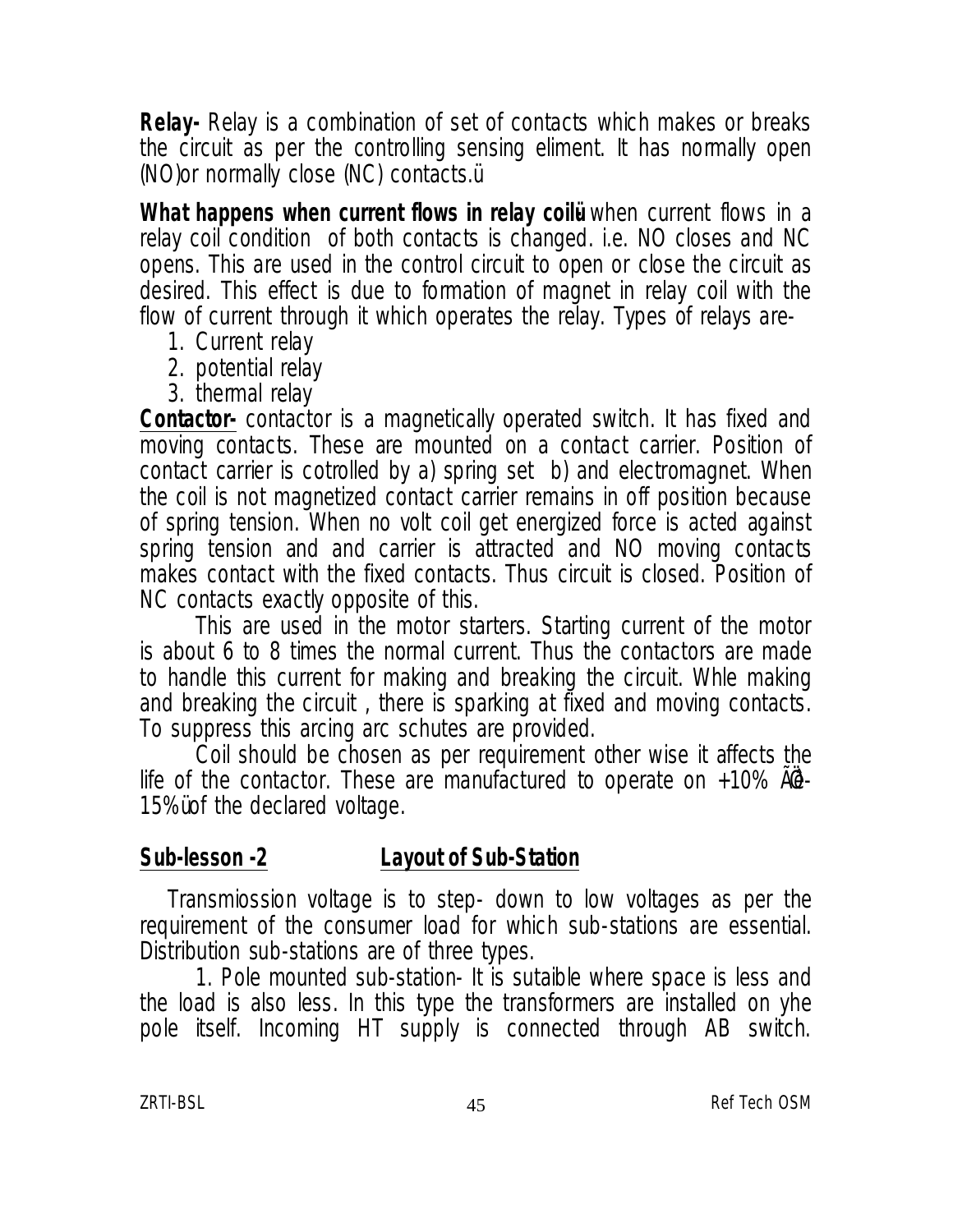Controlling swiches are provided on outgoing side for the feeders. These type of sub-stations are preffered upto 200 KVA capacity.

2. Outdoor type sub-stations- Where the transformer capacity is above 250 KVA these sre installed on the plinths in open place and

proper fencing is provided for the protection. Stand-by transformers are also provided in the sub-station. HT supply is connected through AB switch and drop-out fuses are provided for transformer protection.

installed in the covered shed or buildings. This is called in-door type sub-station. HT supply is arranged through cables. All switchgears and transformers are used.

 $2R$ TI-BSL  $46$   $2R$  Ref Tech OSM Transformers are installed on the low level plinth and arrangement for oil drainage is also made for big sub-stations.



3. In-door type sub-station- In factories, etc transformers are

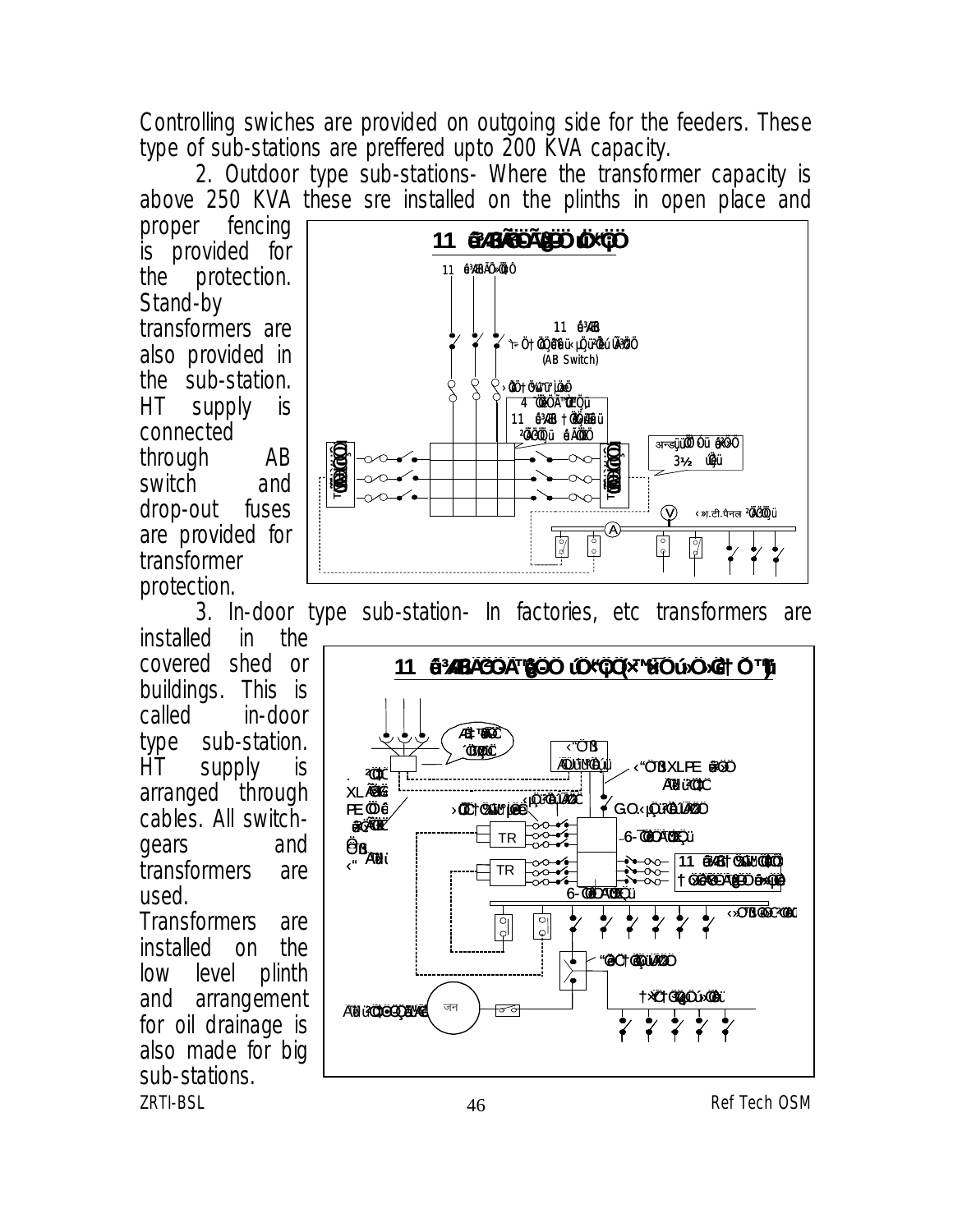## **Name of the equipments used in the sub-stationsü-**

- 1. 4-pole / 6-pole structure with bus-bar
- 2. HT metering
- 3. HT circuit breaker / AB switch
- 4. Lightening arrester
- 5. transformer AB switch
- 6. Drop-out fuses
- 7. Main transformer and stand-by
- 8. LT cable
- 9. LT control panel
- 10. safety equipments as per IE rules
- 11. Schematic diagram of sub-station
- 12. Emmergency lighting

## **Gang operated switch -**

It is a manually operated off load switch provided in HT supplyü. Generally it has three poles operated in a gang. All poles should be opened or closed at atime. These are available in 200 and 400 amps rating.

### **Sub-lesson**  $i3$  **Over-head line.**

**Transmission and distribution of supply-** Transmission line is used to transmit huge electrical power with EHV to the distannt locations. In India there are 66, 132, 220, and 400 KV transmission lines for which over-head lines are used.

11KV an 33 KV lines are brought from main substations to small substations to step-down voltage to 440 volts for distribution to consumers for which over-head lines are used.

Electrical power can be transmited and distributed with the two<br>thods- 1. Over-head system 2. Under ground cable system methods- 1. Over-head system

**1. Over-head system**- In over-head system iron 0r concrete poles are erected. With the help of cross arm and insulator conductors are strengthened. The bare conductors of copper or aluminium of various capacity according to load current are used in this system. As per IE rule No.85 the maximum length of span for low and medium OH line shall not exceed 65 meters without the permission of EIG.

## **Main parts of the OH line-**

**1. Supports or poles-** To maintain the clearance between ground and conductor which is known as vertical clearance supports are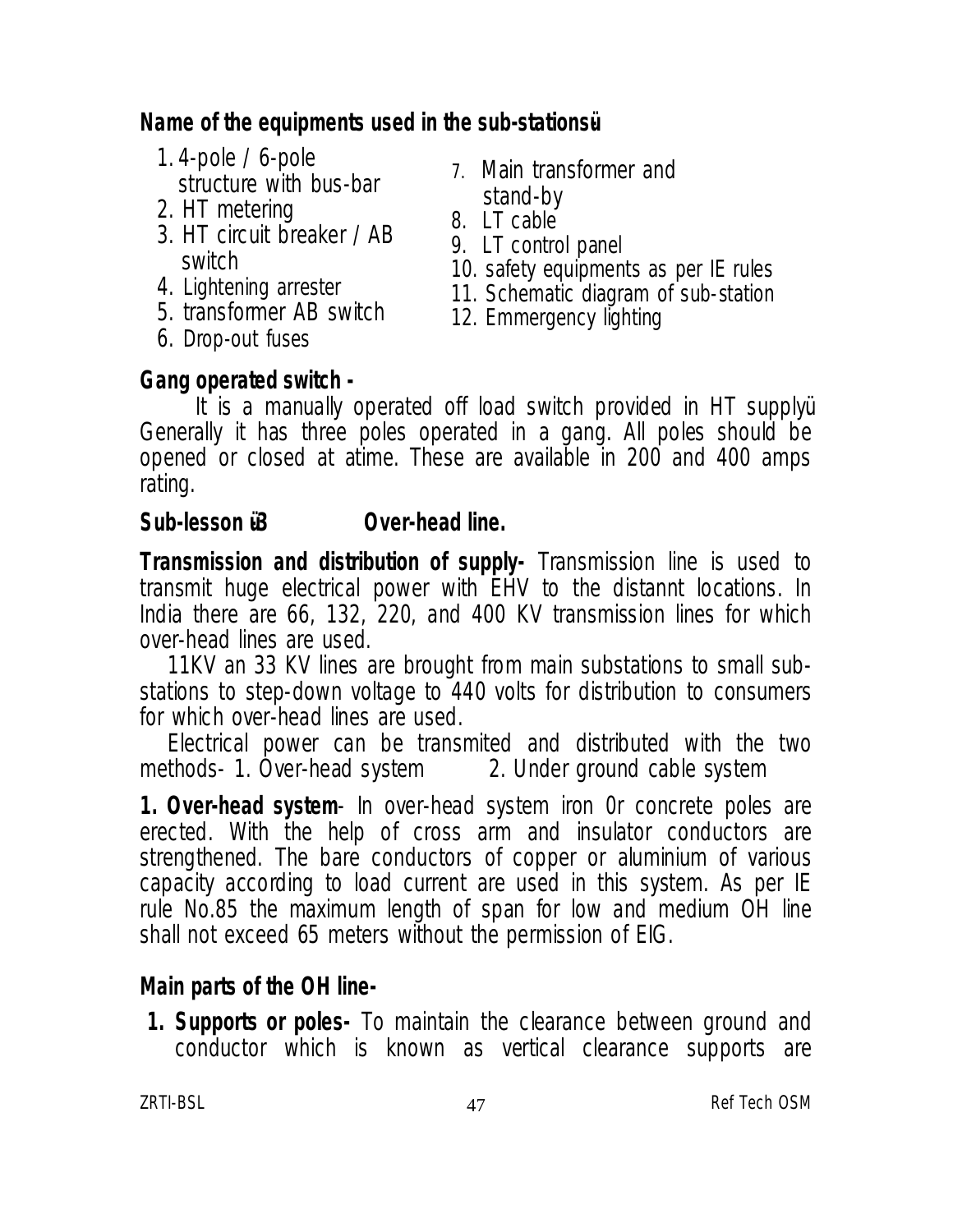required. 1/6 th part of its lngth is normaly burried in the ground with the foundation of 1:3:6 ratio concrete.

Minimum Clearances are maintained as per IE rule.

| place    |         | For<br>low         | and   For high voltage | high<br>For<br>extra                |
|----------|---------|--------------------|------------------------|-------------------------------------|
|          |         | medium voltage     |                        | voltage                             |
| At       | road    | 5.8 <sub>m</sub>   | $6.1 \text{ m}$        | $6.1 \text{ m} + 0.3 \text{ m}$ for |
| crossing |         |                    |                        | every 33 KV or part                 |
|          |         |                    |                        | thereof                             |
| Along    |         | the $\sqrt{5.5}$ m | 5.8 <sub>m</sub>       | 6.1 m + 0.3 for every               |
| road     |         |                    |                        | 33 KV or part thereof               |
| At       | other I | uninsulatedu4.6 m  | 5.2 m upto 11 KV       | $6.1 \text{ m}$                     |
| places   |         | insulated 4.0 m    |                        |                                     |

**2. Cross arms-** acts as a support for insulator.

**3. Insulatoru** It supports and provide insulation between conductor and earth.

**4. Conductori** It carries the current. Normally in LT line all aluminium conctors (AAC) are used. In HT lines aluminium conductor steel reinforced (ACSR) conductors are used.

**5. Stay rodü-** It is provided to secure supports in position.

**6. Stay wire i** It is also provided to secure supports in proper position.

**7. Guard wire i** Guard wire is provided below the conductors to prevent it from falling down in case it breaks.

**8. Stay tighteneru** It is provided to facilitate the re-tightening of the stay to maintain proper tension.

## **Advantages of OH lineü-**

- 1. It is cheaper.
- 2. Inspection and and fault finding/rectification is easy.
- 3. It is asy to tap the connection.
- 4. Enhancement of capacity is easy according to demand of load.

### **Disadvantages of OH line-**

- 1. It is incovinient in highly populated area.
- 2. It is prone to short circuits and fire.
- 3. Line losses are more due to induction effect.
- 4. Maintenance is more.
- 5. It can damage due to lightening surges.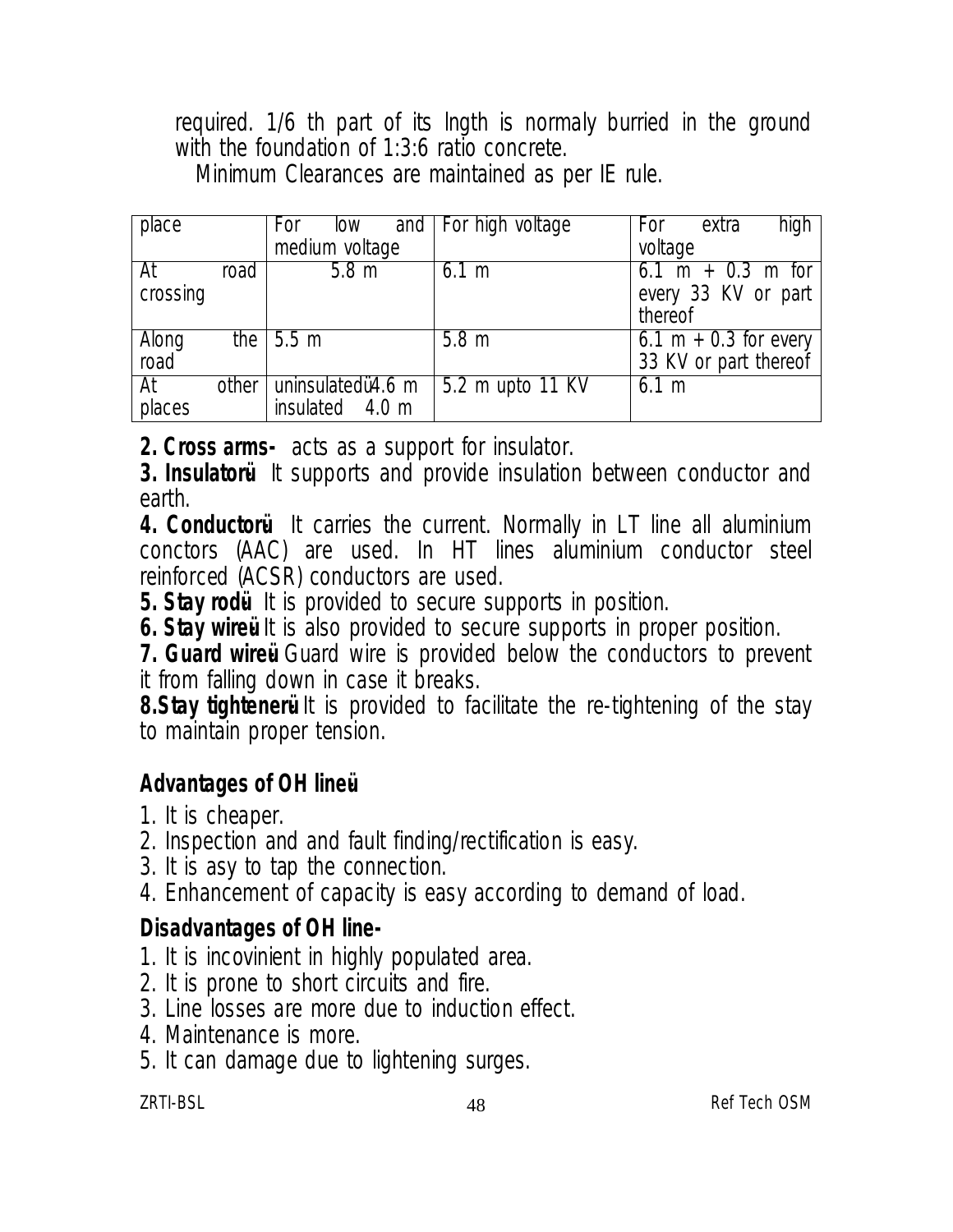## **Sub- lesson ü- 5 Battery capacity, life and electrolytes specific gravity**

**Battery capacity-** Battery capacity is given in Ampere-Hours. It indicates that how many amperes can be supplied to load for specific period. In other words amount of current required for charging the battry in specified period. This is called the capacity of the battery.

i.e. the product of rate of discharge current and the period for which it can deliver that current is the capacity of the battery.

Example:- 10 ampere is the discharge current rate for 9 hours it means that the Capacity= Ampere x No. of Hours

 $= 10 \times 9$ = 90 ampere-hours (AH) Efficiency of the battery = Discharge AH / Charging AH  $x$  100  $= 90x100/100$  $= 90 %$ 

It means that charging time will 10 hours but discharging time will be 9 hours.

**Electroliteü-** The mixture of acid or alkali and distilled water used in cell

 Through which when current is passed chemical reaction takes place is called Electrolite.

**Specific gravity-** Hydrometer is used for measurement of specific gravity. It is made up of glass tube and a bulb. Scale is provided on the tube. It is kept inside the another glass tube. When it is filled with the eletrolite the inside tube floats at the level proportionately to the acid content. Thus the specific gravity can be read on the scale provided on the glass tube. When battery is discharged the electrolyte is dilute and therefore inside tube will sink in the electrolyte more, Exactly the case is reverse when cell is charged and electrolyte is strong.

Specific gravity of lead acid cell is more than 1210. when specific gravity is reduced to 1180 the cell is treated as discharged. It requires charging immediately. Life of lead acid cell is 4 years.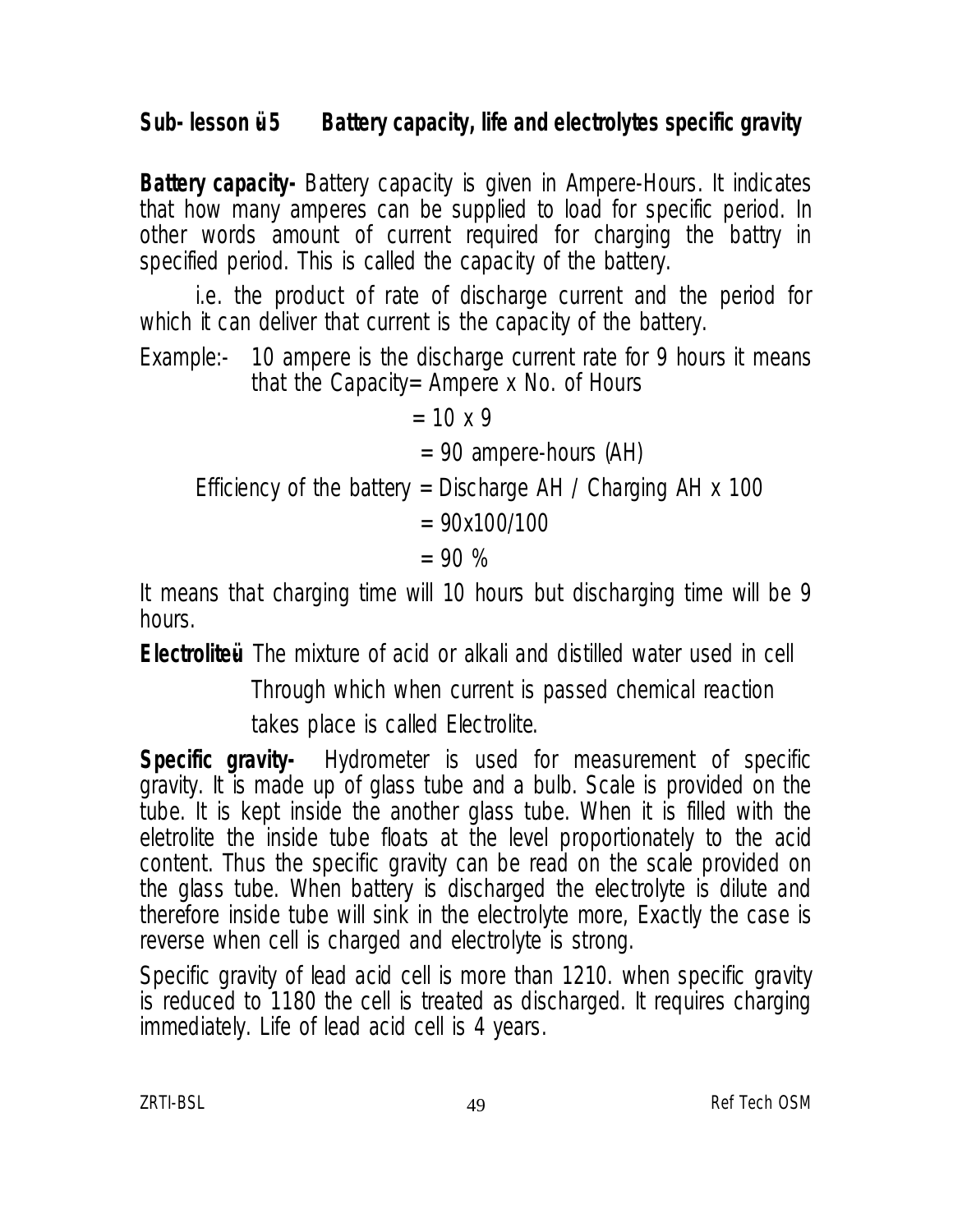# Sub-lessonü6 **Street light fittings**

Required Ilumination level - 2 to 5 lux

Lux = lumens per square meter. It is the unit of illumination level.

# **Type of Fittings (luminaires)-**

- 1. FL fluroscent lamp.
- 2. HPMV- high pressure mercury vapour lamp
- 3. LPSV- low pressure sodium vapour lamp
- 4. HPSV- high pressure sodium vapour lamp
- 5. CFL compact fluroscent lamp

## **Sub-lesson- 7 Yard Lighting**

# **Types of yard lighting-**

- 1. Tower lighting or high-mast tower lights.
- 2. Distributed lighting.
- 3. Gantry lighting.
- **4.** Combined system (combination of all three types)

### Sub-lessonü<sup>8</sup> Types of conductors

There are three types of conductor-

- 1. solid conductor
- 2. Liquid conductor
- 3. Gaseous conductorü

Solid conductoru it is the conductor in solid form and offers very low resistance to the flow of current. E.g. silver, copper, aluminium, brass, lead, nichrome, tunguston, etc.

**Liquid conductori** it is the conductor in liquid form which offers very low resistance to the flow of current. E.g. mixture of sulpher nitrate,dilute sulphuric acid,copper sulphate. Etc.

Gaseous conductor**ü-** in physical condition it is in the gaseous state and offers very low resistance to the flow of current. E.g. neon gas, organ gas, mrcury vapour, sodium vapour, etc.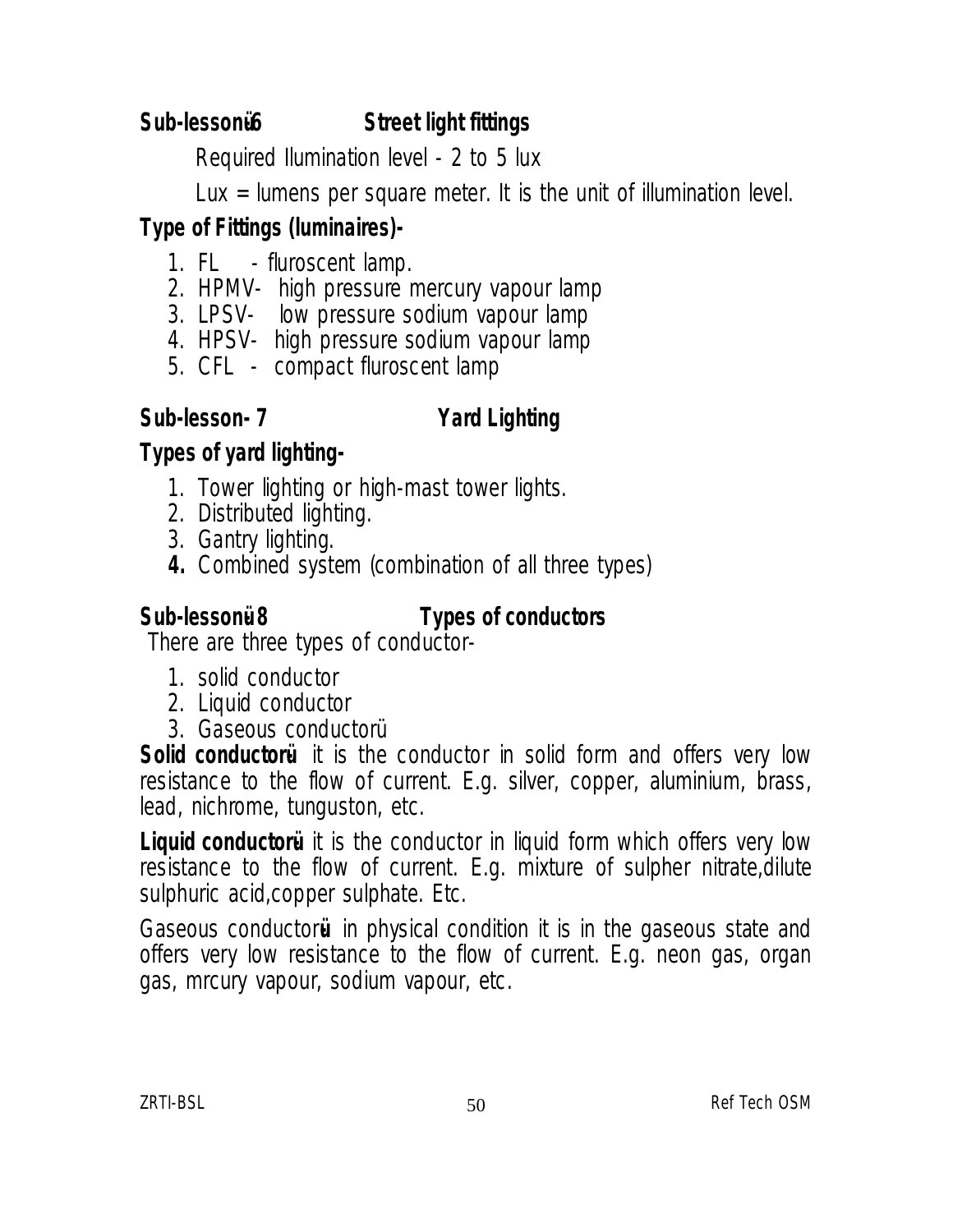# **Sub-lesson ü- 9 Common conductorsü**

### **Common conductors areü-**

- 1. all aluminium conductorü
- 2. aluminium conductor steel reinforced (ACSR)
- 3. cadmium copper conductor (usefull for long spans)
- 4. galvanized iron conductorü (G.I. Wire)
- 5. all aluminium alloy conductorü (AAAC)

**Types of insulators i** There are following types of conductors which offers very high resistance to the flow of current.

- 1. pin type insulator
- 2. suspension type or disc insulator
- 3. shackle insulator
- 4. reel or bobbin insulatorü

# **Sub-lesson - 10 Types of wiring**

Types of wiring are as given below-

- 1. Cleat wiring
- 2. Wooden casing caping
- 3. PVC casing caping
- 4. Wooden batton wiring
- 5. Metal conduit wiring
- **6.** PVC conduit wiring

## **Systems of wiring-** These are of three typesü-

- 1. Loop in loop out
- 2. T Type
- 3. Ring type
- **1. lop in loop out wiring-** wires are cut by looping it different circuits are made. Further by looping new circuits are made. This is loop in loop out method.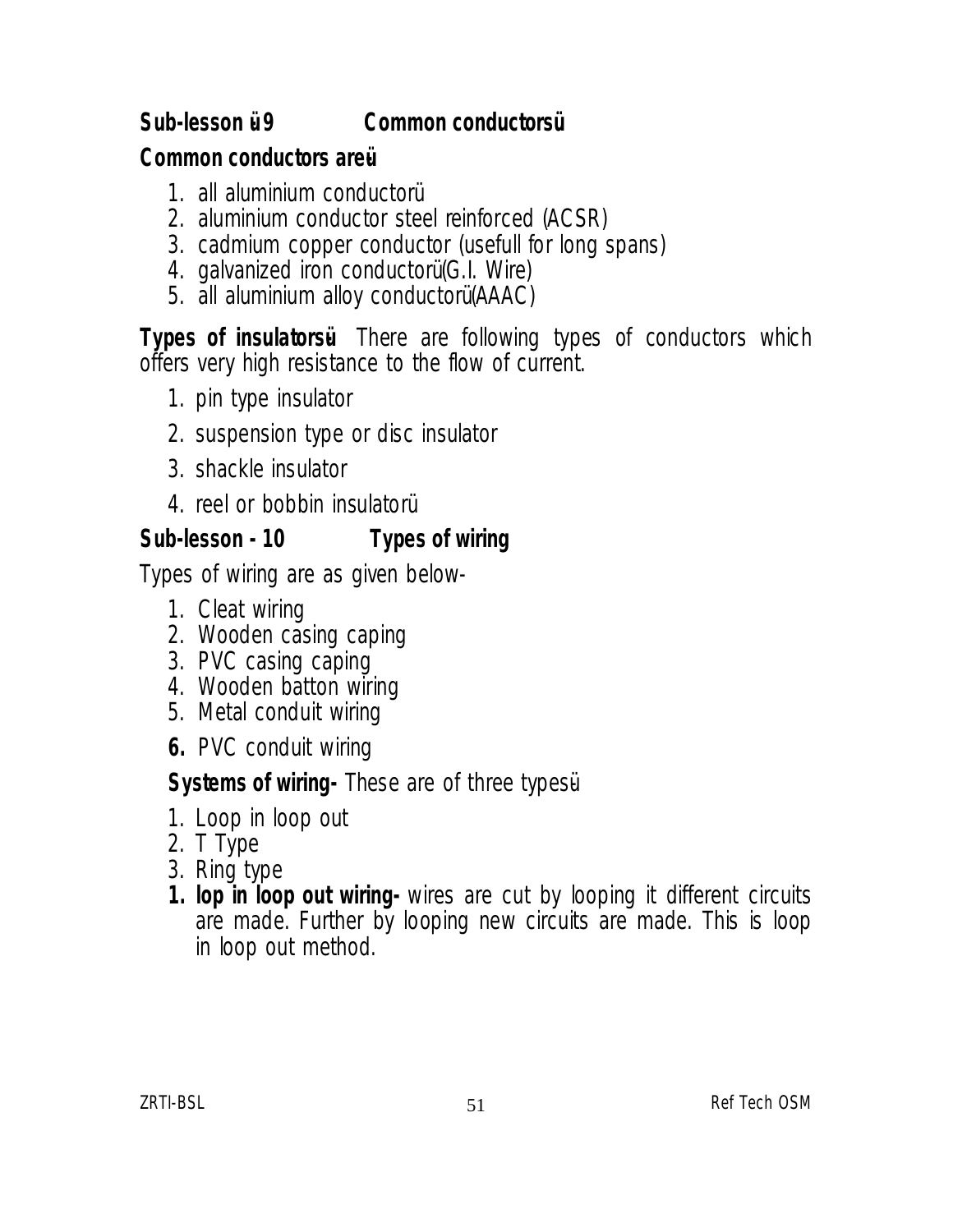

Loop in loop out

**2. T wiring-** in this type phase is taken through switches and neutral through bulb holders. **diagram-**



#### **Sub-lessonü-11 Fans and regulators**

 Motor of ceiling fans are permanent capacitor type in which there is no centrifugal switch required. Capacitor is directly connected in series with the starting winding. It always remains in the circuit. In this typ of motors starting an running torque is low an its winding wire for starting and running winding is nearabot similar. Rotor is of squirrel cage type. Regulator is connected in series with the fan for speed control.

Types of regulators-

- 1. resisrance type
- **2.** transformer type
- **3.** üelectronic type

### **Diagram- resistance type regulator-**

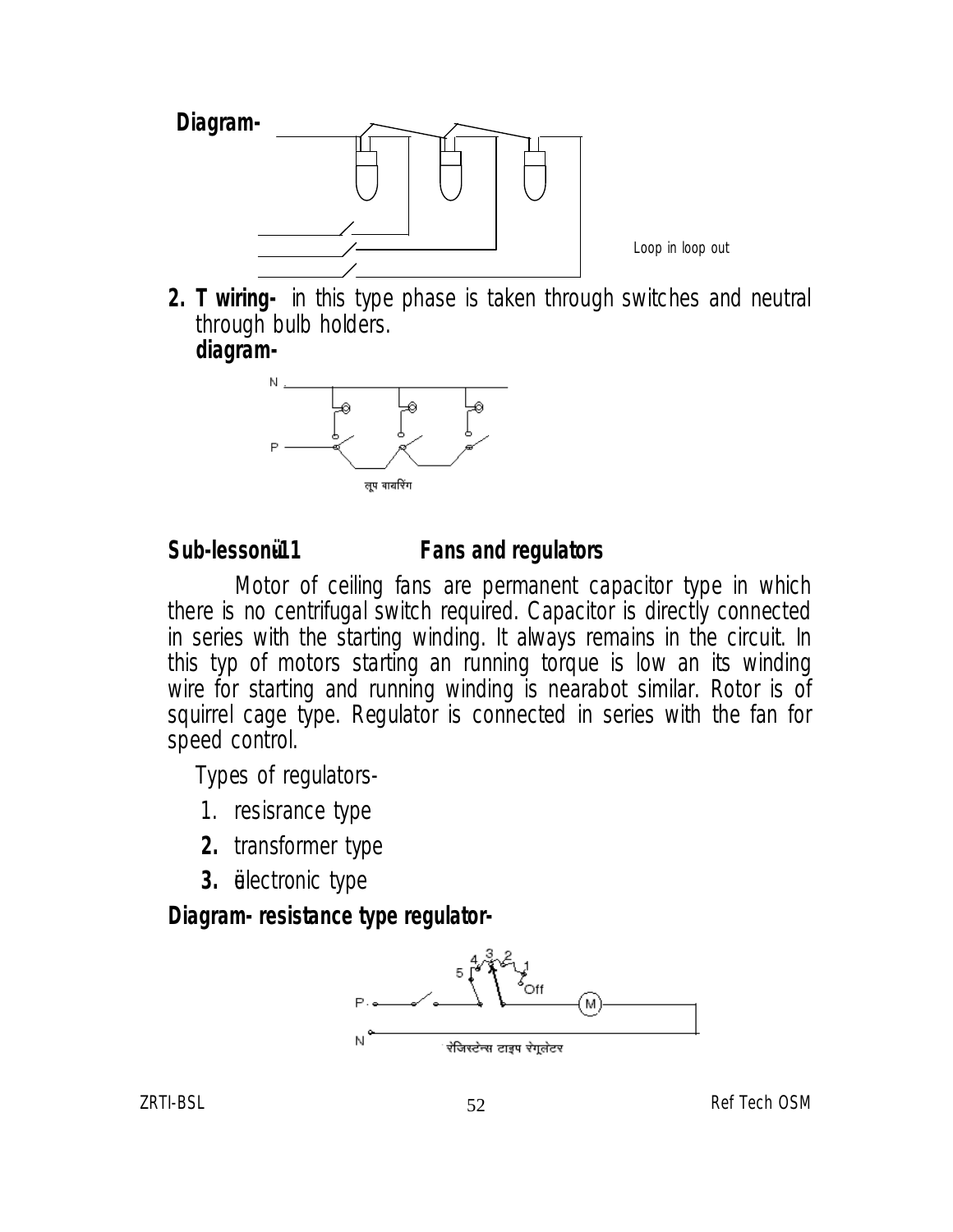# **Sub-lesson- 12 Types of reflectors.ü**

- 1. all steel reflector, vitrous enameled white inside.
- 2. open defusing glass globes.
- 3. polished metal reflectors.
- 4. chronic enameled iron shed white inside.
- 5. double faced mirror stripped type.
- 6. parabolic reflector with mirror glass or polished metal.
- 7. vitrous enameled steel sheetü (pvc reflectorü)

# **Sub-lesson- 13 Types of DC Motors.ü**

 Machine which converts electrical power in to mechanical power is called motor. Where DC supply is used for motors they are called DC motors.

**Working principle of motor-** whenever a current carring conductor is placed in a magnetic field it is acted upon by a force which tends it to rotate. Fleming left hand rule is applied to find out the direction of rotation. Place first finger, middle finger and thumb perpendicular to each other (90 degrees), if middle finger shows the direction of current then first finger will show the direction field and thumb shows the irection of motion.

**Main partsu 1. stator (field) -** stator is a stationary part and it has winding

called field winding.

**2.Armature (Rotori-** as its name indicates it is a rotating part on which armature winding is placed. To feed current to the armature arrangement is made with the help of comutator and brushgear. Basically there is no difference in the construction of DC motor and generator.

**Types of DC motorsu** DC motors are of three types-

1. DC series motorü, 2. DC shunt motor, 3. DC compound motor.ü



**1. DC series motorü-** field of this type of motor has less number of turns of thick wire which is connected in series with the armature winding. Thus current in the armature and field winding is same. Due to this the starting torque is high. On no load speed of this

motor is abnormal and hence it is never started without load.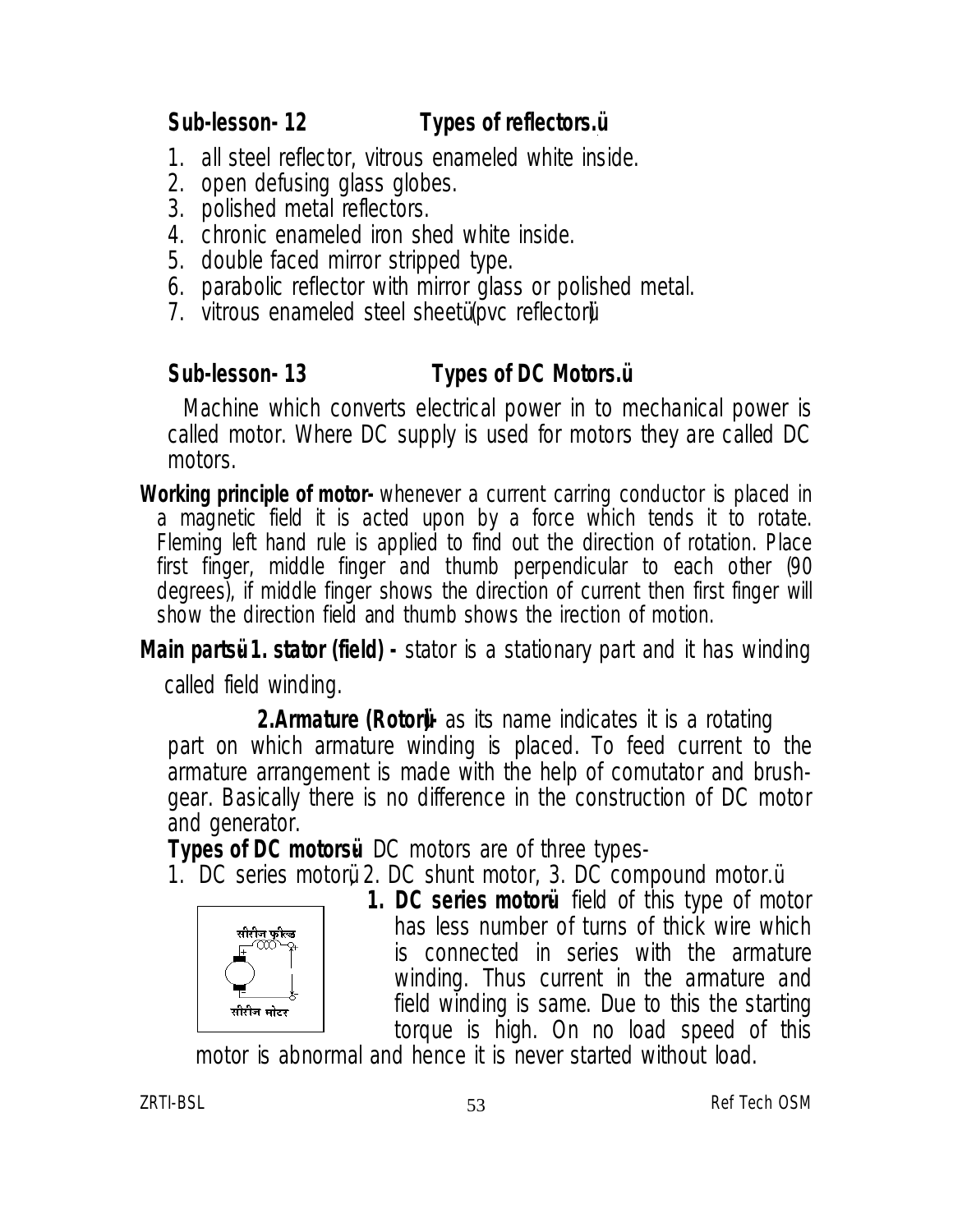**Applications-** e.g. cranes, tram, traction, trolley car etc.

**2.DC shunt motoru** In this type of motor field winding is of thin wire

having more number of turns. Therefore its resistance is high. It is connected parallel to the armature winding. Speed of these motors is almost constant. The starting torque is 1.5 to 2 times. Speed control of this motor can be easily done with the help of shunt regulator.



Aplications- e.g. pump, lathe m/c, drill m/c, printing m/c, etc.

**Torque -** By the term torque meant the turning or twisting moment of a force about an axis. It is measured by the product of the force and the radius at which this force acts.

 **Therefore Torque T = force (f) x radius (r)**

The unit of torque is Newton-metres.

**3. compound motoru** in this type of motor speed is constant and the starting torque is also more. It has two field winding known as series field and shunt field.

Applications- compressors, pumps, punching m/c, press m/c, crusher, etc.

 These motors are further classified in to two types on method of field connections-

- 1. cumulative compound motorü
- 2. differential compound motorü<br>Cumulative

**1. Cumulative compound motor-** In this type the series field winding is connected in such a way that it assists shunt field. With this



connection a) if load is more the starting torque will be more and speed is reduced. b) if it is off-loaded then shunt winding prevents overspeed.

ZRTI-BSL and the state of the state of the state of the state of the state of the state of the state of the state of the state of the state of the state of the state of the state of the state of the state of the state of t Applicatios- tool m/c, coal crusher, etc.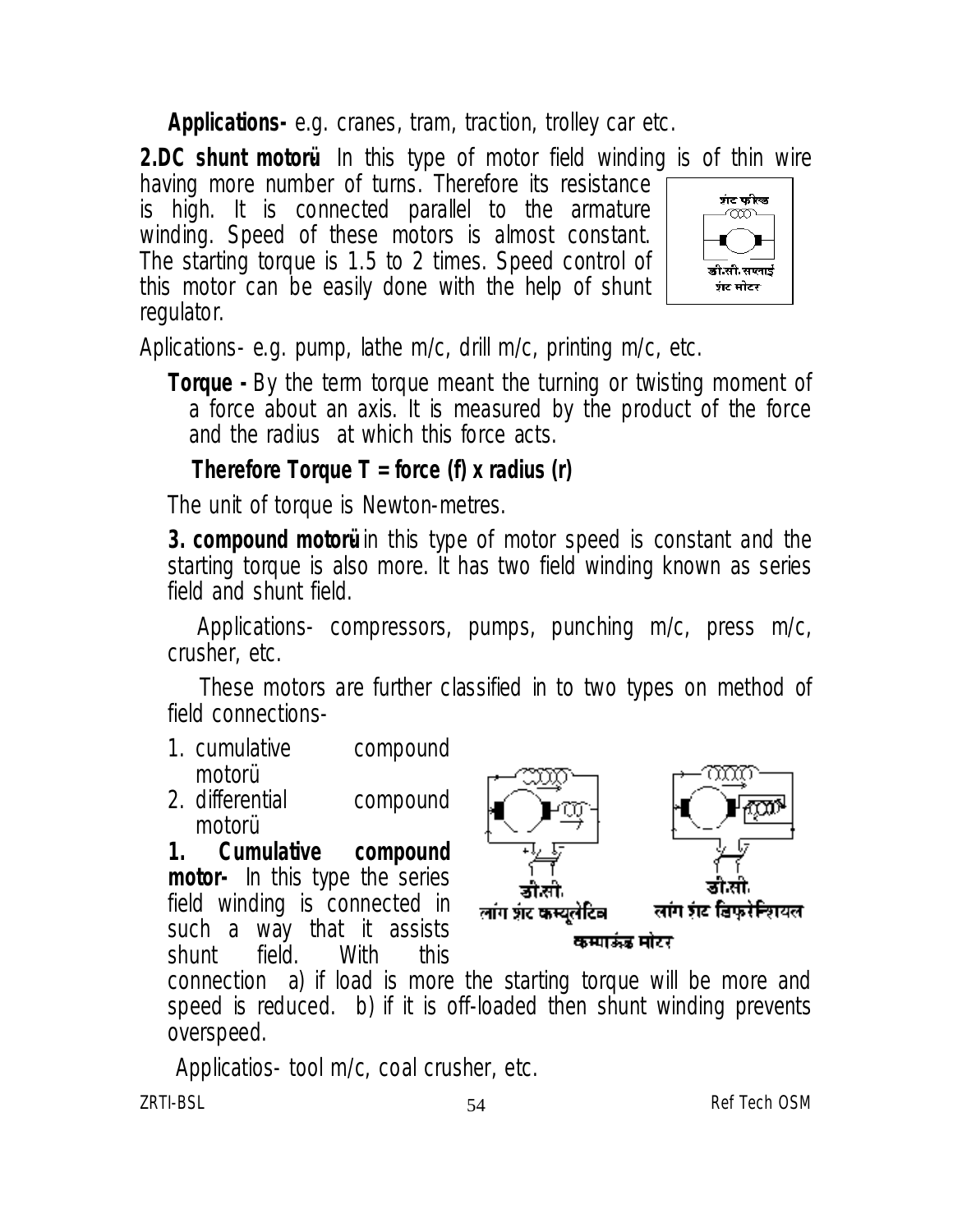**2. Differential compound motoru** In this type the series field winding is connected in such a way that it opposes the shunt field. With this connection speed is contant. Before starting this motor series field is shorted. This prevents the excitation of series field prior to shunt field to avoid the starting of motor as a series motor.

# **Sub-lessonü-14 AC motorsü**

Motors working on AC supply are called AC motors.

- 1. Single phase AC motorsü
- 2. Three phase AC motorsü
- **1. Working of single phase motors-** Construction of single phase motor is also like a three phase motor, only difference is it has two windings in stator called starting winding and running winding. With only one winding pulsating field is formed. Due this motor is unable to start unless you move its rotor in any one direction. In

order to avoid this rotating magnetic field is required. To have the rotating magnetic<br>field second winding is winding is essential.

Typeas of single phase motors-

- 1. Split phase motorü
- 2. Shaded pole motor
- 3. repulsion motor
- 4. universal motor
- 5. Capacitor start induction run motor
- 6. Permanent capacitor motor
- 7. Capacitor start and capacitor run motor

ü **Capacitor start induction run motoru** In this type a capacitor is provided





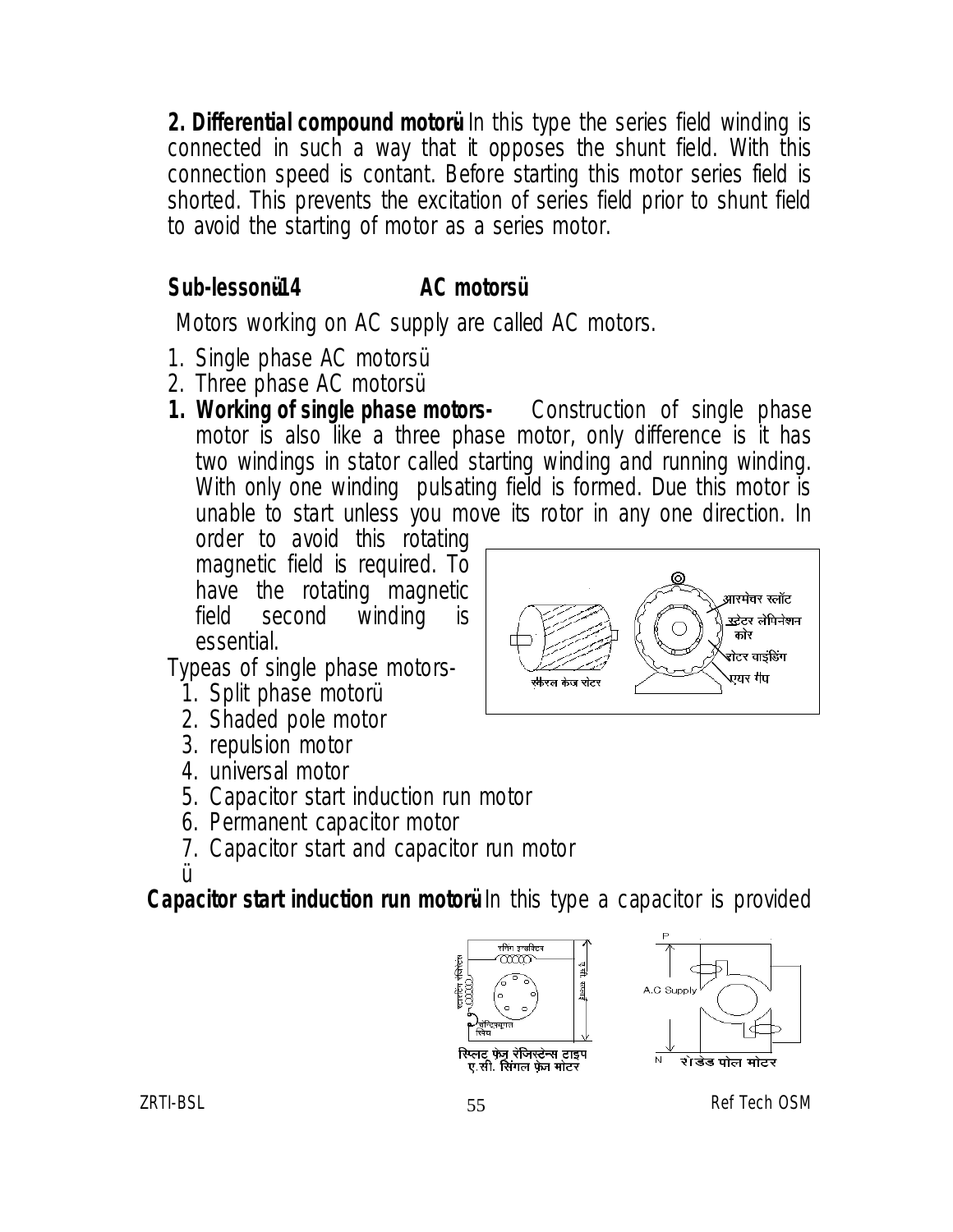in series with the starting winding. Due to this starting torque and p.f. is improved. The centrifugal switch is provided in starting winding which opens it at about 75 % speed of motor is attained. Rotor is of squirrel cage type which rotates because of rotating field produced by both the winding. After the centrifugal switch is opened it conues to work running winding field only.

**Universal motor-** field of this type of motor has less number of turns of thick wire which is connected in series with the armature winding. Thus current in the armature and field winding is same. Due to this the starting torque is high. On no load speed of this motor is abnormal and hence it is never started without load. Speed of this motor is reduced if load is increased.

**3. Capacitor start and capacitor run motorul in this type of motor there** 

are two capacitors connected in series with the starting winding. One is called running capacitor and another is called starting capacitor. Starting remains in circuit only at the time of starting the motor for fraction of second and then it is disconnected from circuit with help of relay. Thus the starting and running torque of these motors is high.



Applications- Air conditioners, compressors, etc

# **\* \* \***

#### **Sub-lessonü-15 Motor starters**ü

**Why starter is required i** Rsistance of squirrel cage winding is very low and at stand-still position it will appear as atransformer with short circuited secondary. Threfore if it directly connected to the supply then it draws heavy current at starting. This will have effect on the supply voltage. It will drop abnormally and may affect other installations particularlly the effect will be more in case of motors above 5 HP.

Fuctions of motor starters-

1. To facilitate to start and stop the motor.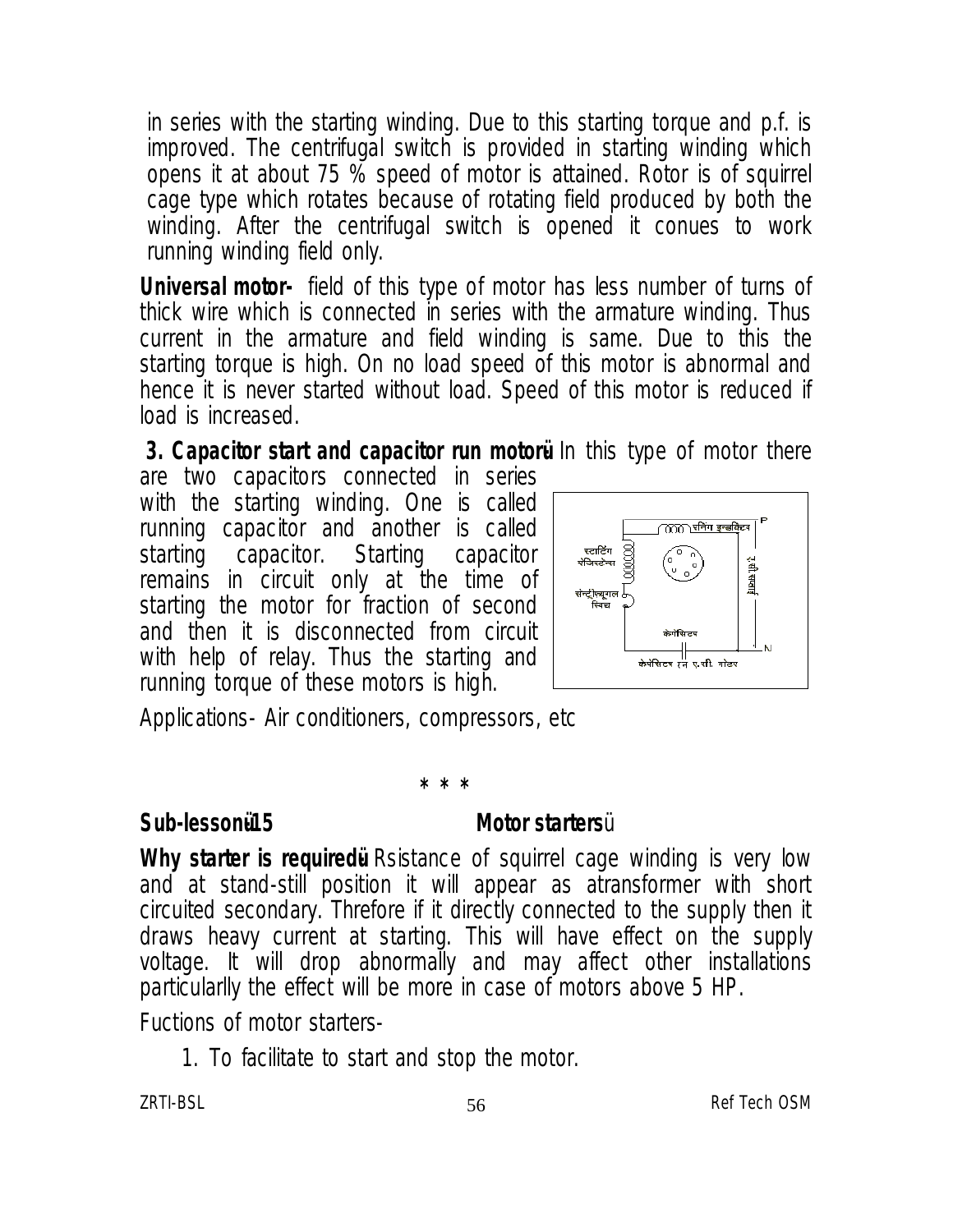- 2. To limit the starting current.
- 3. To prevent restarting of motor in case of supply failure and restoration without knowledge.
- 4. To prevent failure of motor due to overloads, undervoltage,etc.

Therefore starter is essential for the motors. For motors upto 5 HP Direct on line (DOL) starter starter is provided. For motors above 5 HP star-delta or auto-transformer starter is provided which limits the starting current of the motor. Once the motor pick-up the speed back EMF is produced which opposes the applied voltage. Thus the current is reduced and motor draws its rated current.

Example:- Suppose resistance of winding is 5 ohms and voltage Applied is 100 volts.ü Therfore starting current =  $V/R = 100/5$ = 20 amperes After starting attaining speed if back  $EMF = 80$  volts Then current =  $E - E_b$  =  $\frac{100 - 80}{50}$  =  $\frac{20}{50}$  = 4 amps  $\mu$  R 5 5

Thus at starting since back EMF is zero current is high which is decreased when back EMF is developed as motor picks up the speed.

#### **Types of startersü-**

### **Srarters for squirrel cage induction motorü-**

**1.Direct on line starter (D.O.L.)** The starter which connects motor to supply mains without limiting current is called DOL starter. These are of two types single phase and three phase. There is no much difference in single and three phase starter except the number of pole of the contactor. In three phase 3 poles and in single phase 2 poles are required.

In DOL starter when **'**on**'** button is pressed one phase reaches to no volt coil of the starter. Neutral or second phase is directly connected to the another terminal of the no volt coil. The magnet is formed in the coil and it attracts pluger inside on which main and auxillary contacts are mouted. Since main contacts are close supply is passed through over load relay from L1, L2 and L3 to the motor contacts M1, M2 and M3 and it starts.ulf due to any reason motor is over loaded then it draws more current than its rating. It heats up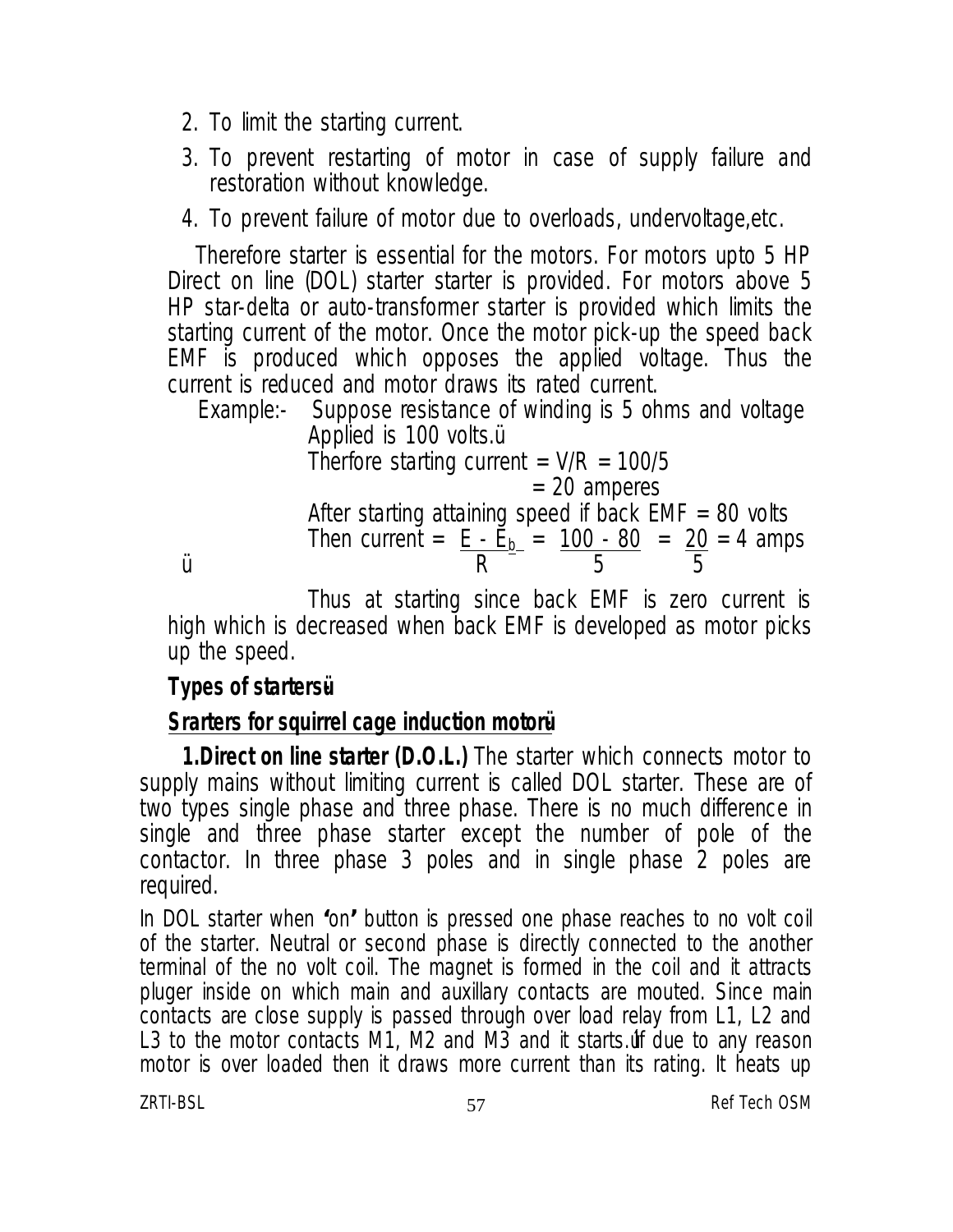the the bi-metalic strips of relay and as per seting O/L relay breaks one phase of the no volt coil and cotacts are opened. Thus it prevents motor from damages. This type of starter is used upto 5 HP. Starting current is approx. 6 times the full load current.

#### **Starters connection diagram-**



**2. Star delta starter-** This type of starters are generally used for motors above 5 HP and up to 15 HP. When starter is switched on, the motor winding is star connected and the starting current is limited to starting current divided by under-root 3 i.e. 1.732. The current is further controlled as the speed increases the back EMF also icrease.

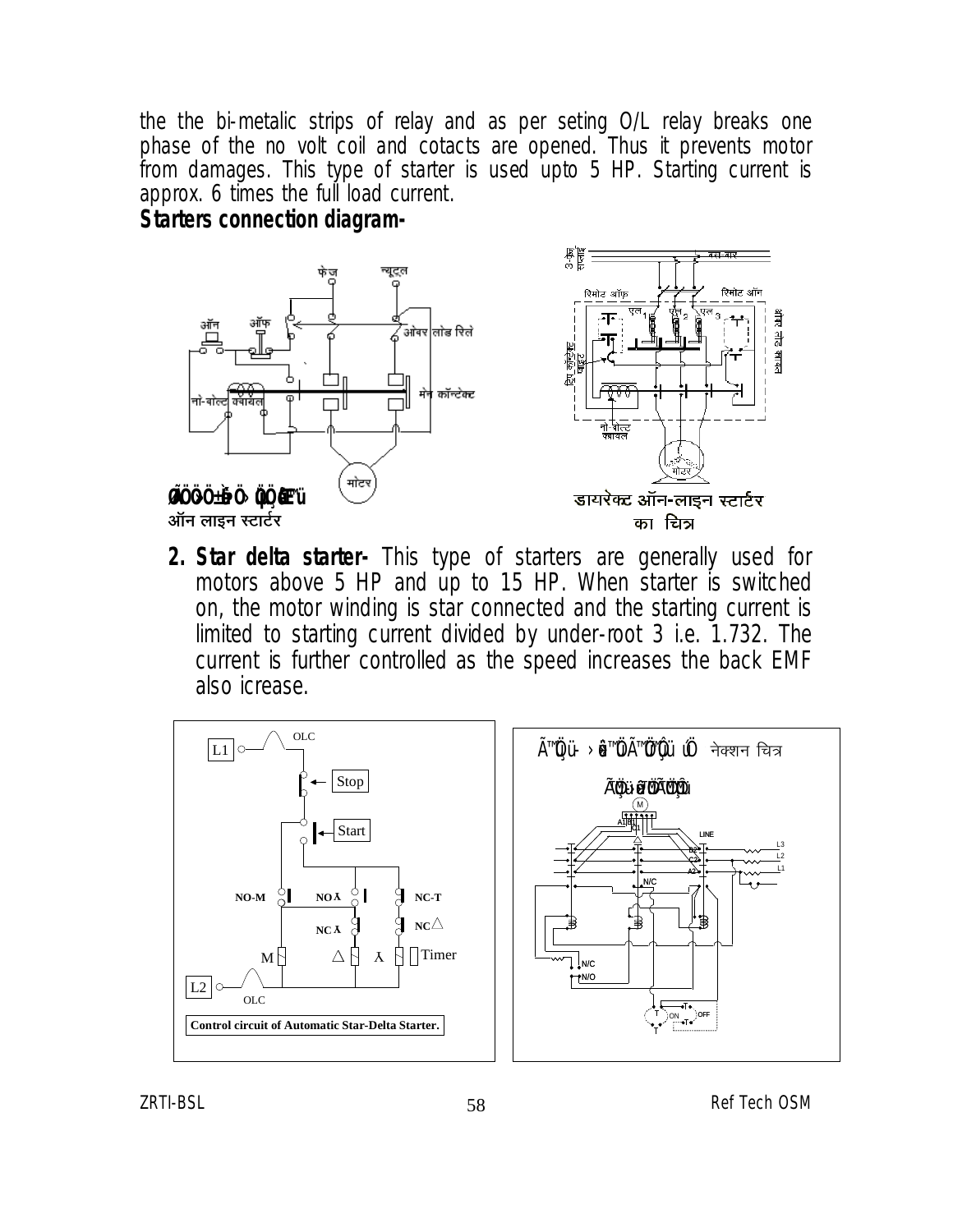After attaining full speed in star position the starter is switched over to delta position thus motor gets full voltage and it picks up designed full speed and work normally.

Applied voltage is 400 volts but in star it is  $=$  400  $\mu$  = 230 volts √3

 These are of three types manual, semiautomatic and fully automatic. Thermal over-load realy having bi-metalic strips are provided for the protection of motor from over-loads. Capacity of overload relay is approx. 60% of the rated current since it is provided in the branch circuit where load current is divided in to two paths. For automatic change-over from star to delta FASD starter timer is provided its setting should be done as given below-

- First keep the setting at maximum position.
- Start the motor and allow it to run to full speed. Note this time. ú
- Stop the motor reset the timer for the noted time.
- **3. Autotransformer starter i** In this type the starting voltage applied to motor is stepdown to desired value by autotransformer and thus the current also reduces. Whe nmotor pick-up the speed and back EMF is

 produced the full voltage is applied to motor changing the tap of the transformer.

No volt coil holds handle of starter in position and releases in case of power failure. Over-load relay protects motor from damage due to over-load.



Auto-transformer starter

ZRTI-BSL 59 Ref Tech OSM **4. Soft starter-** With the electronic device the reduced voltage is applied to motor at starting and gradually and very smoothly it is increased to full voltage. Due very smooth starting the life of motor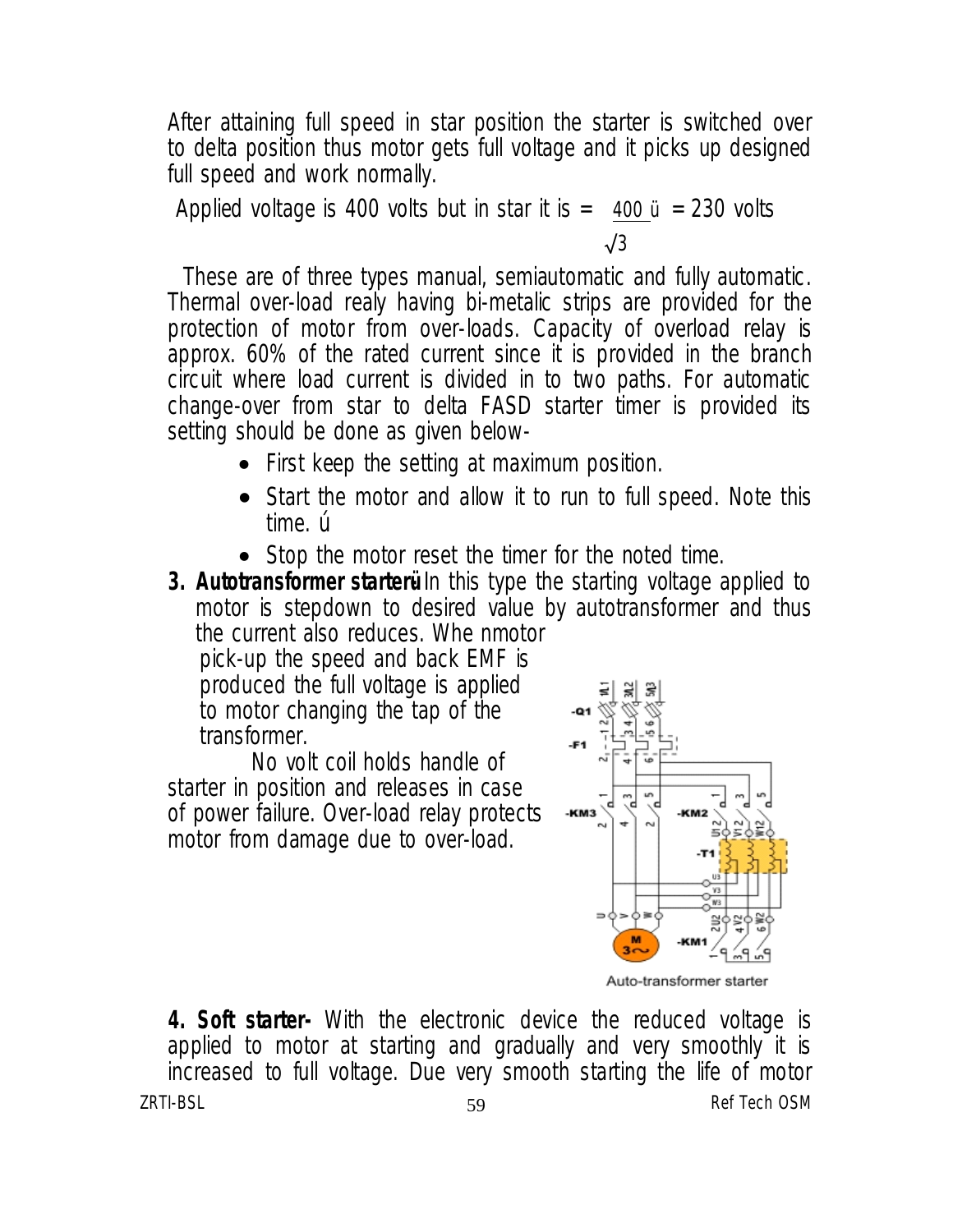also increases. It is energy efficient but its cost is very high and thus rarerly used in railways.

#### **Starter for slip-ring induction motorü-**

**Rotor resistance type starter This is used for slip ring induction** 

motor. The rotor os this motor has winding and three leads of this winding are connected to slip-ring provided on rotor shaft. With help carbon brushes mounted on slip-ring external resistance is connected in thr rotor winding at starting. This limits the starting current of the motor to desire value. Gradually as motor



रेजिस्टेंस टाइप स्लिप रिंग मोटर स्टार्टर <mark>का कनेक्शन डायाग्राम</mark>

picks-up the speed it is reduced and finally it is bypassed and motor starts working on full speed. Initial torque of this motor high.

### **Sub-lessonü-16 Cable**

**\*\*\***

Types of cables-

| 1. L.T. cable                 | $= 1000300$                                                    |
|-------------------------------|----------------------------------------------------------------|
| 2. H.T. cable                 | $= 11000$ 300 $\frac{3000}{200}$ 300 min $\frac{1}{2}$ 10      |
| 3. supper tension cable       | $= 33000$ 300 $\frac{3000}{2000}$ 300 min $\frac{1}{2}$ 10 min |
| 4. Extra high tenssion        | $= 66000$ 300 $\frac{3000}{2000}$ 300 minutes                  |
| 5. Oil/gas filled pressurized | $= 1,32000$ 300 $\frac{3000}{200}$ 300 $\frac{1}{2}$ 10        |

On the basis of insulating material u

- 1. Paper insulated lead covered (PILC)
- 2. Poly vinylle chloride insulated (PVC)
- 3. Cross linked polymer extruded (XLPE)

On the basis of conductor- copper or aluminium.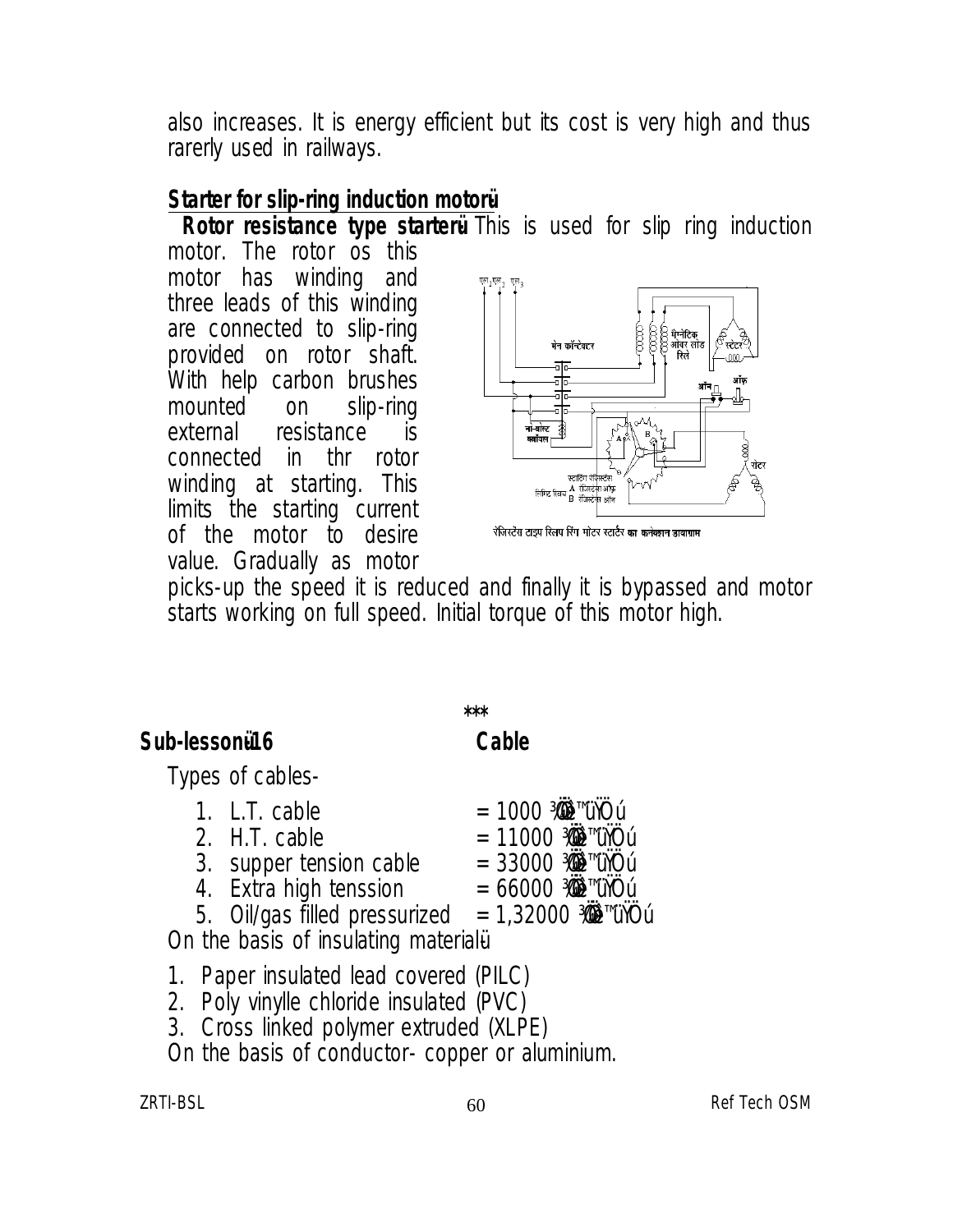Laying of underground cable- Cable trench of 40 to 60 cm width and 1 mtr depth is made. Dry sand layer of 15 cms is provided at bottom. Cable is layed and covered with the sand and warning covers or bricks are provided. Then the trech is filled with the soil. C.I. cable route markers are provided to identify the route of the cable in future.

**Single phase energy meters-** Disc of single phase energy meter rotates due rotating field created by current coil and pressure coil. These are placed at electrically 90 degrees apart.



Construction in this meter two coils are placed on one core as shown in the picture. Current coil made up of less number of turns of thick wire. Pressue coil is of more number of turns with thin wire. Disc rotates due rotating field created by current coil and pressure coil. These are placed at electrically 90 degrees apart.

The field of current coil is proportional to the current passing through it and pressure coil field is proportional to voltage. Thus torque produced is proportional to yhe power. If time factor is applies it gives the energy consumed and it is recorded with help of gear train.

The following adjustments are available in this meter-

1. Power factor corection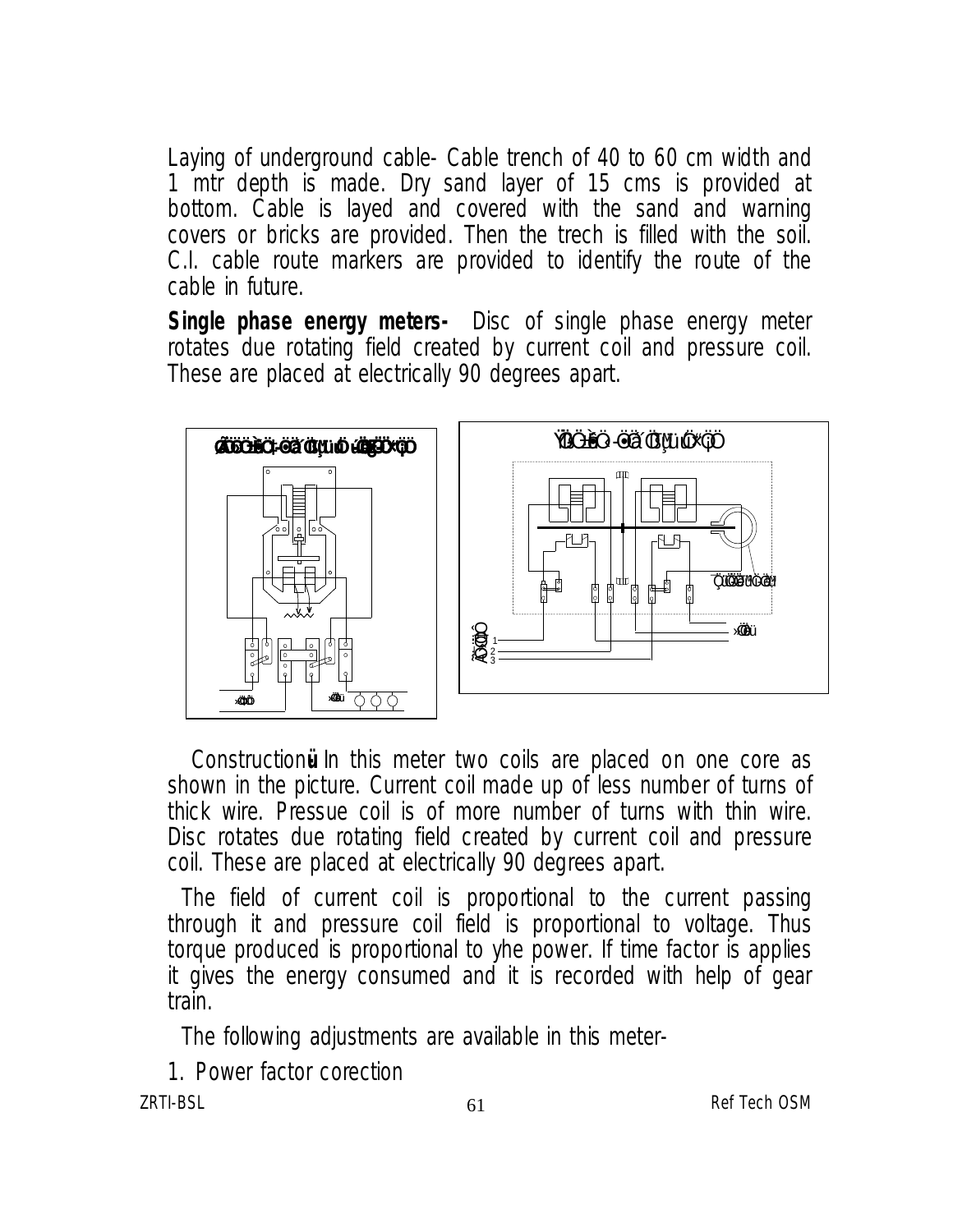### 2. torque

Three phase energy meteru There are two current coils and two pressure coils in this meter. Torque produced by these coils act on a single disc. In some meters there are two discs on same spindle. To measure energy in unbalanced circuit three current coils and three pressure coils are provided. Rest of the feature are similar to single phase energy meter.

**\* \* \***

# **Chapter-6**

 **Maintenane of major electrical supply equipments**

**Lesson-1 Defects in starters**

**Sub-lesson-1** Defects in starters

**A)** Awitched on but motor does not start-

- i) Supply fuses are blown.<br>ii) Open cicuit in no volt co
- ii) Open cicuit in no volt coil or wiring<br>iii) Tripping of single phasing preventor
- Tripping of single phasing preventor.
- iv) Connection of motor is wrong.
- v) Contact of contactor is carbonized.
- **B)** When push buton is pressed motor starts but stops if hand is taken away-

i) There is a carbon on auxiliary contacts or open circuit.

ii) Over load relay is defective or setting is not proper.

iii)Mecanical load is more.

**C)** Motor starts in star and trips in delta-

- i) There is earth fault.<br>ii) Mechanical load is i
- ii) Mechanical load is more.<br>iii) Timer defective or improp
- Timer defective or improper setting.
- iv) No volt coil of delta contactor burnt.
- v) Motor connection is wrong.
- vi) Carbon in NO/NC contacts.

**Du** Motor rotation is reverse-

ZRTI-BSL 62 Ref Tech OSM i) Phase sequence is altered. **E)** Contactor switching on and off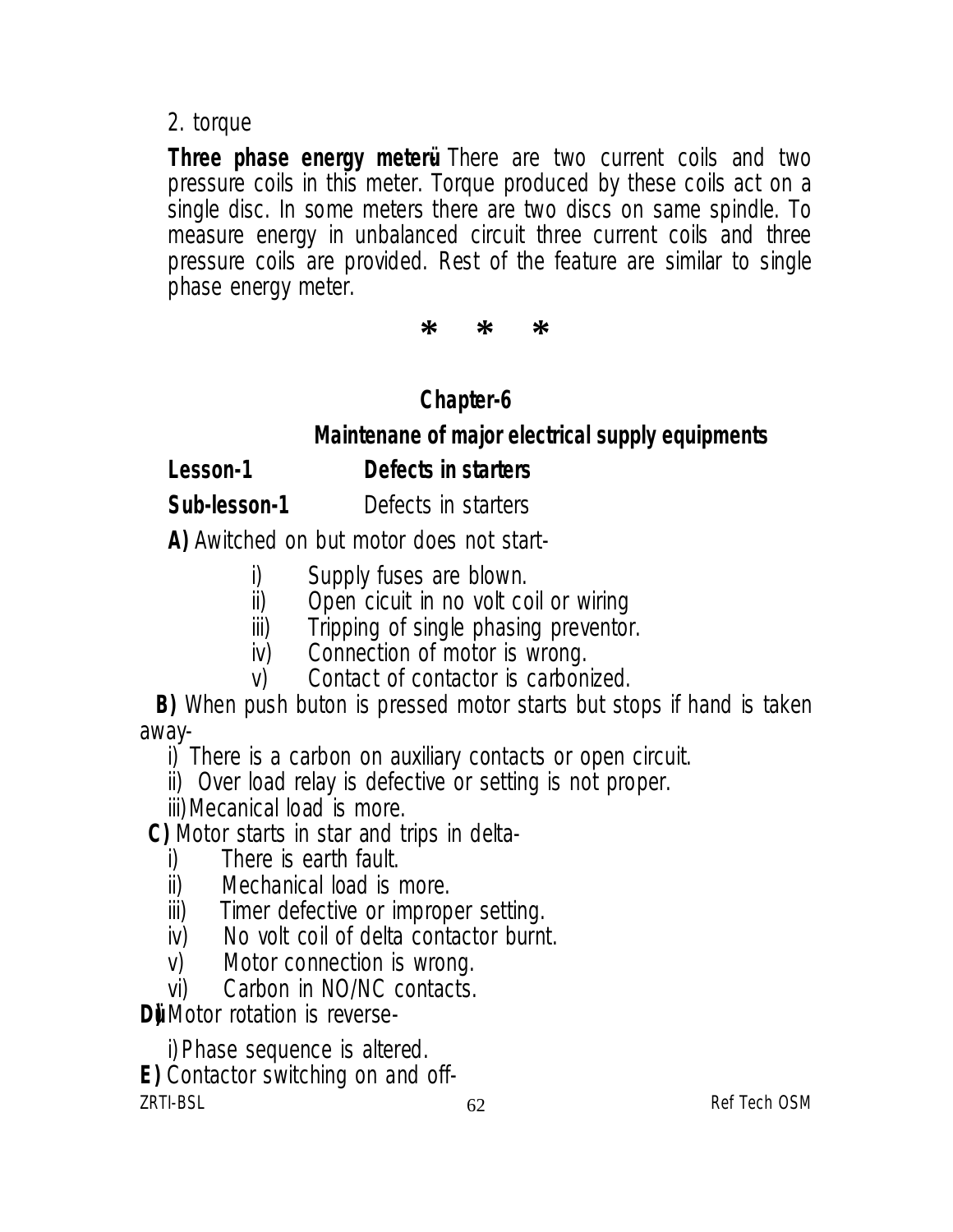i) Loose conection in wiring.

ii)Supply voltage is low.

- iii) Pole shading ring broken.<br>iv) Contact strip burnt.
- iv) Contact strip burnt.<br>v) Contactor capacity
- Contactor capacity is less.
- vi) Surface of contactor not proper.<br> **vii)** Cotactor spring tension is less.
- Cotactor spring tension is less.

# **Sub-lesson-2 AC and DC motorsü**

# **Maintenance and overhauling**

# **Points to be noted during maintenance-**

- i) General cleaning with compressed air having 80 to 10 psi pressure.
- ii) Check air gap with air gap filler gauge.<br>iii) Check oil and Greece.
- Check oil and Greece.
- iv) Check insulation resistance of winding.<br>v) Check slip-rings, commutators, etc.
- v) Check slip-rings, commutators, etc.<br>vi) Check carbon brushes and brush q
- vi) Check carbon brushes and brush gear.<br>vii) Check motor current.
- Check motor current.
- viii) Check motor terminal connection.<br>ix) Check vibration.
- Check vibration.
- x) Check starter and control gear.

# **Schedule-**

- i) Daily<br>ii) Fort-
- Fort-nightly
- iii) Half yearly
- iv) Once in a 5 year complete overhauling.

# **Method of overhauling-**

- i) Primary inspection.<br>ii) Stripping out (open
- ii) Stripping out (opening and cleaning)<br>iii) Replacement of defective parts or re
- iii) Replacement of defective parts or repairs.<br>iv) Varnishing of windings with baking
- Varnishing of windings with baking
- v) Assembly test/final inspection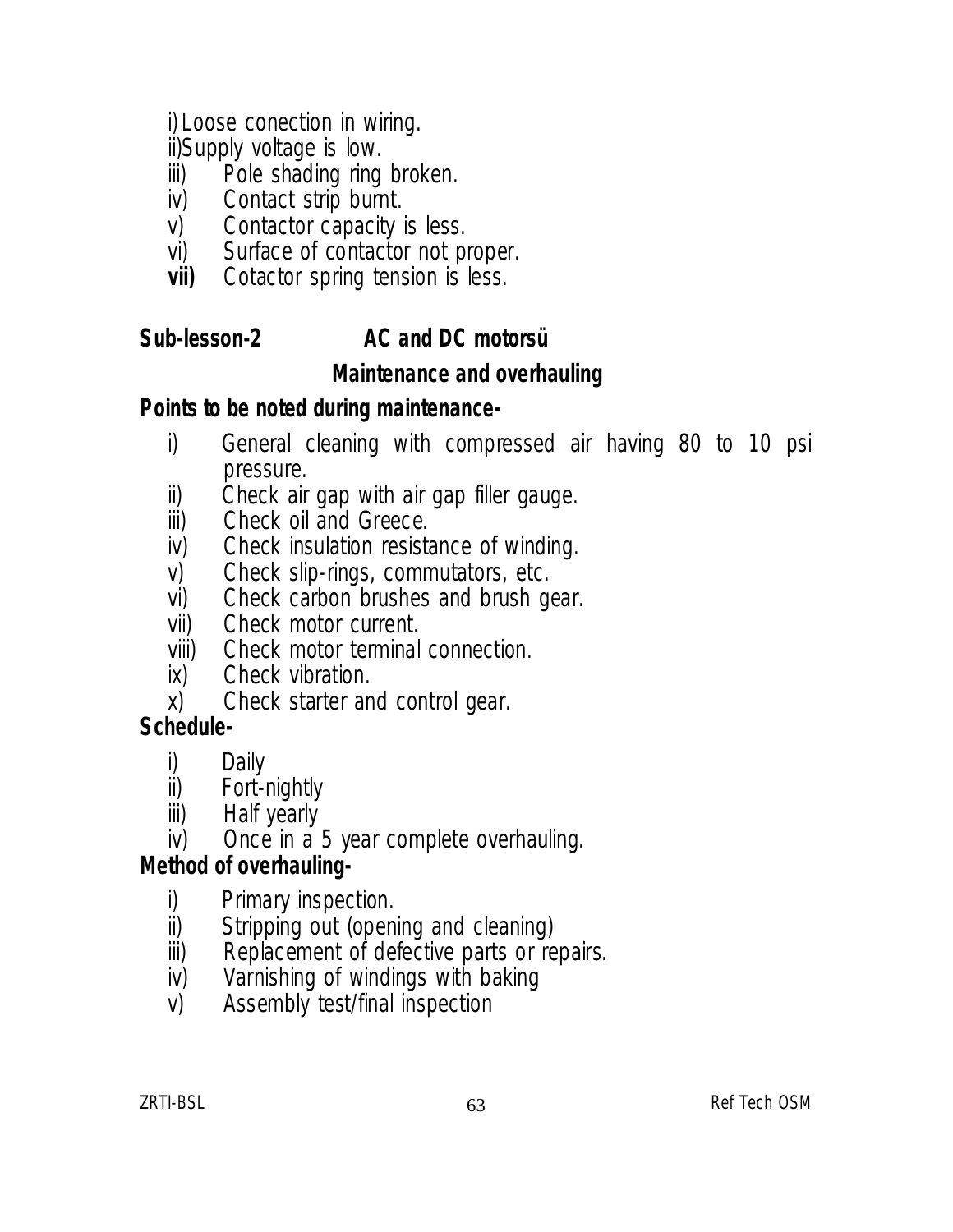# **1. Primary inspection-**

- 1. Read out machine reports carefully and check al parts.
- 2. Before opening check IR value and air gap.
- 3. Prepare connection diagram of armature, field winding, etc.

# **2. Stripping out/cleaning-**

- 1. Open all parts.
- 2. Replace wornout bearing and part.
- 3 Clean oil/greese stick up to windings.
- 4 After varnishing baking to be done.

# **3. Assembly inspection-**

- 1. check field connection,etc
- 2. Measure IR value of winding with 500 volts megger it should be minimum 2 mega-ohms.
- 3. Carry-out armature drop test.
- 4. Check motors full load current as per rating and voltage.
- 5. Check starting current, sparking, temperature of bearing, etc.
- 6. Full load temperature rise test of winding for 6 hours.
- 7. High voltage test for new coils.

# **Sub-lesson- 3ú To identify bearings noise**

a) Reasons for abnormal noise in al bearings-

- i) Lubrication oil/greese dried.<br>ii) Balls worn-out.
- Balls worn-out.
- iii) Due to vibratons ball range damaged.
- b) If spare motor is kept on a place where there is vibration its bearings can be damaged.

# **Sub-lesson - 4 Cleaning of reflectors**

Due to dust, dirt , etc illumination level reduces by 30% in a three months and 60% in 12 months. Therefore reflector should be cleaned once in a three month with soap water wet cloth.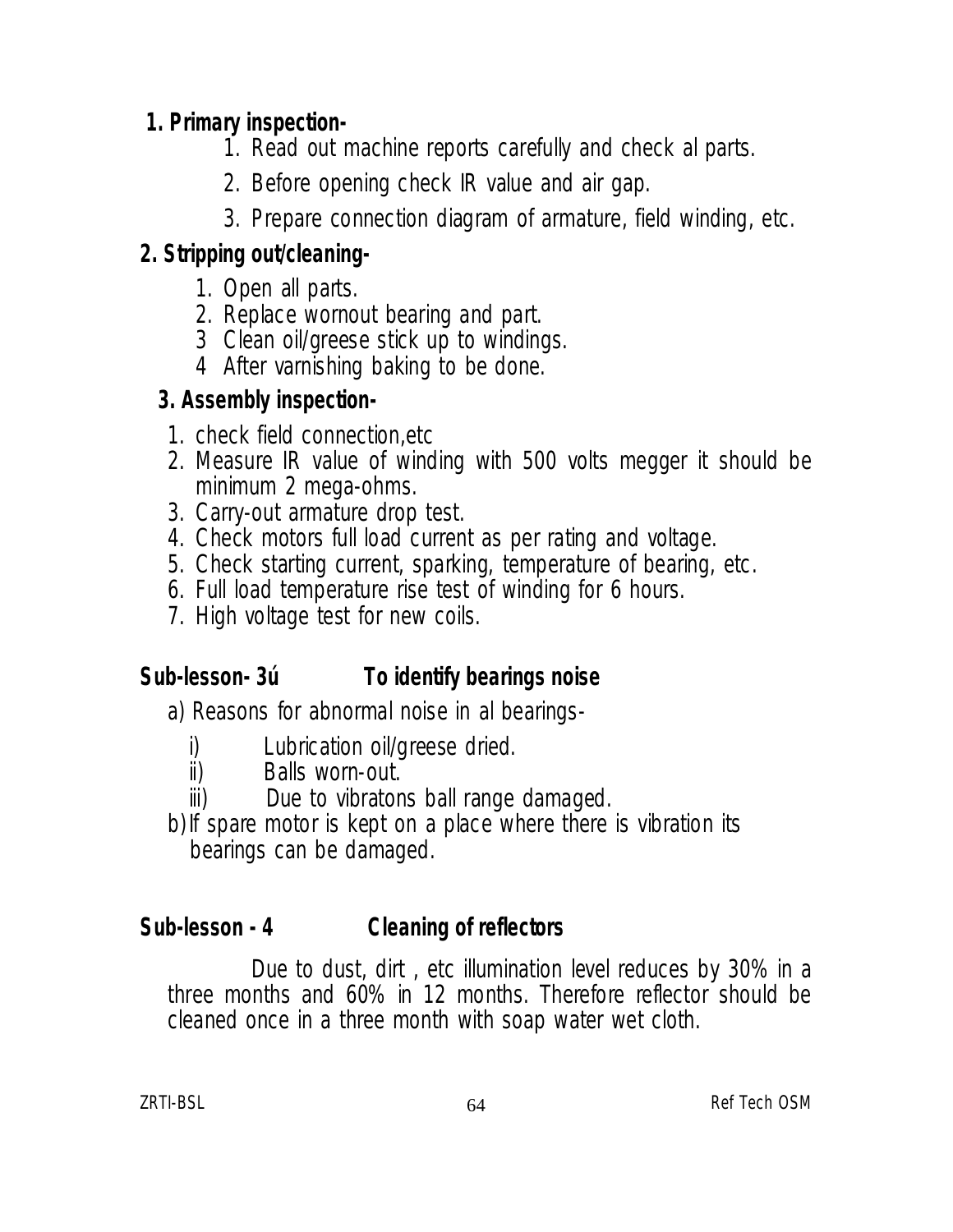## **Sub-lessonü- 5 Ceiling fans**

Al check nuts, split pins, suspension arrangement, capacitor should be checked. Air flow should be measured with the help of Anemometer.

# **Sub-lessonü- 6 Wiring**

In addition to monthly inspection it should be thourolly checked once I a year.

## **Annual inspection-**

- 1. Service connection
- 2. Main switch boardü
- 3. wiring and its isulation
- 4. Earth and bonding
- 5. Swiches and fuse size
- 6. appliances
- 7. Fire prevention items.

## **Service connection (building)-**

- 1. clearance from the building
- 2. capacity of service line fuse
- 3. polarity i.e. whether fuse is provided in the phase or otherwise
- 4. Wire size, condition of insulation,etc.

### **Main switch boardü-**

- $\checkmark$  Check voltage on peak load. Adjust transformer tap changer if it is less than 220 volts.
- $\checkmark$  Main switch shall be available near all buildings.
- $\checkmark$  Sufficient working clearance should be available near main switch.
- $\checkmark$  Check fuse size of the main switch.
- $\checkmark$  If wires are damaged replace them.
- $\checkmark$  Check IR with 500 volt megger between line and earth. It should not be less than 50 divided by number of outlets or 1 mega-ohm whichever is more
- $\checkmark$  Line to line IR value should not be less than 5 mega-ohm.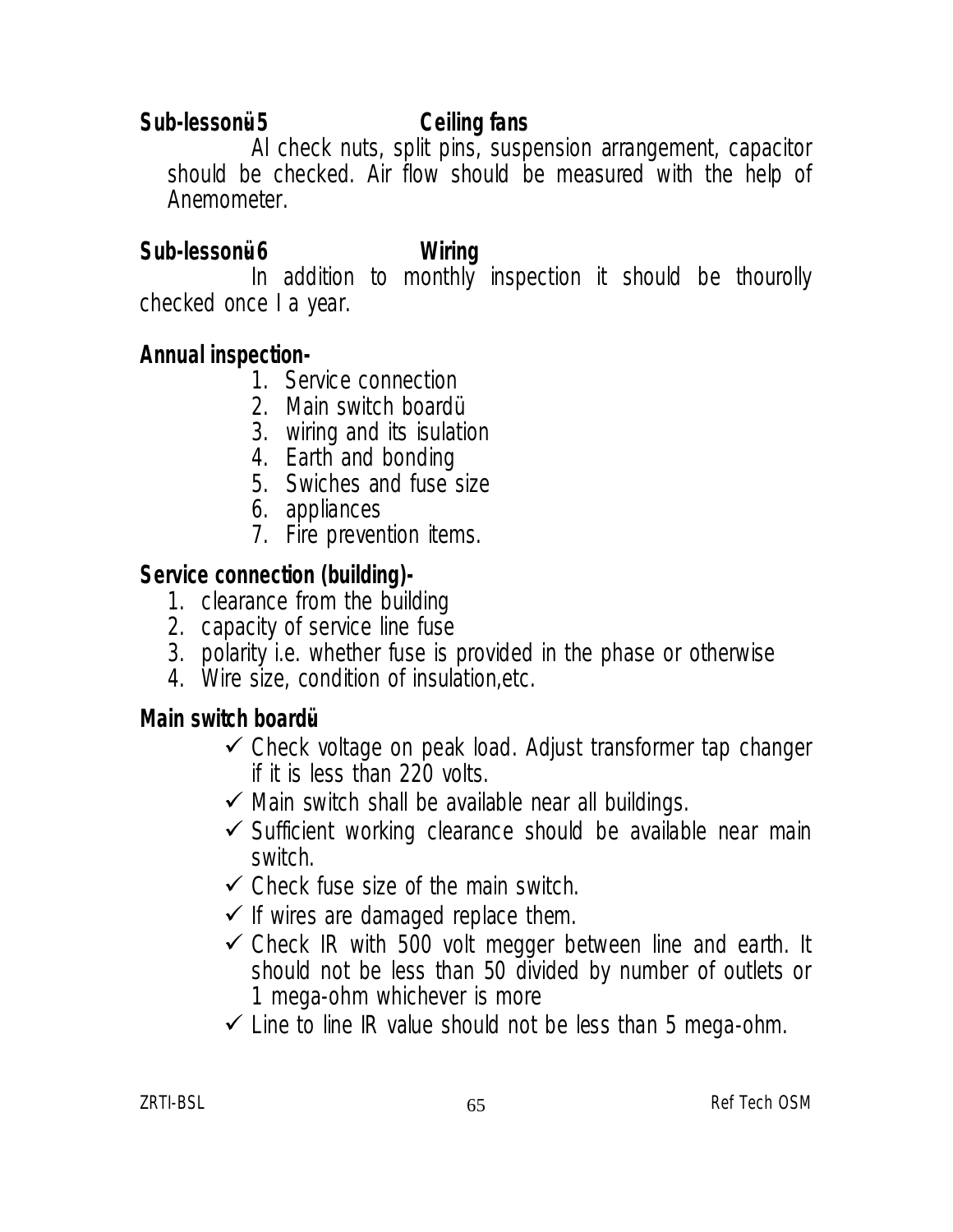$\checkmark$  Check earth resistance and continuity with earth tester. It should be maximum 8 ohms.If it is more take measures to improve the same.

# **Switch and fuse-**

- $\triangleright$  Clean the contacts of switch
- $\triangleright$  Switch should be alwas in phase line.
- $\triangleright$  Check for over heating and fuse size.
- $\triangleright$  Check portable appliances like table fan, press, table lamp and its cable. Ceck if there is any leakage.

# **Improvement in earth resistance-**

If earth resistance of the domestic installation is found more than 8 ohms then-

- i) Clean the earth connetion.
- ii) Put charcoal and salt in the earth pit.
- iii) Connect more than one earth electrode in parallel.<br>iv) Whichever wire seems to be damaged replace it.
- Whichever wire seems to be damaged replace it.
- v) Rewiring should be done after 10 years.

# **Sub-lesson ü- 7 Maintenance of overhead line**

In order to ensure un-intrupted power supply it essential to carry out preventive maintenance of the O/H line periodically. It is done as given below-

- 1. Preventive maintenance to ensure safety.
- 2. Pre-mansoon special inspection-

 i) With this inspection problable breakdown due to mansoon can be avoided.

3. When there is a breakdown on line emergency patrolling Should be carried out to find out the fault location, its nature and to decide the restoration process.

## **Routine maintenance-**

1. Patroling of live line should be done once in a month.

2. Points to be checked -

i) Metal supports- inspect the foundation of the supports/masts. Take necessary measure to prevent it from falling or tilting.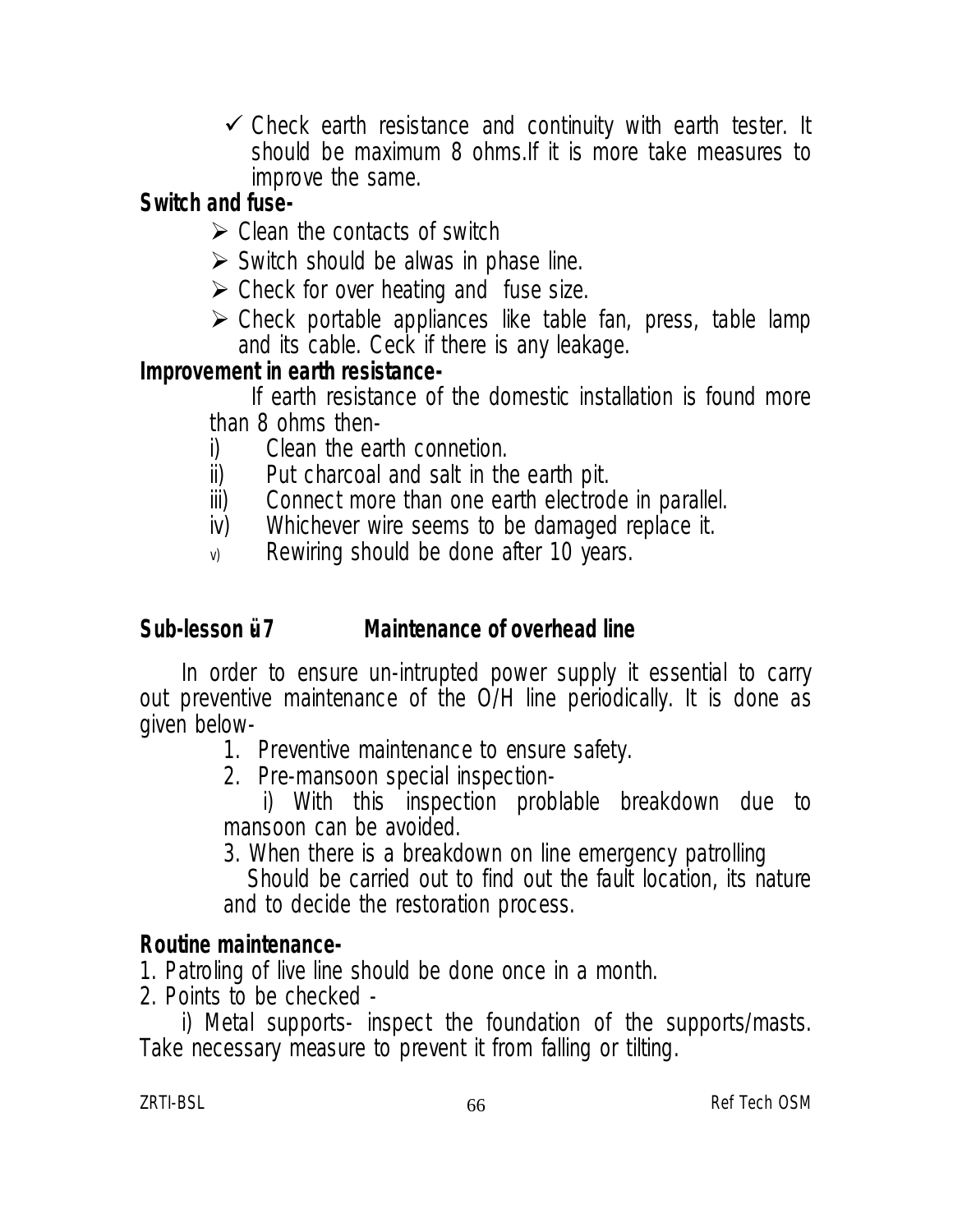ii) Wooden support-1. check that it is in vertical position. 2) check foundation. 3. check the bottom portion of pole whether it is in sound condition or not.

iii) cement poles-

iv) check for any cracks.

v) Cross arms- check for rusting and see that it is in proper position.

3.Insulators and fittings-

- a) check for broken insulator.
- b) Tilting of insulator from its position.
- c) Check formation of dust,dirt due to pollution.
- d) Rusting of its fittings.
- e) Check for any hot spots, sign of burns, etc.

 After arranging shut-down all the short-comings should be attended.

4.Conductor and earth wireü-

Check whether the clearances are as per IE rules or not. Adjust if not correct. Remove any foreign objects like nest of the birds, pieces of hanging wires from the conductors.

- 5. Conductor fitting/joints
	- i) Check the binding wires are in place or not.<br>ii) Check whether conductor is in proper po
	- Check whether conductor is in proper position or slipped from insulator seat.
	- iii) Check that the strands of the conductor is not broken.
	- iv) Check the burnt jumpers loose clamps, if noticed replace them.

6.Stays and its accessories-

- i) check for slackness.<br>ii) broken stav insulator
- ii) broken stay insulators.<br>iii) Loose or broken stav e
- Loose or broken stay earthing.
- iv) Guy Anchoring.
- 7. Clearance from trees-

If the branches of trees are imfringing the clearance it should be cut. (2 mtrs clearance)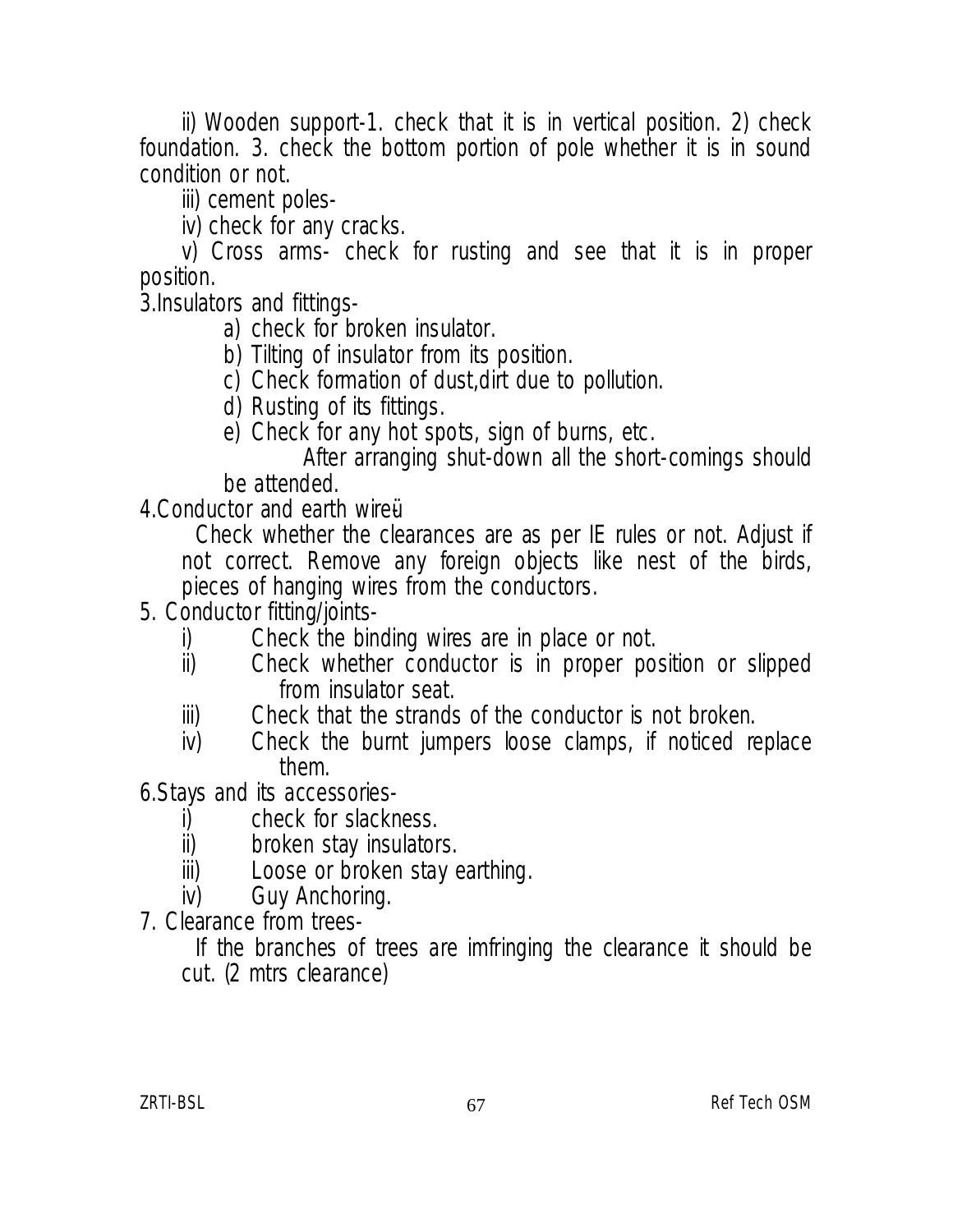### **Sub-lesson- 8 Defects in battery and maintenance Defects-**

- 1. broken container- due to mis-handling, carelessness, vibrations.
- 2. cell sulphation- If kept discharged for longer duration.
- 3. Internal short circuit- Due to overheating, over charging, charging voltage is more.
- 4. Buckling- Due to over charging
- 5. Reverse polarity-Over discharging of cell
- 6. Low electrolite level- leakage, container broken, not topped up in Time, ovr charging.
- 7. Terminal burnt- Lose connection, dirty.
- 8. Low specific gravity and low voltage- spilling of electrolyte, no proper charging.

### **Points to be checked during maintenance of battery-**

- 1. Battery should be kept in dry palce.
- 2. Battery room should be airy.
- 3. Do not take any flame near battery.
- 4. Do not keep any tols on the cell.
- 5. Use hand-gloves and safety goggles while working on battery.

6. While preparing electrolyte dot not add water in to the acid, but acid should be added in water slowly.

Battery maintenance-

1. Charge battery as soon as it is discharged.

2. Keep cell terminals clean and tight. Use petroleum jelly as anticorrosive.

3. Top up distilled water time to time. Float level should be maintained properly.

4. Do not allow temperature of the cell to rise above 45 degree centigrade.

**\* \* \***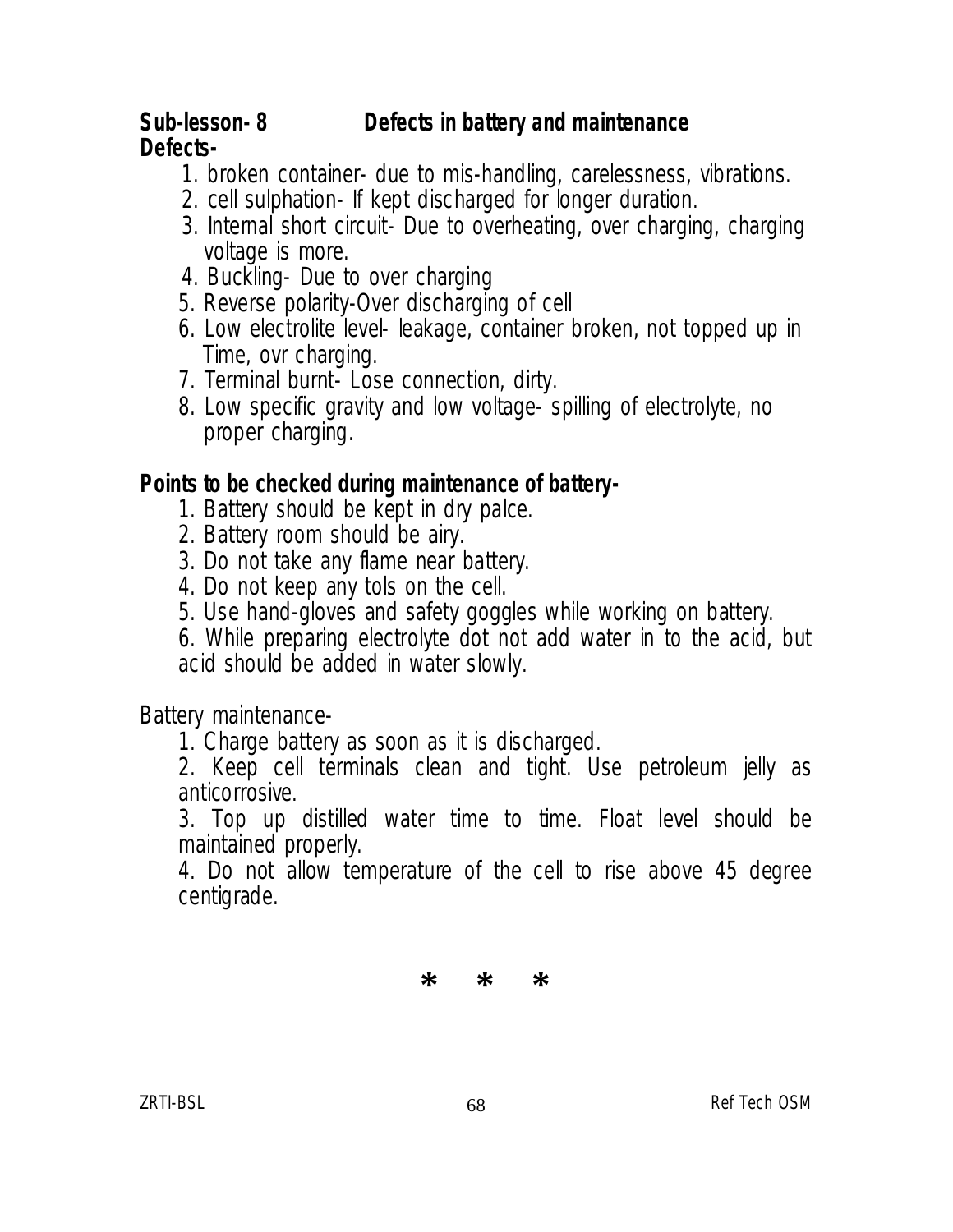# **Chapter- 7**

# **Sub-lessonú- 1 Testing, erection, and commissioning Election of Poles :**

First plan the route of the O/H line. Decide the length of span. Keep the treches for ready and collect the material for foundation at site. Crow bars, shovels, ropes, pulley, pick-axe, etc is required for pole erection. Lineman with team will bring the pole to pit. With the help of Derrick for heavy poles and deadman method for light poles it is erected. Ropes are tied on all four sided and wooden ladder is used for safe erection of poles.

## **Sub-lessonú-02 Focusing**

Before erection of lluminaire its focus is adjusted and the protetive cover provided on the reflector is removed. Otherwise the efficiency of of the fitting will be affected.

# **Sub-lessonú-03 Connection of choke and condenser.**

## **Functions of choke-**

- 1. For gas discharge lamp it requires high etriking voltage. The choke is used for this purpose. It is provided in series with the circuit. It also drops the voltage once the tube is striked and suitable reduced voltage is applied across the tube.
- **2.** In rectifiers and chargers it is used as a filter.

# **Fuctions of condenser-**

- úi) In single phase motor it is used to create phase difference. And it is connected in series with the starting winding.
- ii) It is also used for power factor correction and connected across the load.
- iii) It is used in the timer.
- iv) It is connected in parrellel I DC circuits as a filter.
- v) Used in gas discharge lamps
	- a) Fluoroscent lampü
	- b) organ gas lamps
	- c) mercury vapour lamps.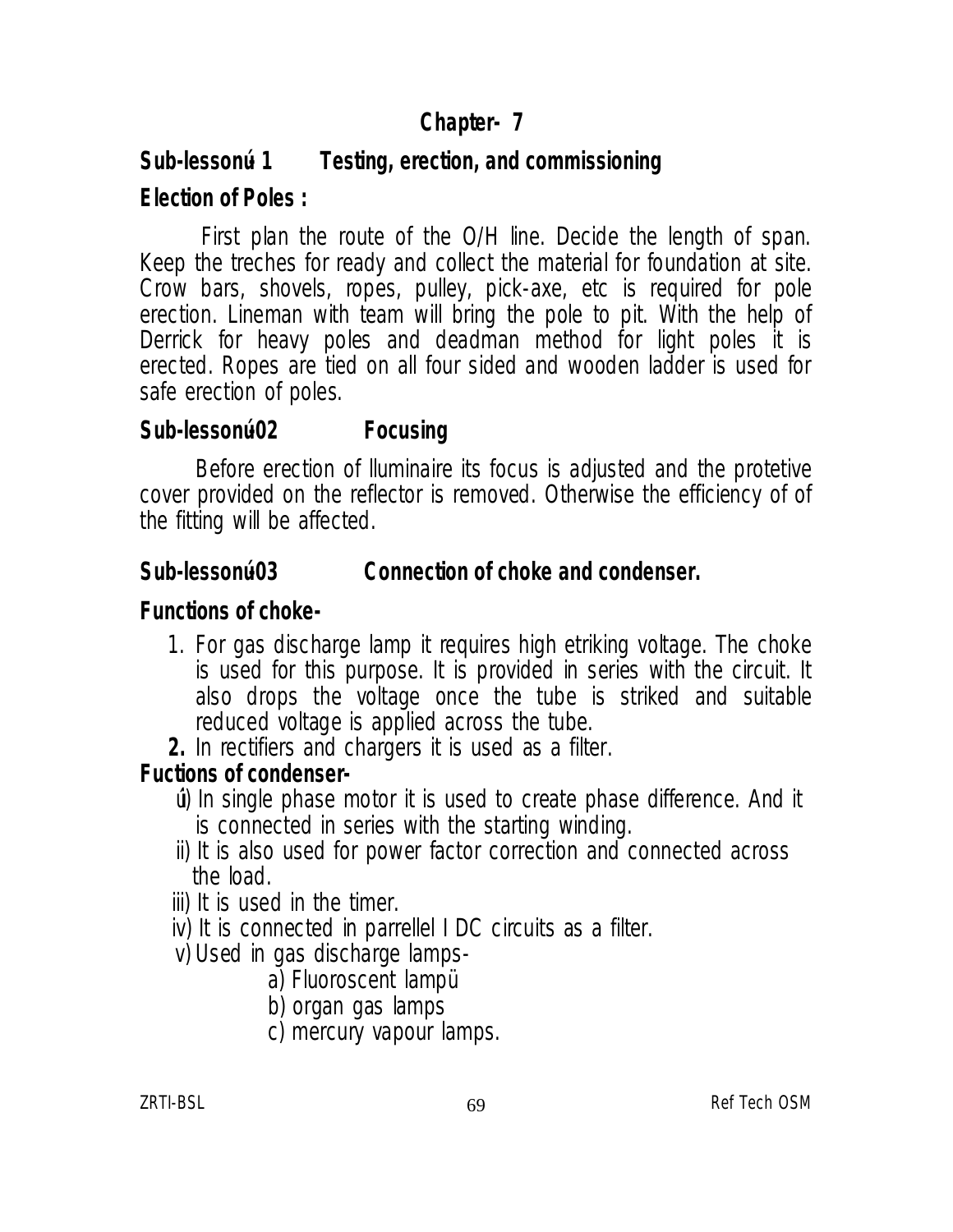# **Diagram-**



# **Sub-lesson-6 Connections in home appliances.**

- **1.** All non current carrying metallic parts should be earthed.
- **2.** Sockets should be of three pin type only.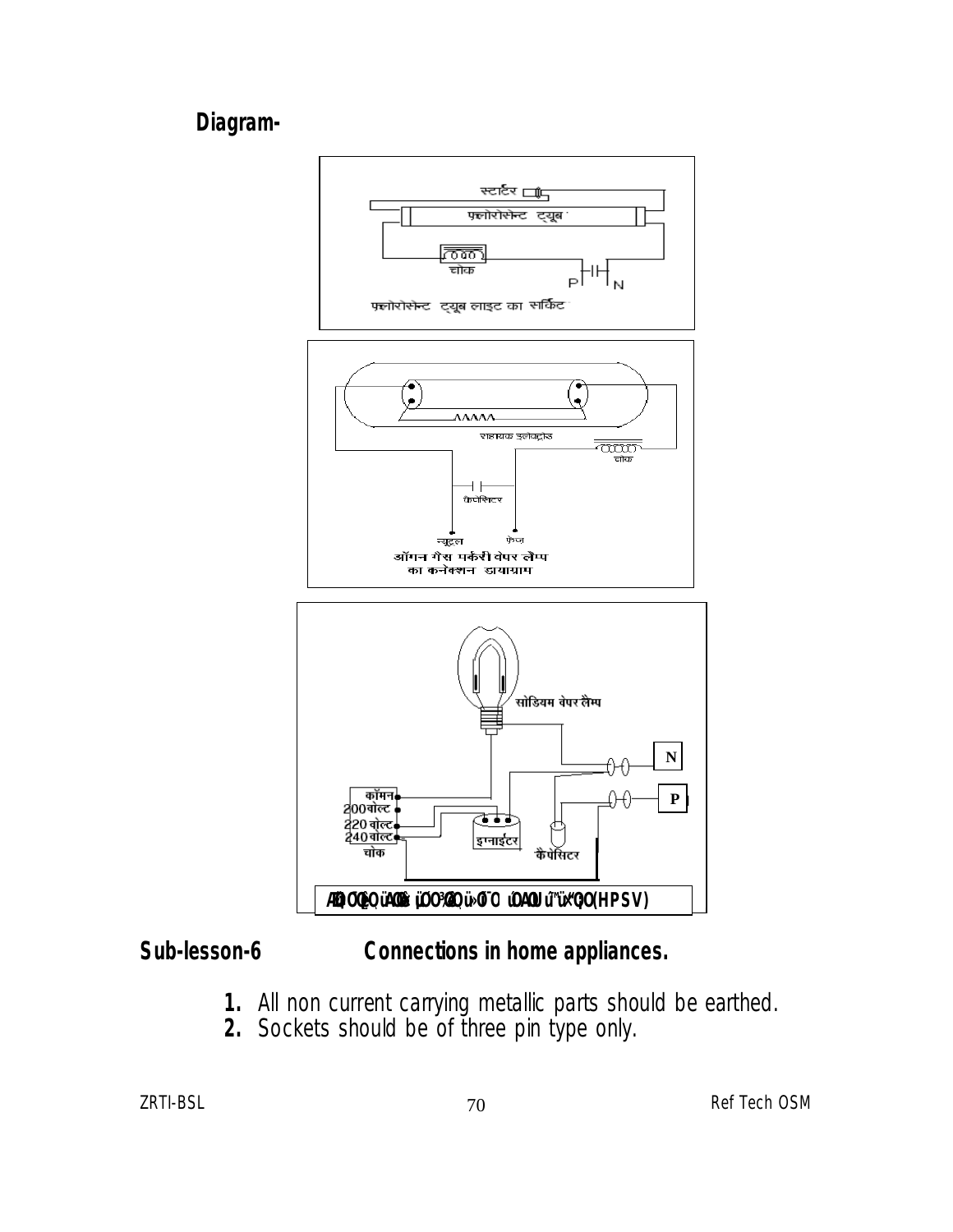- **3.** For pertable appliances connection should be given by three core cables.
- **4.** conducror should be flexible type with good insulation.
- **5.** Swiches shall be of suitable capacity. And fuse size should be appropriate.

#### Sub-lesonü7 **Insulation resistance of wiring.**

**A)** Wiring should be checked with the help of 500 volts megger. The value should not be less than 50 idivided by number of outlets or 1 mega-ohms whichever is higher.

B) Earthing- At 2.5 mtr to 3 mtr depth earth electrode is buried in the ground is called earthing. Lead of GI or copper wire is connected to the earth electrode and taken to the installation to be earthed. Eaths potential is treated as zero. When any metallic non current carrying body, cover, etc. is connected to the earth with this lead then it is said to be earthed. Good earthing is that which diverts fault current to earth safely.

**C)** Why earting is necessary-

1. If there is leakage current in any appliance with arthing arrangement it is diverted to earth and fuse is blown. The installation thus becomes safe.

2. Earting also safeguards the big buildings from lightening.

3. It safeguards the installation/equipments connected to O/H line from lightening surges.

4. To earth the transformer neutral. It prevents the dangerous variation in voltage due to un-balanced load.

Why separate two earths are required for three phase machines- With two earths in parallel it offers low resistance path for fault current and if any one lead is disconnected the other provides the safety.

**D) Earthing procedure-** Mainly there are two types most commonly used-

- **a.** Pipe earting
- **b.** Plate earthing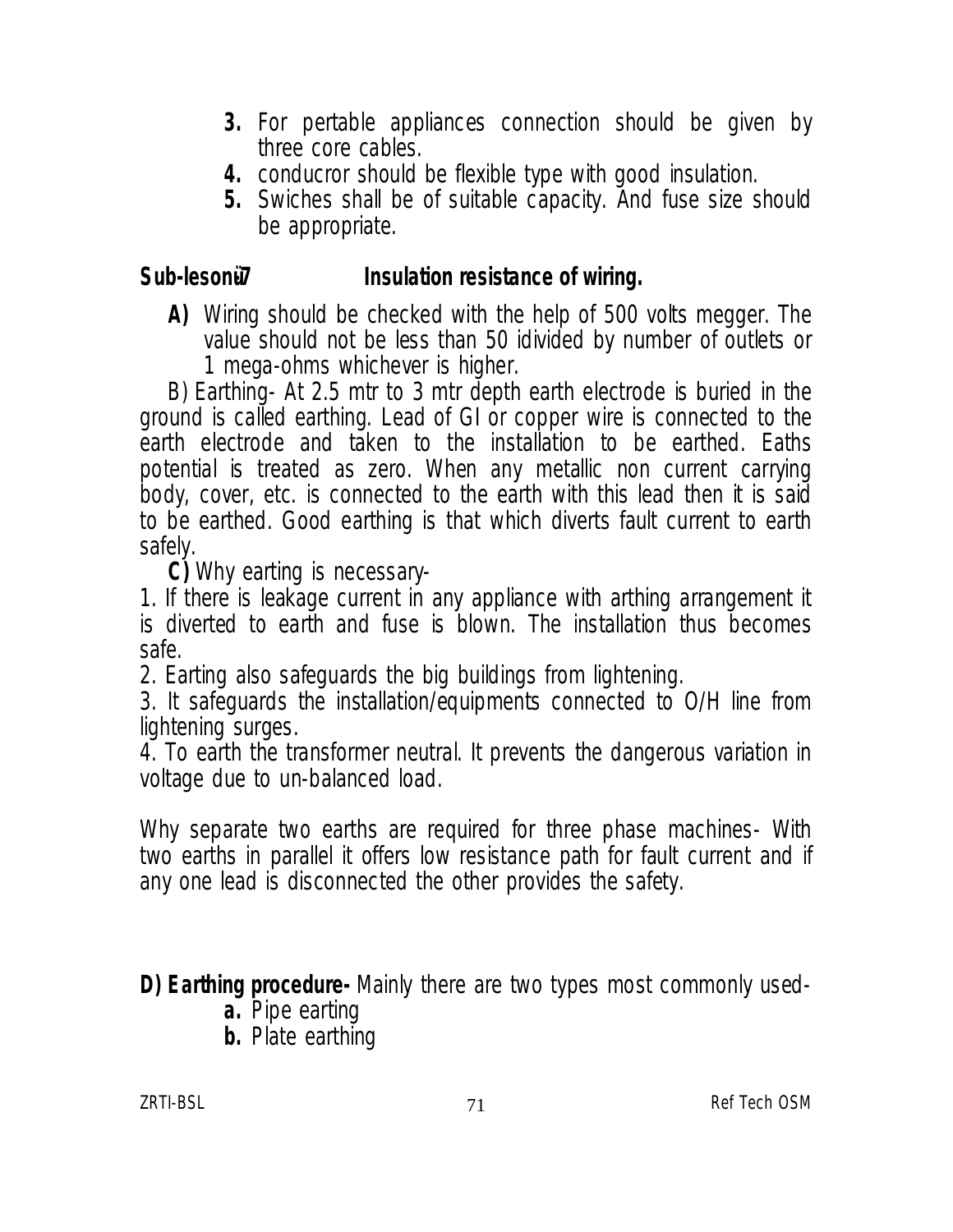Maximum permissible earth resistance-

| a) Power station     | $-0.5$ ohms |
|----------------------|-------------|
| b) Major sub-station | $-1.0$ ohms |

- c) Small sub-stations 2.0 ohms
- d) Other places 8.0 ohms

**E) How to improve the earth resistance Earth resistance depends upon** the size and length of the electrode, moisture content in the soil, Type of conection and temperature. It can be improved by-

- 1. increasing size and length of the electrode.
- 2. putting charcoal and salt in earth pit alogwith water.
- 3. connecting more than one electrode in parallel.
- 4. cleaning and reconnection of earthing terminals.

**Fuction of megger-** for testing of insulation resistance of installation megger is used.

**Working principle of megger-** A megger insulation tester comprises a DC hand driven generator and and a direct reading, two element, permanent magnet, moving coil type indicator mounted in one case as shown in figure. The indicator movement contains no control spring, but the restraining force is provided by a potential coil connected across DC generator in series with a fixed resistance. The poiter, therefore,takes a definite position only when the generator handle is turned. The deflecting force is produced by a current coil which is connected across the generator through the external resistance under test, and opposes the force created by the voltage coil. When there is infinite resistance between L and E then only pressure coil will produce torque and thus needle will move to infinity. Where as if the resistance is zero then only current coil will produce maximum torque and needle rests on zero.

Megger reads the resistance in thousands of ohms and megaohms.

**What is earth tester-** Earth tester used to test the earth resistance. It has following parts-

1. Hand driven generatorü, 2. rotory current reverser, 3. synchronous rotor, 4. rotating rtifier, 5. ohm meterü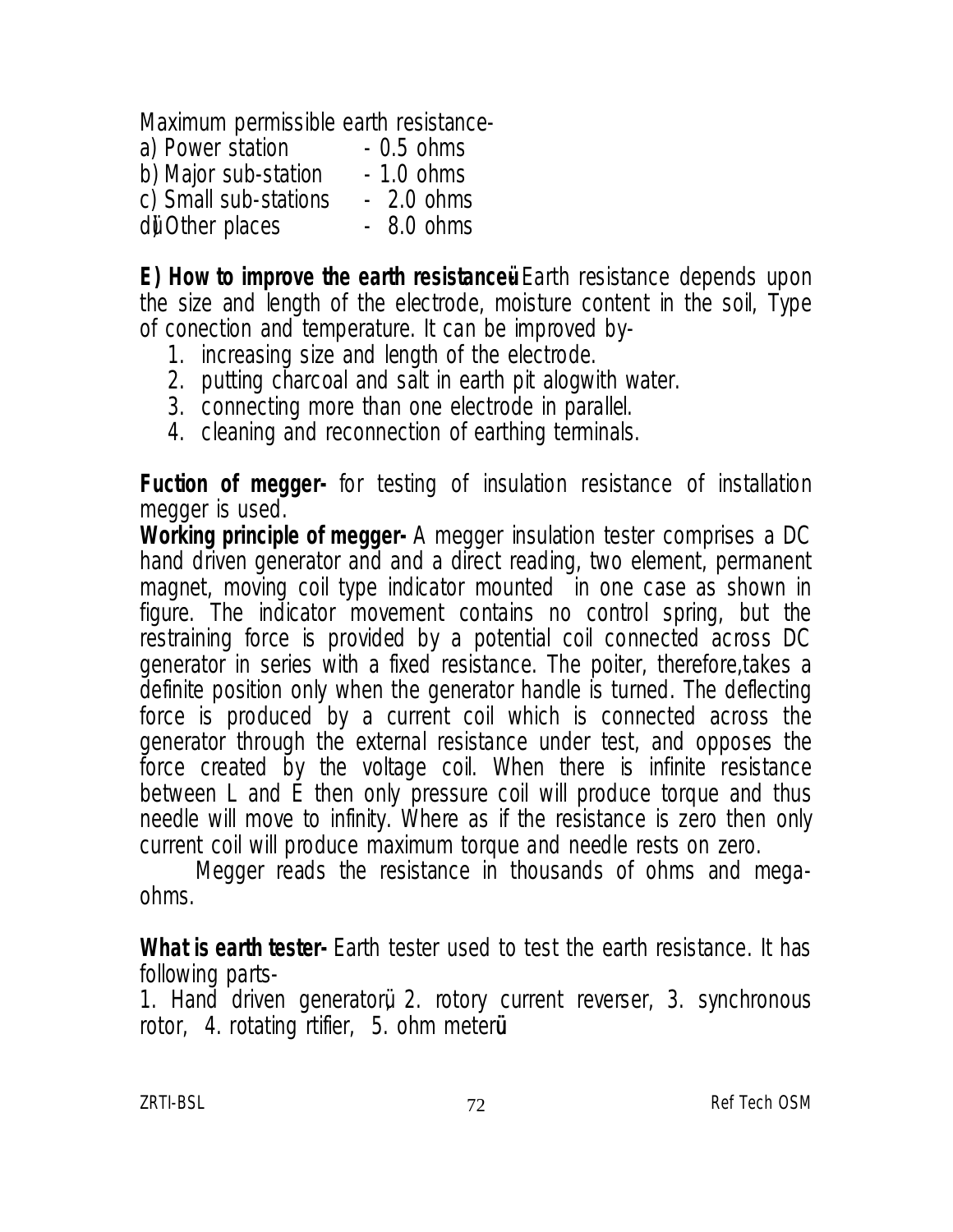**Method of earth testing digram-** To measure the earth resistance two iron spikes are driven in to earth at suitable distance.(Distance between each other is approx. 25 mtrs. From electrode under test.) P1 and C2 is shorted. When generator is turned directly the reading in ohms can be read.



 **\* \* \***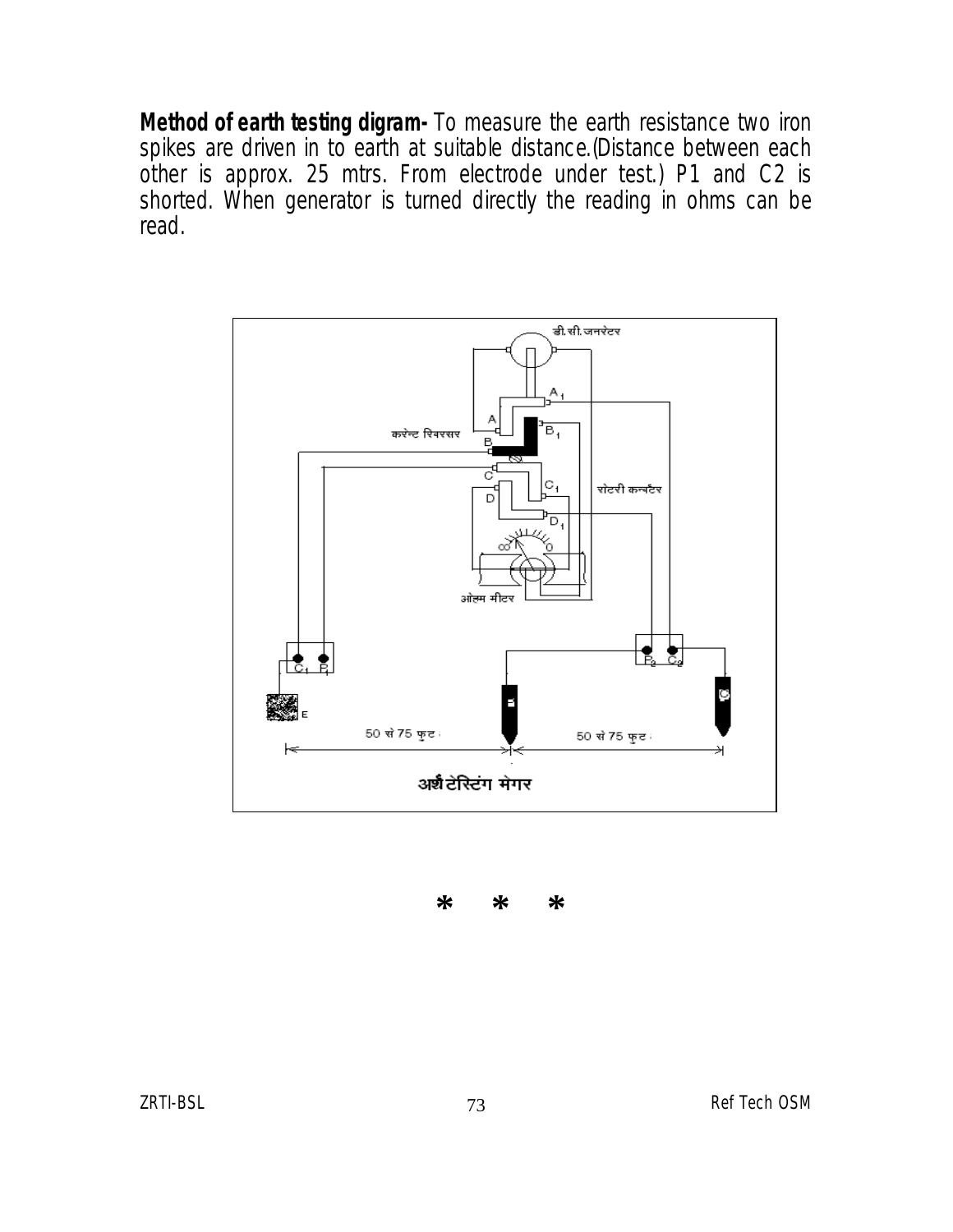# **Diesel Generator Setü**

**D.G.set-** It is used to produce electrical power. Basically it is used as stand-bye since the cost of generation is more. Earlier Railways had its own power houses using steam turbines. But one by one they were shut down because they were un-economical. Generator converts mechanical energy in to electrical energy.

Working principle- Diesel ios used as a fuel in diesel engines. It is a four stroke engine. These are 1. suction stroke, 2. compression stroke, 3. power stroke and 4. exhaust stroke.

During suction stroke air is entered in the cylinder, then it is compressed during compression stroke. The temperature is rised due to compression sufficient for ignition of fuel. Thus when fuel is injected in cylinder it burns. This exerts force on piston thus power is generated,so this stroke is called power stroke.

**Working principal of alternator-** Alternator works on the principle of Farade's Law's of electro-magnetic induction. It is coupled with the diesel engine. When engine rotates it drives alternator in turn alternator converts mechanical energy in to electrical energy.

#### **Advantages of DG set-**

- 1. It can be put into service immediately.
- 2. Losses are low.
- 3. No skilled operator is required.
- 4. Maintenance is low.
- 5. Worn out parts can be easily replaced.
- 6. Life can be enhanced with little investment.
- 7. It can be easily provided at load centre thus cost of connections is less.
- 8. These are available in lower capacities also.
- 9. Less space is required.
- 10. consumption of water is less.
- 11. Maintenance and storage of fuel is easy.
- 12. It can be procured and installed easily.

#### **Disadvantages-** ú

- 1. sufficient crude oil is not available in our country. Hence foreign exchange is require for import.
- 2. There is sound pollution due to DG set.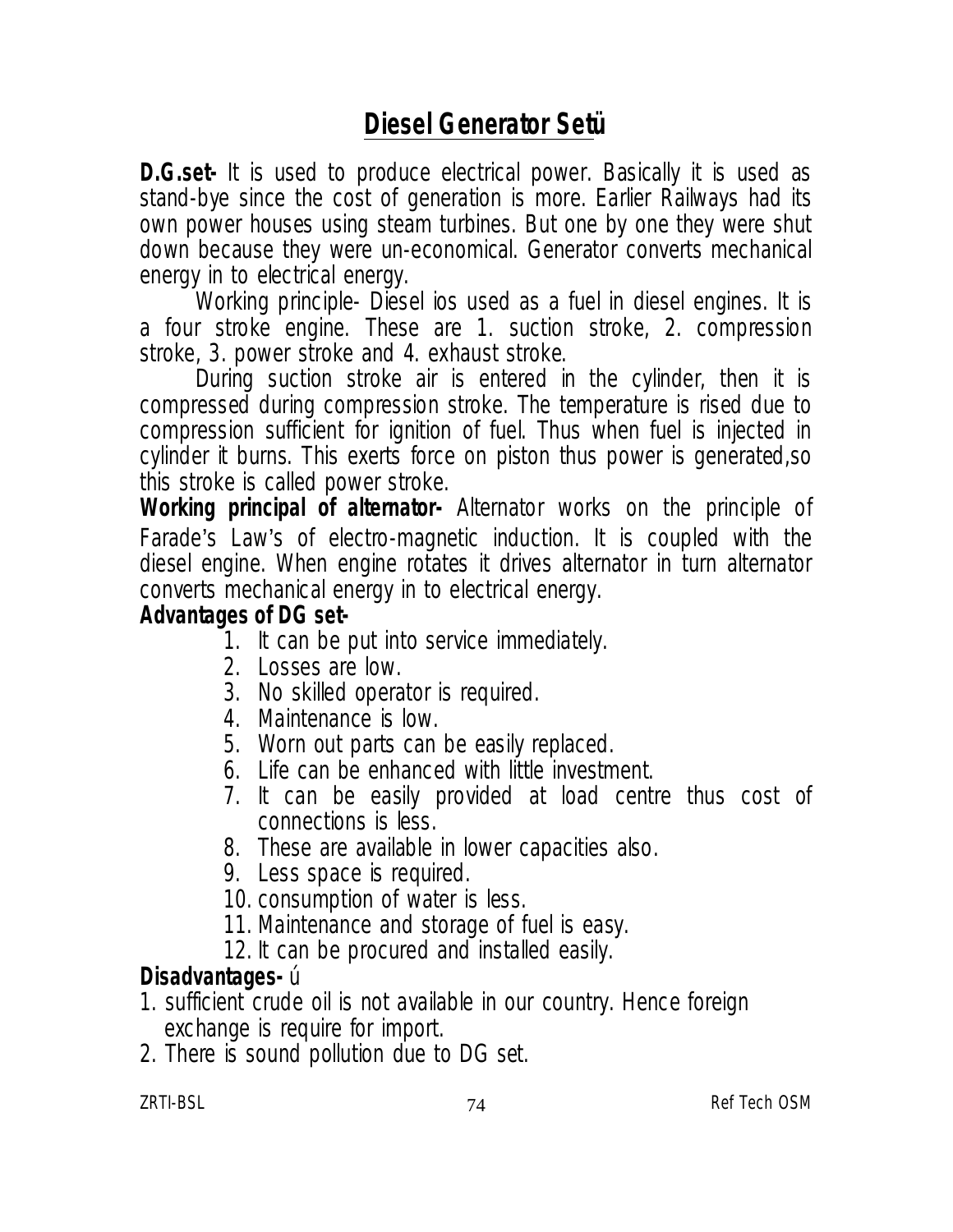Other Applications of DG set-

- 1. In accident relief train.
- **2.** Mid on and end on geration power cars.
- **3.** Accident relief medical equipment van.

Main parts of DG set-

- Diesel engine.
	- a)Piston
	- b) cylinder head
	- c) valve/ports
	- d) connecting rod
	- e) bearings
	- f) supporting arrangement
	- g) fuel pump
	- h) crank shaft
	- i) fly wheel
- Alternator
	- a) Rotorü
		- i) Salient pole type<br>ii) Smooth cylinder
		- Smooth cylinder type
	- b) stator
	- c) Excitor

#### **Maintenance of DG set-**

- 1. Daily
- 2. Weekly
- 3. Monthly
- 4. Half yearly
- 5. Annual
- 6. Once in a two year
- 7. Once in a four year

#### **1. Daily-**

#### **Engine-**

- Check the log-book and carry-out the work accordingly.
- Check water content in separator. Drain it through drain cock.
- Check for any leakage of fuel, lubricating oil, water or exhaust smoke.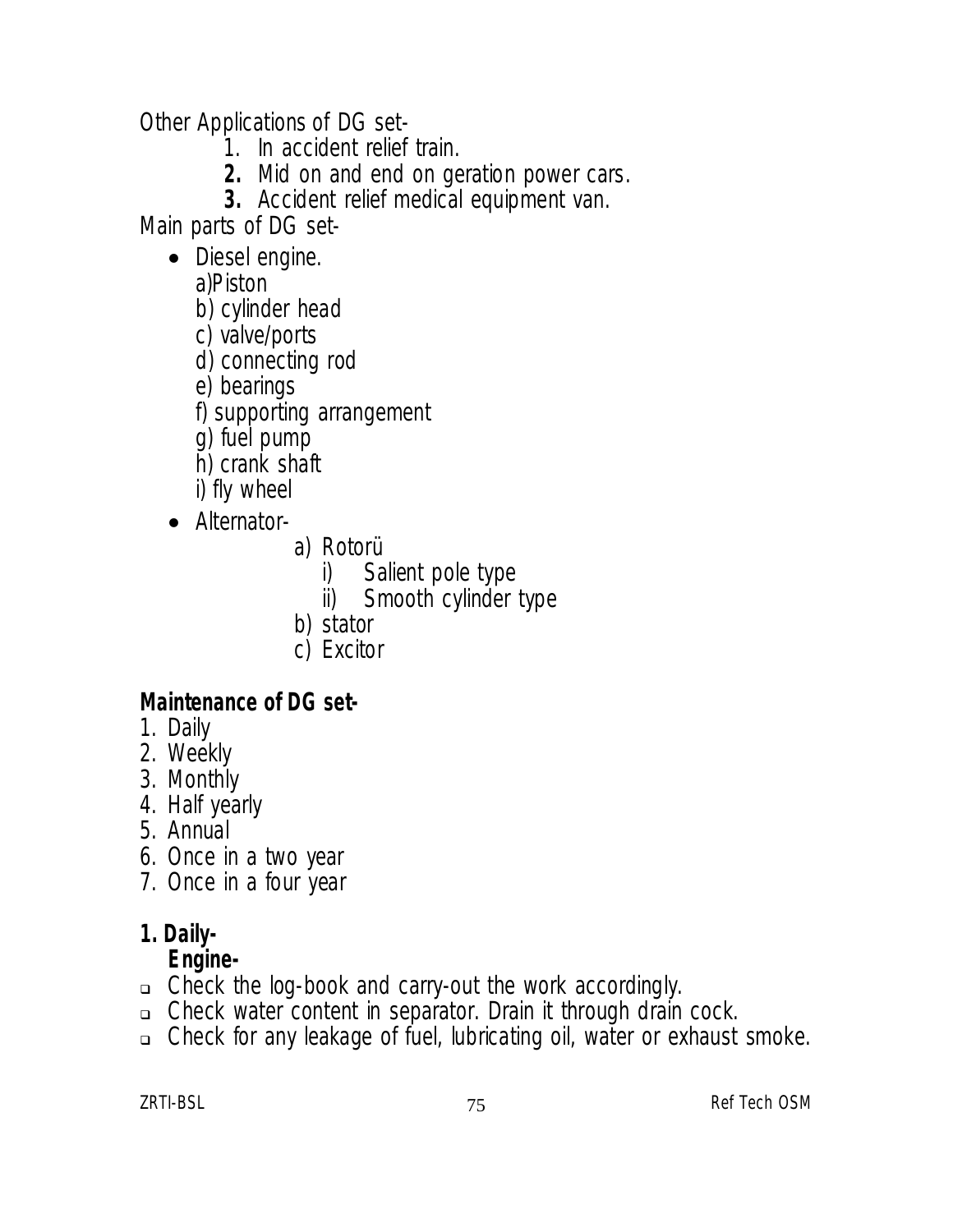- Check water level of radiator, fill it if required, by chromate solution of 3500 ppm. Put the cap of radiator properly.
- Check the oil in the air filter. Replace if required.
- □ Check for intake air leakage.
- Start the engine and check LOP. It should be 50 to 70 psi on desired speed. If it is less then stop the engine and find out the reasons.
- Lubrication oil level should be checked after 20 minutes when engine is stopped. Top up if necessary.
- **Electrical system-**

## **Battery-**

- 1. clean it with dry cloth.
- 2. Retighten the connections.

## **Swtch gear-ü**

- 1. Check self starting switch is working properly or not.
- 2. check for any abnormality.
- 3. check phase indicator and panel.

### **Alternator-**ü

- 1. Check if there is any abnormality.
- 2. check for the free passage of cooling air.

#### **2. Weekly-** In addition to daily schedule check the following items-Engine-

- Check engine and governor oil. Top up if required.
- □ Check for contact heater working.
- Check coolent for antifreezing and viscosity.
- Check belt tension.
- Check dust in the precleaner.
- Check obstructions in air filter.
- □ Check vibratios.

## **Battery-**

- Check electrlite level.
- Check specific gravity and voltage.
- Check for abnormal heating and any other abnormality in the cells.
- Check container.
- Check charging arrangement and charging current.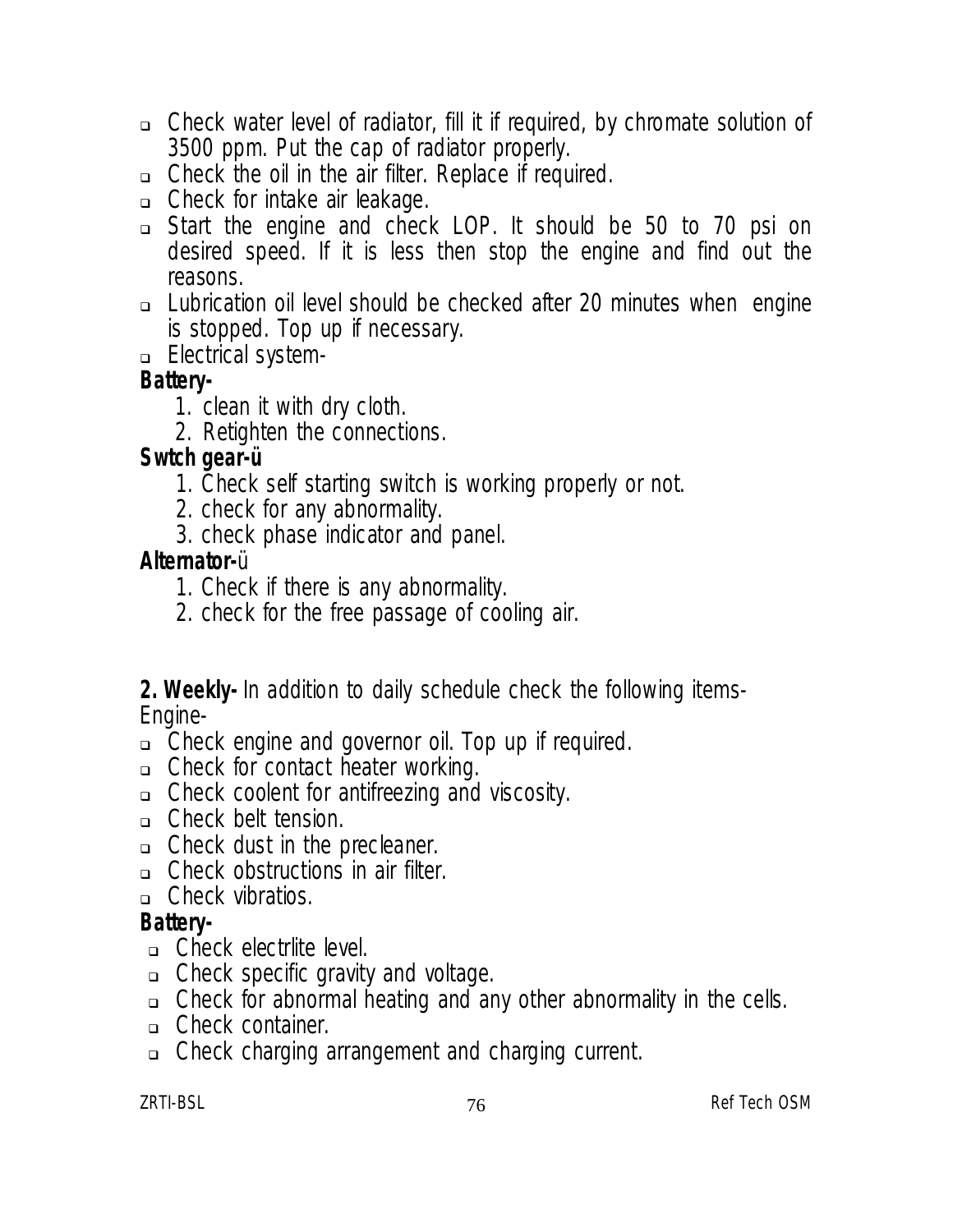## **3. Half yearly-**

Replace engine oil. Replace lubrication oil filter. Clean the breather of main fuel tank. ü Check coolent pH it should be between 8.5 to 10.5. Chromet concentration should be 3500 ppm. Replace water filter element. Check throttle joints. Remove delivery hoses of air compressor and clean it. Replace crank case breather element.

#### **Reconditioning of battery and switch-gear.**

**Alternator-**ü Check terminal box, junction box, insulation, etc. Clean with dry cloth. Check the condition of cooling fans.

# Pumps.

Pump- pump is the machine which lifts the water/liquid from one level to another.

Types of pumps used in Railways-

- Centrifugal pump
- Jet pump
- Screw pump or gear pump
- Diaphragm pump

1. Centrifugal pump- In a centrifugal pump the liquid is admitted to the cetre of the rotor called eye and whirled through a shaped impeller, which imparts it a high velocity and energy as it moves towards the periphery. This happens due to centrifugal force. The water then passes thrugh volute chamber where the high velocity is converted in to pressure smoothly. According to construction there are following types of centrifugal pumps.

- 1. horizontal shaft CF pump/ Monoblock CF pump
- 2. Vertical turbine pump
- 3. Submersible pump (for bore well)
- 4. Monoblock submersible pump. (for open well)

ZRTI-BSL and the contract of the contract of the contract of the contract of the contract of the contract of the contract of the contract of the contract of the contract of the contract of the contract of the contract of t 2. Jet pump- These are used where the space is limited, less discharge is required with high suction head. The basic principle of this pump is that when a liquid under pressure is released in front of the mouth of an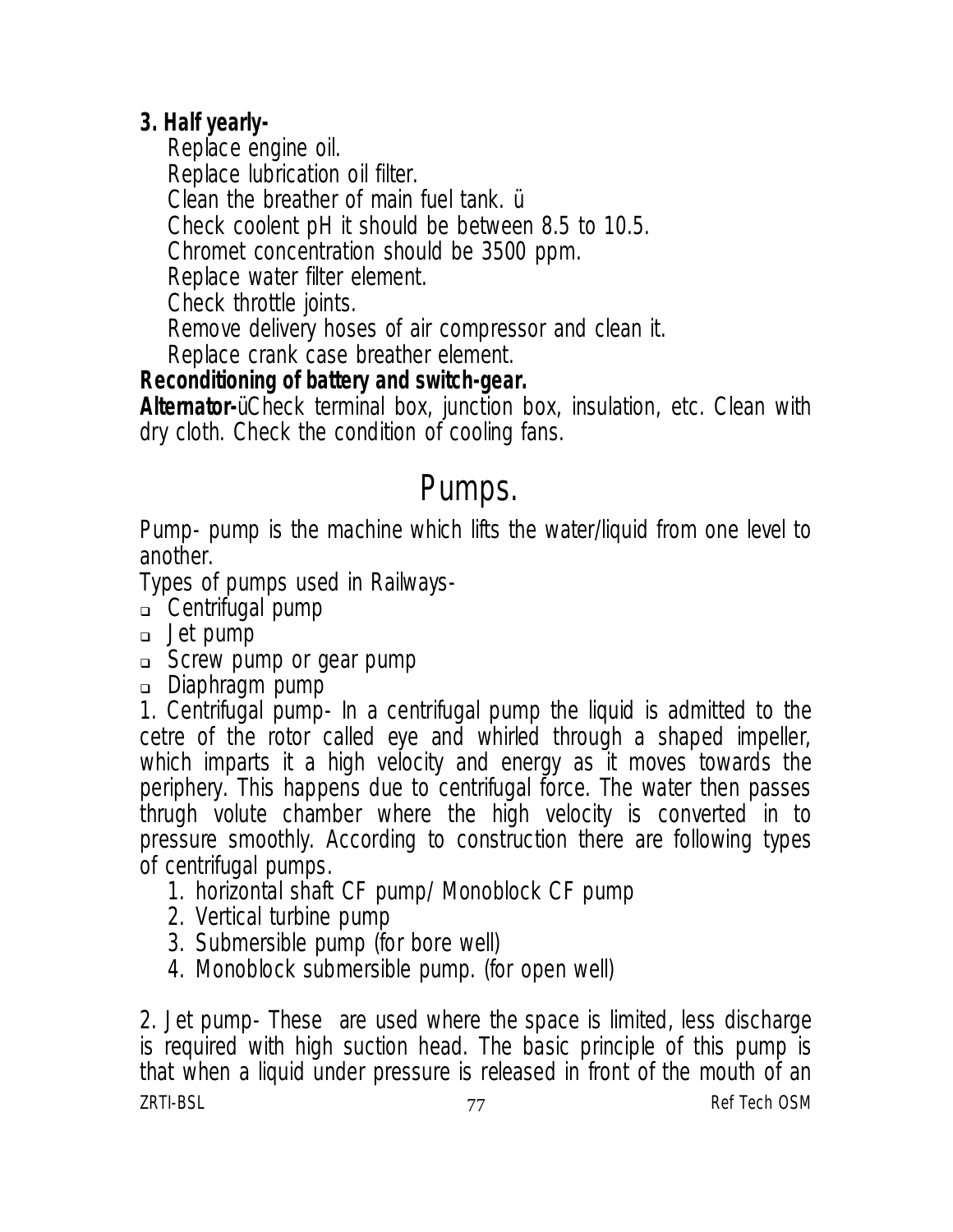orifice, a partial vacuum is created in the immediate vicinity of the jet and the surrouding water is sucked in to the orifice.

3. Screw pump/ gear pump- It is called positive displacement pump. These pumps are mainly used in machines as a oil pumps for lubrication, etc.

4. Diaphragm pump- a diaphragm pump consists of a thin, flexible diaphragm of rubber or ruberised canvas stretching across a chamber, the cetre of which is moved up and down or to and froby the operating device.

#### **1. maintenance schedule of centrifugal pumps-**

## **A. Daily-**

- Check leakage through packing.
- Check bearing temperature.
- Check for vibrations and abnormal noise.
- Check pressure, voltage and current reading.

## **B. Half yearly-**

- □ Check stuffing box glang.
- □ Cleaning of gland bolts and oiling.
- $\Box$  Check packing.
- Check alignment of pump and drive.
- Check greese/oil of the bearings.

## **C. Anualú-**

Complete overhauling painting and out put test.

## **2. Maintenance schedule of vertical turbine pump-**

## **A. Genaral -**

- $\Box$  It should be installed in dry, dustifree and airy place.
- It should be cleaned daily.
- Oil lubricator oil level should checked and topped up and constant flow be ensured during working.
- Check vibrations, discharge head level and belt tension where ever applicable.

## **B. Lubrication of pump unit-**

- For oil lubricated pump clean oil as recomded by manufacturer should be used.
- Check oil level in reservoir and top up if required.

## **3. Submersible pump-**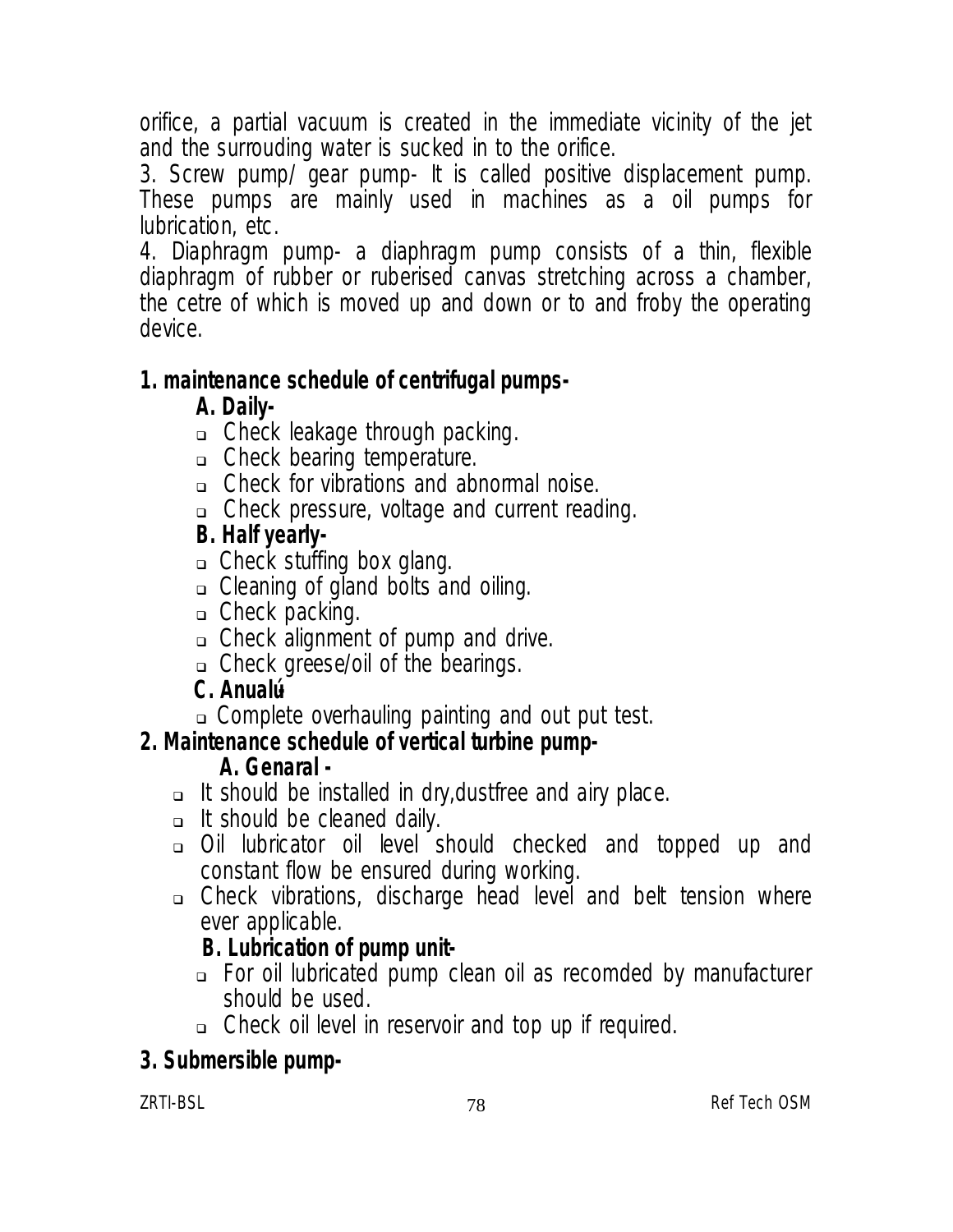#### **Reasons for failure of submersible pump-**

Main reason for failure of submersible pump is failure of winding (burt) of motor. The reasons are-

- Due to insulation failure.
- □ Due to over-load.
- Due to voltage fluctuation.
- Due to single phasing.
- **Example 1** Frequent starting of motor.
- □ Wrong handling, repairs, and water-tight connection.

**\* \* \***

#### **Chapter- 8**

#### **Sub-lesson-1 Indian Electricity Rules 1956**

It is known as Indian Electricity Rules 1956. It is applicable to all installations pertaining to Generation, Transmission, Distribution and Utilisation of electrical energy. Its main object is to ensure safety in Generation, Transmission, Distribution and Utilisation of electrical energy and to prevent the thefts. To review these rule Central Electricity Board is constituated. Members are selected from experts from State government, public sector, Industrial Institutions, etc.

**Electrical Inspector to Govt. (EIG)-** He carries-out the periodical inspections of the electrical installations under his jurisdiction and ensures the compliance of IE Rules. It is essential to obtain the sanction of EIG before charging the new HT installation. For Railways CEE of the respective zone is nominated as EIG.

#### **Extract of I.E.Rules**

**Rule - 2:** Classification of voltages

upto 250 voltsú Low voltage<br>Above 250 V uptoü650 V Medium voltage Above 250 V uptoü650 V - Medium volta<br>Above 650 V upto 33000 V - High voltage Above 650 V upto 33000 V<br>Above 33000 Vii

- 
- 
- 

- Extra high voltage

**Rule- 32 :** neutral conductor should be marked such that it should be easily distinguished from phase conductors.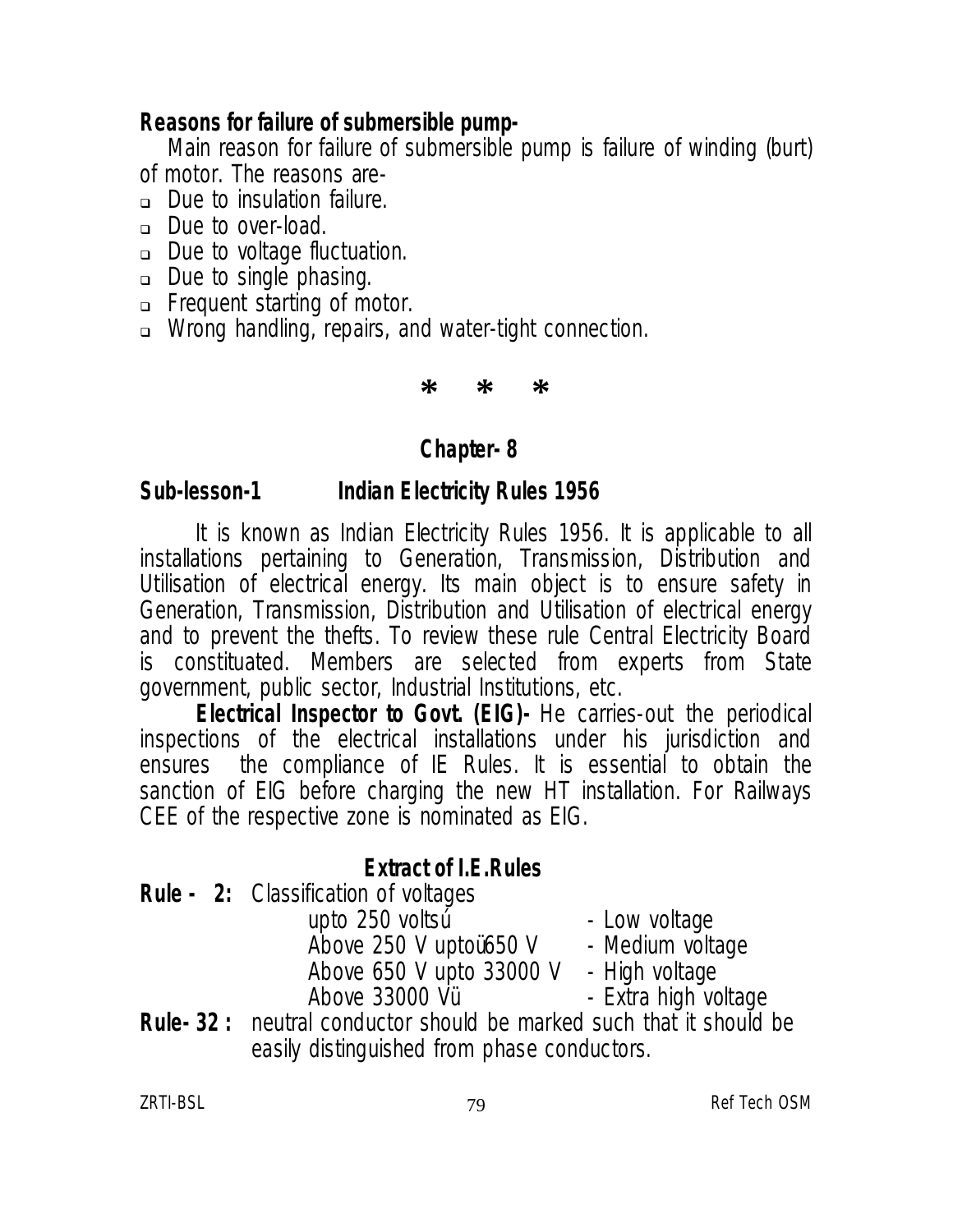**Rule-34 :** Whenever bare conductor is terminated on a building , it should not be easily accessible without the aid of mechanical device.<br>**Rule-35:** *i* 

**At** every medium and high voltage distriburion places Danger board should be provided in English or hindi and local language. E.g. s/stations, motors, pumps, transformers, neon signs, etc.

**Rule-36 :** Work should not be carried out on line without switching off the supply. After ensuring that the supply is switched off the line shall be earthed. Neutral link should be open.

**Rule-43 :** At sub-stations and switching stations suitable fire extinguishers shall be provided in addition to the fire buckets filled with the sand. First aid box shall be kept upto date and in every shift first aid trained staff should be available.

**Rule-44 :**ú In every s/station, generating station, etc. shock treatment chart in English or hindi and local language should be provided at conspicuous place.

**Rule-48 : I**nstallations insulation resistance shold be measured periodically.

For low and medium voltage installation it should not be less than 1 mega-ohm with 500 volts megger.

For HV installation it should not be less than 5 mega-ohm with 2500 volts megger.

**Rule-51 :** At the entry of the service line main switch shall be provided at the easily accessible location.

> 1. There should be minimum 1 metre clearance in front of the panel board.

> 2. Maximum 22.5 cms clearance can be kept behind the panel board. If there is an opening for panel board at the back side in that case minimum 75 cms clearance should be provided and entry should be avaible from either side of minimum 1.8 metre height.

**Rule -54 :** Permissible voltage variation from declared voltage-

| Low and medium voltage | $\pm 6 \%$ ü   |
|------------------------|----------------|
| High voltage           | $+6, -9\%$     |
| Extra High voltage     | $+10, -12.5\%$ |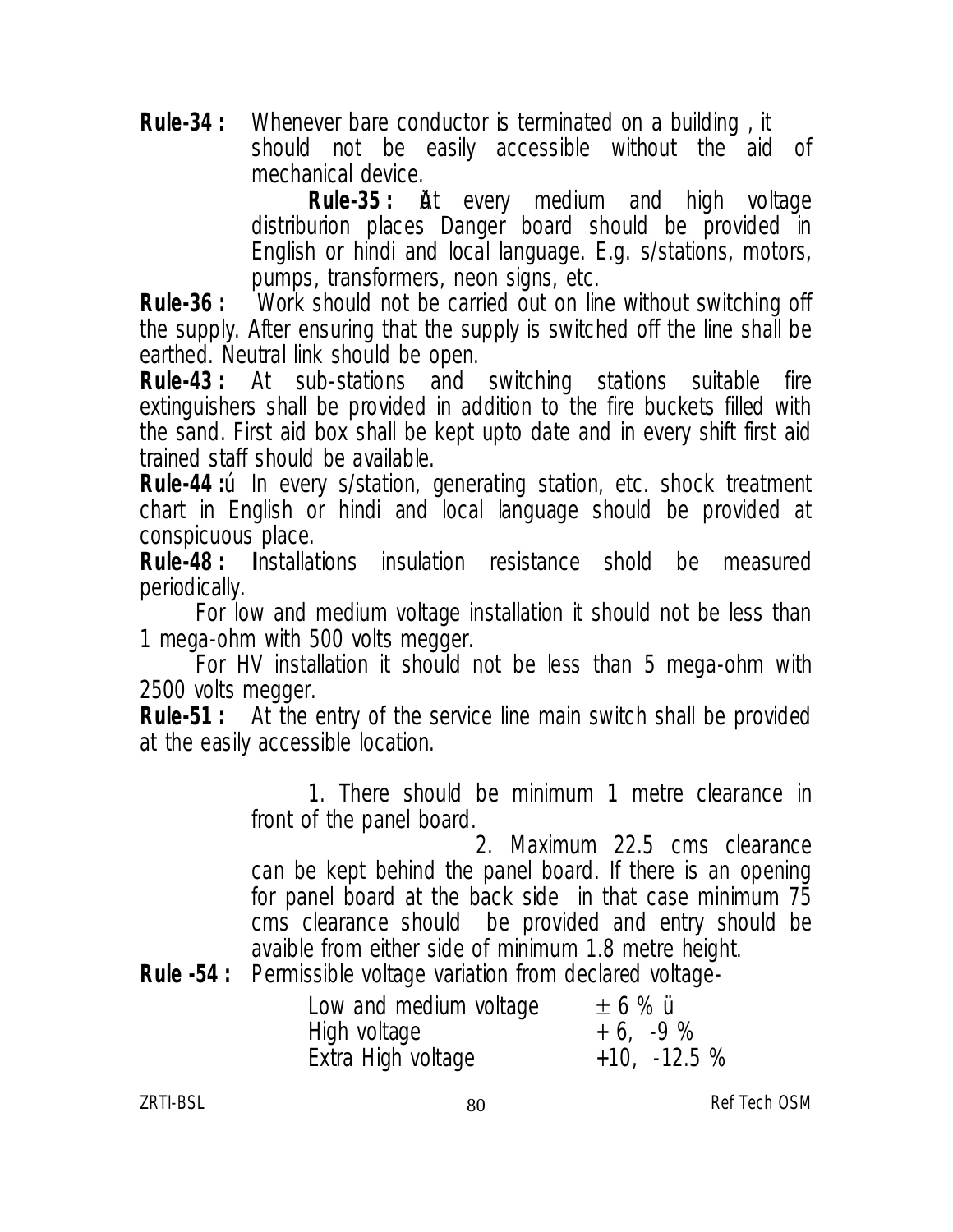- **Rule -55 :** Permissible variation in declared frequency-  $\pm$  3% In India declared frequency is 50 Hz, therefore frequency variation from 48.5 to 51.5 is permitted.
- **Rule -57 :** Permissible variation in Trivector meter, KWH meter at 10% to 100% load should not be more than 3%.
- **Rule -61 :** All metallic parts should be earthed properly.
- **Rule- 68** : Height of substation shall not be less than 1.8 mtrs
- **Rule-70 :** For static condensers automatic discharging device shall be provided.
- **Rule-77 :** clearance between O/H line and ground-

| <b>Place</b>   | Low & medium   High voltage<br>voltage |                  | Extra high voltage                                         |
|----------------|----------------------------------------|------------------|------------------------------------------------------------|
| At<br>crossing | Road $ 5.8 \text{ m} $                 | 6.1 m            | $6.1 + 0.3$ m for every<br>33000 volts or part<br>there of |
| Along<br>road  | the $\sqrt{5.5 \text{ m}}$             | 5.8 <sub>m</sub> | $5.2 + 0.3$ m for every<br>33000 volts or part<br>there of |

At other places up to 11 KV - 4.6 m and if it is insulated line then 4.0 m.

Above 11 KV and high voltage - 5.2 m

## **Rule -79 & 80 :** Clearance from building

| Voltage                 | Above building  | From building   |
|-------------------------|-----------------|-----------------|
| Low and medium          | $2.5 \text{ m}$ | $1.2 \text{ m}$ |
| Upto 11 KV              | $3.7 \text{ m}$ | $1.2 \text{ m}$ |
| Above 11 KV upto 33 KVu | $3.7 \text{ m}$ | $2.0 \text{ m}$ |

**Rule -85ú :** Maximum legth of span for low and medium voltage shall not be more than 65 m.

- **Rule- 88 :** Where continuity of guard wire breaks it should be earthed. The breaking strength of guard wire shall not be less than 635 Kg.
- **Rule- 89 :** Service line should be tapped at point of support.